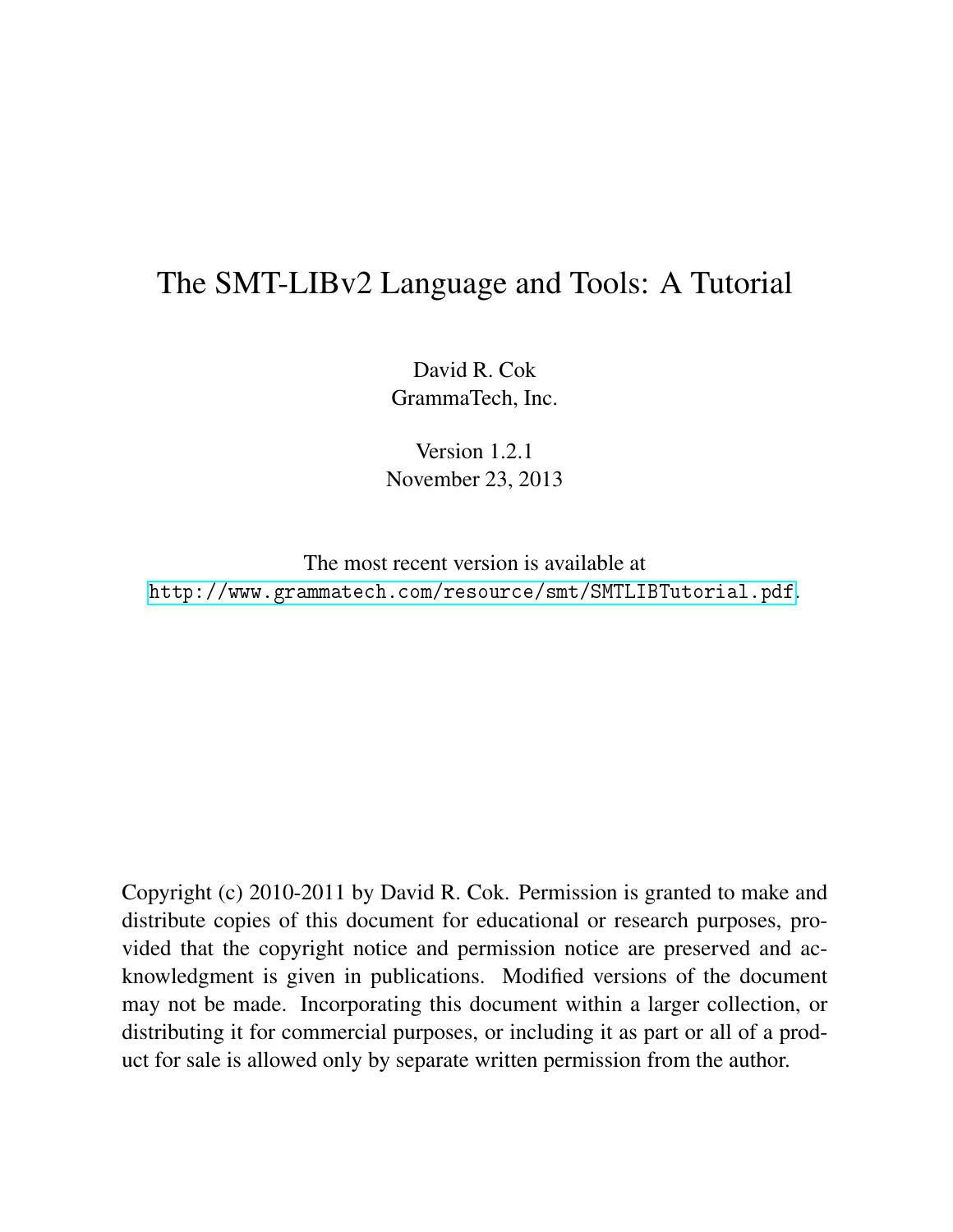# **Contents**

|                | Preface                |                                                                                                                                                  | $\overline{\mathbf{4}}$ |  |  |
|----------------|------------------------|--------------------------------------------------------------------------------------------------------------------------------------------------|-------------------------|--|--|
|                | <b>Version History</b> |                                                                                                                                                  |                         |  |  |
|                | <b>Note</b>            |                                                                                                                                                  | 4                       |  |  |
| $\mathbf{1}$   | 1.1<br>1.2<br>1.3      | <b>Introduction</b>                                                                                                                              | 5<br>5<br>6<br>7        |  |  |
| $\overline{2}$ |                        | <b>Quick Start</b>                                                                                                                               | 9                       |  |  |
| 3              | 3.1                    | The SMT-LIB Language (v2)                                                                                                                        | 14<br>14                |  |  |
|                |                        | 3.1.1<br>3.1.2                                                                                                                                   | 14<br>15                |  |  |
|                |                        | 3.1.3                                                                                                                                            | 15                      |  |  |
|                |                        | 3.1.4                                                                                                                                            | 16                      |  |  |
|                | 3.2                    | 3.1.5                                                                                                                                            | 16<br>17                |  |  |
|                | 3.3                    |                                                                                                                                                  | 18                      |  |  |
|                | 3.4<br>3.5             |                                                                                                                                                  | 18<br>22                |  |  |
|                | 3.6                    |                                                                                                                                                  | 23                      |  |  |
|                | 3.7                    |                                                                                                                                                  | 23                      |  |  |
|                | 3.8<br>3.9             |                                                                                                                                                  | 29<br>31                |  |  |
|                |                        | 3.9.1<br>Initialization: the set-logic command $\ldots \ldots \ldots \ldots \ldots \ldots$<br>3.9.2                                              | 34<br>34                |  |  |
|                |                        | 3.9.3<br>Defining new sorts: declare-sort and define-sort                                                                                        | 35                      |  |  |
|                |                        | 3.9.4<br>Defining new function symbols and constants: declare-fun and define-fun 36<br>3.9.5<br>Asserting logical statements: the assert command | 38                      |  |  |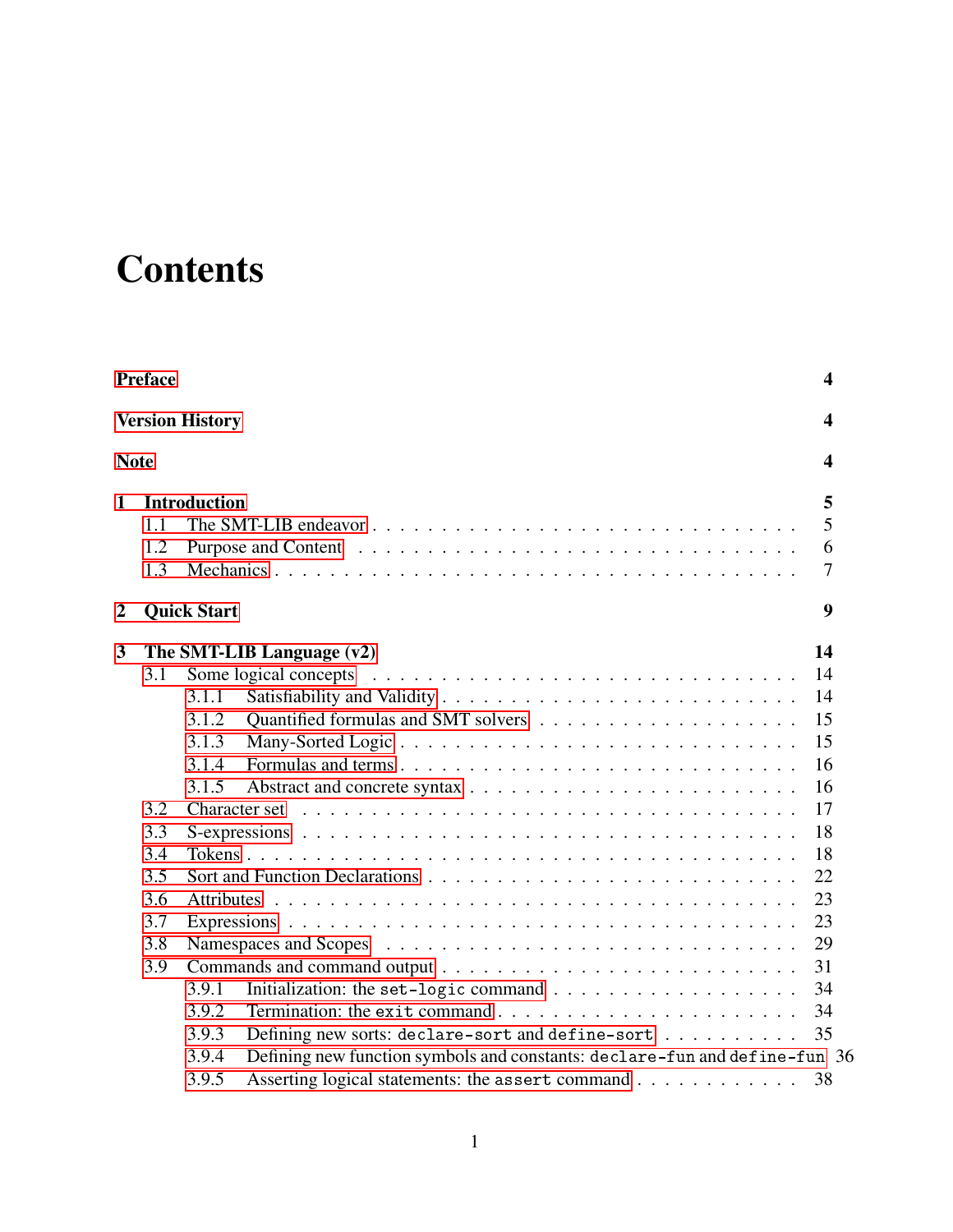|   |              | 3.9.6              | Checking satisfiability: the check-sat command $\ldots$ ,                              | 38 |
|---|--------------|--------------------|----------------------------------------------------------------------------------------|----|
|   |              | 3.9.7              | sat operations: get-value and get-assignment                                           | 39 |
|   |              | 3.9.8              | unsat operations: get-proof and get-unsat-core                                         | 42 |
|   |              | 3.9.9              | Adding scope: the push and pop commands                                                | 45 |
|   |              | 3.9.10             | Remembering what you have done: the get-assertions command                             | 47 |
|   |              | 3.9.11             |                                                                                        | 48 |
|   |              |                    |                                                                                        | 52 |
|   |              |                    |                                                                                        | 55 |
| 4 |              |                    | <b>Logics and Theories</b>                                                             | 56 |
|   | 4.1          |                    |                                                                                        | 57 |
|   |              | 4.1.1              | Definition of a Theory $\dots \dots \dots \dots \dots \dots \dots \dots \dots \dots$   | 57 |
|   |              | 4.1.2              |                                                                                        | 57 |
|   |              | 4.1.3              |                                                                                        | 58 |
|   |              | 4.1.4              |                                                                                        | 58 |
|   |              | 4.1.5              | Reals_Ints theory                                                                      | 59 |
|   |              | 4.1.6              |                                                                                        | 59 |
|   |              | 4.1.7              |                                                                                        | 59 |
|   | 4.2          | Logics             |                                                                                        | 60 |
|   |              | 4.2.1              | Definition of a logic $\ldots \ldots \ldots \ldots \ldots \ldots \ldots \ldots \ldots$ | 60 |
|   |              | 4.2.2              |                                                                                        | 61 |
|   |              | 4.2.3              |                                                                                        | 61 |
|   |              | 4.2.4              |                                                                                        | 62 |
|   |              | 4.2.5              |                                                                                        | 63 |
| 5 |              | <b>SMT</b> solvers |                                                                                        | 64 |
| 6 | <b>Tools</b> |                    |                                                                                        | 66 |
|   | 6.1          |                    |                                                                                        | 66 |
|   |              | 6.1.1              |                                                                                        | 66 |
|   |              | 6.1.2              |                                                                                        | 67 |
|   |              | 6.1.3              |                                                                                        | 67 |
|   |              | 6.1.4              |                                                                                        | 67 |
|   |              | 6.1.5              |                                                                                        | 68 |
|   | 6.2          |                    |                                                                                        | 68 |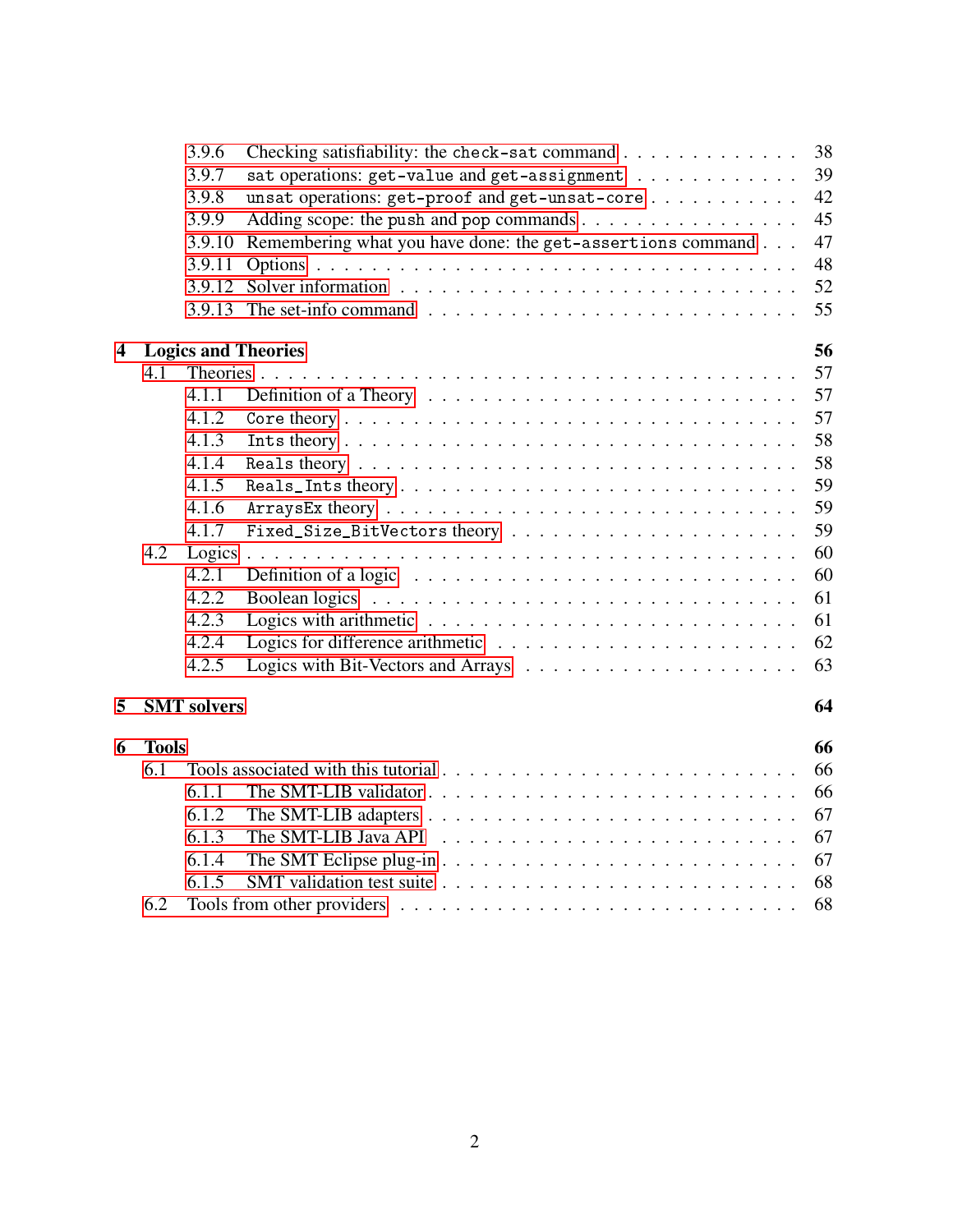# List of Tables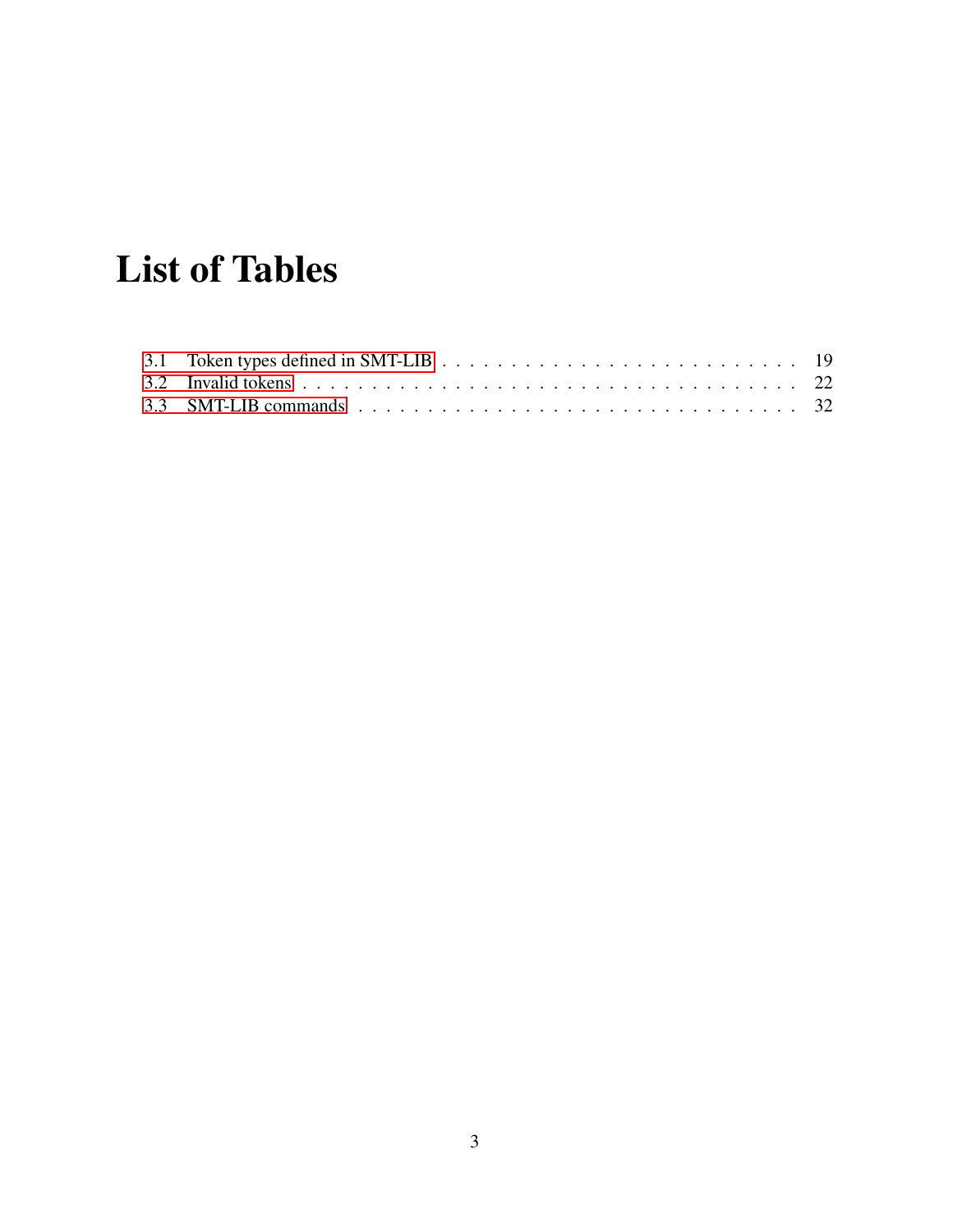# <span id="page-4-0"></span>Preface

A tutorial is only as useful as its subject. This tutorial owes its debt to two groups that have established SMT solvers as they are today.

The first is the distributed group of SMT solver implementors. These researchers have pushed the capabilities of SMT solvers, making them a significantly useful tool for model checking and software verification, and making great strides in solver performance over recent years. Without good SMT solvers we would have no need for a standard language, nor a tutorial.

The second and more specific acknowledgment is to Cesare Tinelli, Clark Barett and Aaron Stump, the authors of the SMT-LIB version 2 specification. In addition, Tinelli and Silvio Ranise pioneered the SMT-LIB language, and Barrett and Stump, with Leonardo DeMoura, initiated the SMT-COMP solver competition.

## <span id="page-4-1"></span>Version History

| Reported typos corrected                                                   |
|----------------------------------------------------------------------------|
| First round comments incorporated                                          |
| 2010-12-25 Version 0.2.draft Updated to 12/21/2010 version of the standard |
| 2010-12-19 Version 0.1.draft First draft for comment                       |
|                                                                            |

### <span id="page-4-2"></span>Note

This document almost certainly contains errors. It may anticipate changes that are not yet reflected in the SMT-LIB standard; it may anticipate changes that do not become adopted; it may not yet contain changes that have been incorporated into the standard; and it may have misinterpreted the standard. If you notice errors, please bring them to the author's attention and they will be corrected in a future edition.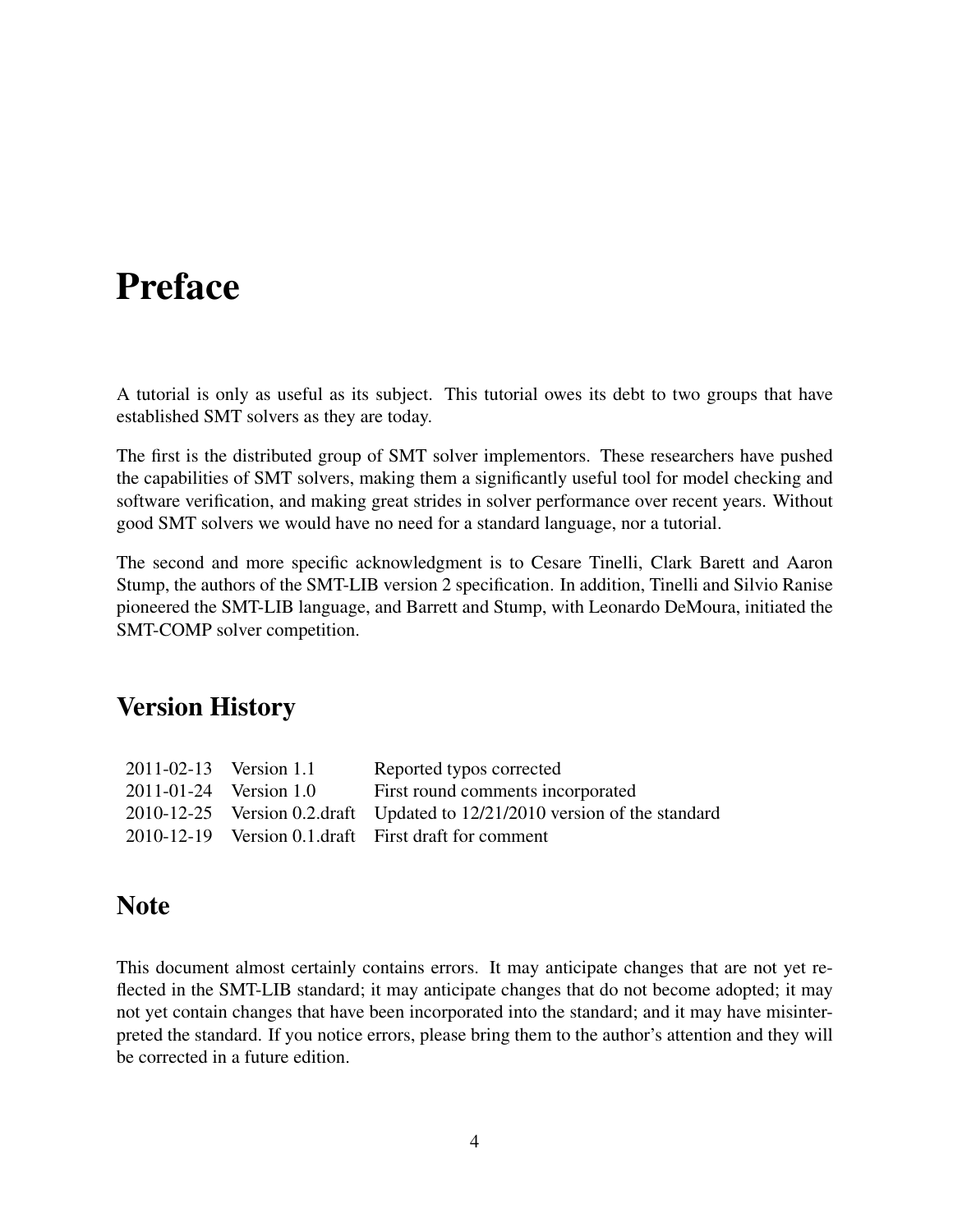# <span id="page-5-0"></span>Chapter 1

# Introduction

## <span id="page-5-1"></span>1.1 The SMT-LIB endeavor

This tutorial builds on two significant developments in automated reasoning over recent years. The first development is the considerable advance in SMT solvers. These solvers (and their siblings, SAT solvers) are essential to model checking and software verification. Some such solver is embedded as a background validity checker in most verification systems.

At the 2010 SMT workshop, 10 different provers competed to demonstrate capability and performance, with an additional 8 other groups competing in 2008 and 2009. That competition, SMT-COMP, is a direct contributor to the recent improvements in SMT solver performance. A uniformly available set of benchmark problems provided a measure of solver capability and an objective means of comparing solvers. As a result, solver performance has increased considerably[\[1\]](#page-70-0)[\[4\]](#page-70-1) over the last several years.

The second key development is the SMT-LIB language itself. Integral to the SMT competition is having a language common across solvers in which to express benchmark problems. That is the task of the SMT-LIB language. The language was first proposed in 2003[\[5\]](#page-70-2) as the input language for the SMT benchmark problems. However, the language was subsequently revised to meet additional needs. In particular, an important application of SMT solvers is as a backend constraint solver for software verification. In this application, a solver receives input from another tool and the driver tool needs capabilities such as asserting and retracting logical expressions or exploring the satisfying assignments produced by the solver. Those requirements led to SMT-LIB version 2, which was announced in 2010[\[2\]](#page-70-3). This tutorial describes the December 21, 2010, edition of that standard.

The SMT-LIB standard has the goal of advancing the theory and practice of SMT solvers by providing a common language and set of benchmarks against which to test and compare solvers.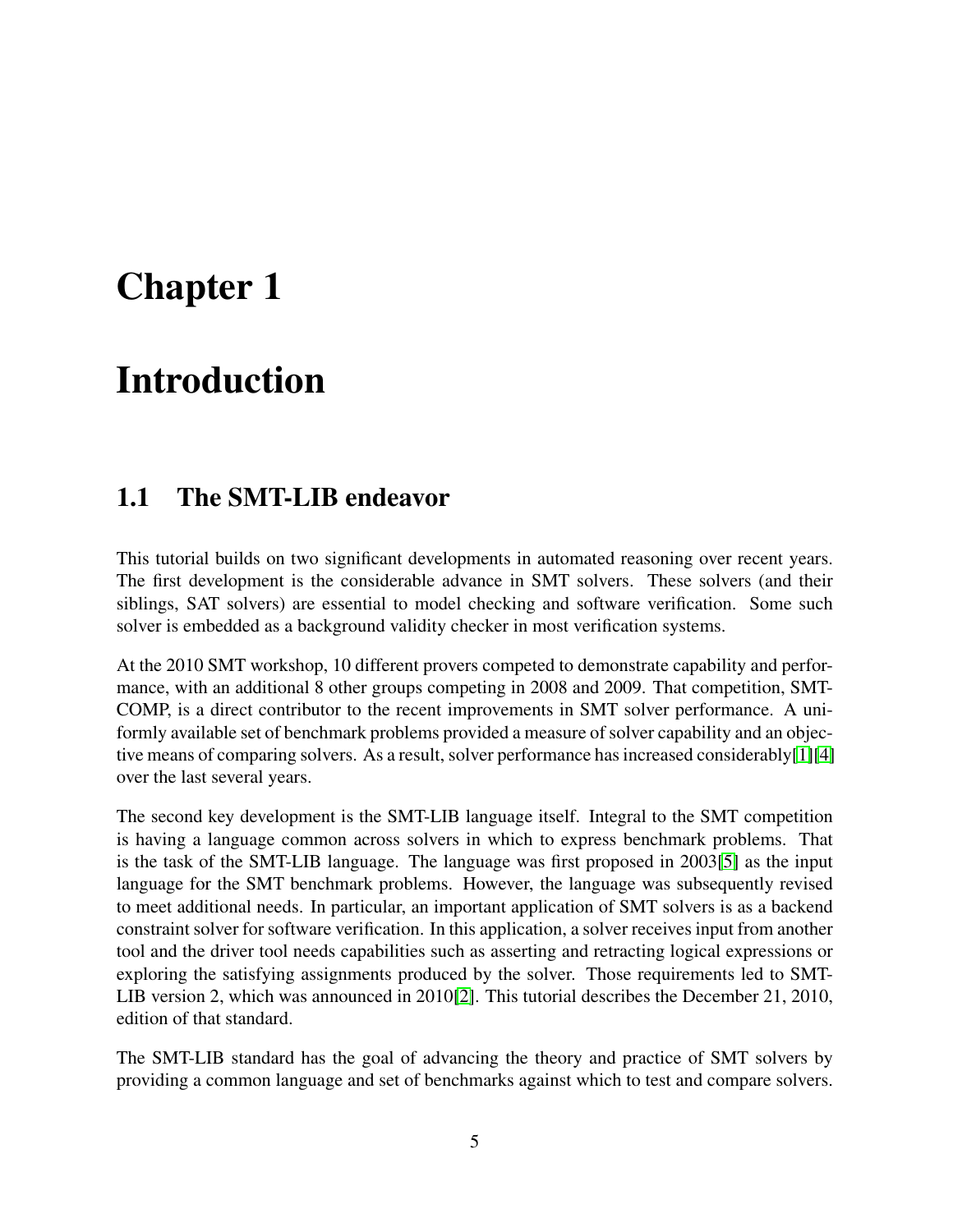This tutorial is created in support of that goal, but with the additional intent of encouraging wider use of SMT solvers, in application areas in which SMT solvers may currently be unfamiliar.

## <span id="page-6-0"></span>1.2 Purpose and Content

This tutorial is intended for two audiences. The primary audience is individuals somewhat new to SMT solvers, or at least to the particular input and output format that is SMT-LIB v.2. This tutorial will provide these readers

- a very brief introduction to some of the key concepts of logic and automated theorem proving that are needed to use SMT solvers,
- information about the context of SMT solvers, SMT-LIB and the recent significant release  $(v.2)$ ,
- examples and description of how SMT-LIB is used to interact with SMT solvers,
- pointers to currently available SMT solvers,
- and descriptions of some tools and test suites that may be useful to the reader.

For this audience, the tutorial intends to provide sufficient information for new users to experiment with SMT solvers using SMT-LIB and for implementors of applications using SMT solvers to effectively use SMT-LIB as the interface language.

A second audience consists of those individuals who are implementing an SMT solver that is compliant with SMT-LIB v.2. These implementors will be fully versed in SMT solvers, how they work, and the associated logical concepts. However, this tutorial's discussion of details of the SMT-LIB format, the command language, and command responses may be relevant. In addition the reference tools and set of compliance tests should be quite useful to someone intending to implement a conforming SMT solver. For this set of readers, the goal of the tutorial and tools is to provide an informal but more accessible overview of the SMT-LIB language and to provide tools that will enable easier and faster development of a solver's front-end.

The tutorial consists of these parts:

- this introductory section;
- a set of examples providing readers a quick picture of SMT-LIB scripts;
- the details of the SMT-LIB language, including syntax, sorts, declarations, expressions, and commands;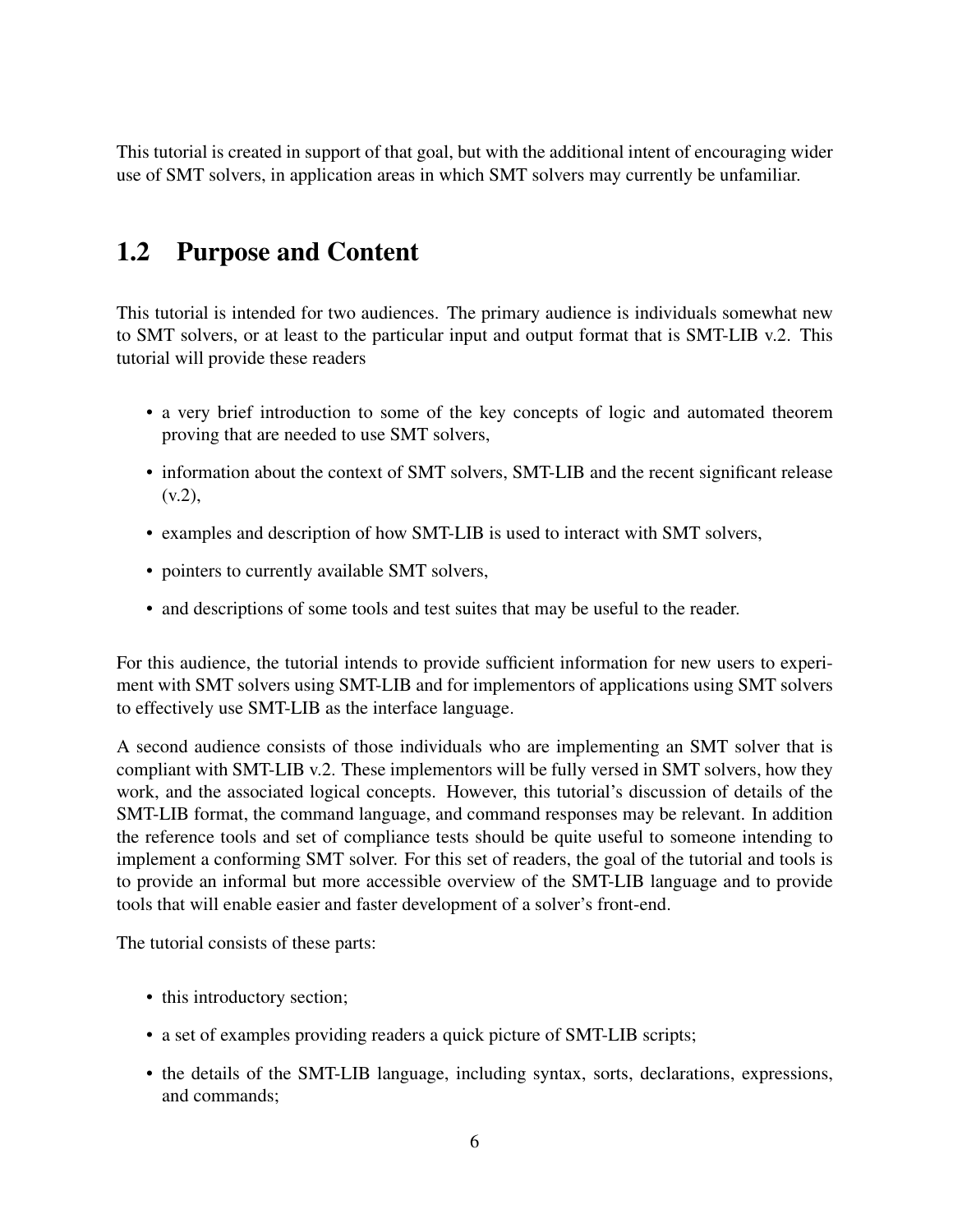- a brief description of the built-in logics and theories;
- an introduction to some of the SMT solvers currently available;
- a list of tools available to interested SMT users and implementors.

Anyone who would like to hear about updates to this tutorial or its associated tools is encouraged to subscribe to the smt-lib@cs.nyu.edu mailing list; you can register for the mailing list at [http:](http://www.cs.nyu.edu/mailman/listinfo/smt-lib) [//www.cs.nyu.edu/mailman/listinfo/smt-lib](http://www.cs.nyu.edu/mailman/listinfo/smt-lib).

# <span id="page-7-0"></span>1.3 Mechanics

The document employs a few definitions and typographical conventions; these are described here.

A *conforming* SMT solver is one whose behavior obeys the SMT-LIB v.2 standard. Such a solver may do more than the standard requires, but not less. For example, it may define more options or more commands, or it may be less restrictive in interpreting commands. However, any legal SMT-LIB v2 input must be accepted without complaint and yield the defined response.

This document only describes SMT-LIB version 2; references to SMT-LIB are simply an abbreviated reference to version 2 of the language.

Verbatim characters. Text written using a monospaced font, e.g. font, represents character sequences that are to be interpreted verbatim. Typically, they are SMT-LIB input or output or fragments of SMT-LIB commands.

Semantic categories. This document uses character sequences such as *<string>* or *<symbol>* or *<binary>* (using italics and enclosed in angle brackets) to denote various semantic categories. For example,  $\langle$ *string* $>$  represents an element of the set of character sequences denoting SMT-LIB strings: sequences of characters from a specified set enclosed in " characters.

Examples. The tutorial includes a number of examples. Some of them are examples of input to and output from a conforming SMT solver. These examples are typeset within a box in-line in the text. For example,

```
> (set-logic QF_UF)
success
> (set-logic QF_UF)
(error "The logic has already been set")
```
In such examples, the lines beginning with  $>$  show input that the user provides to the solver, as if the > were a prompt; the other lines are the output received from the tool. In the example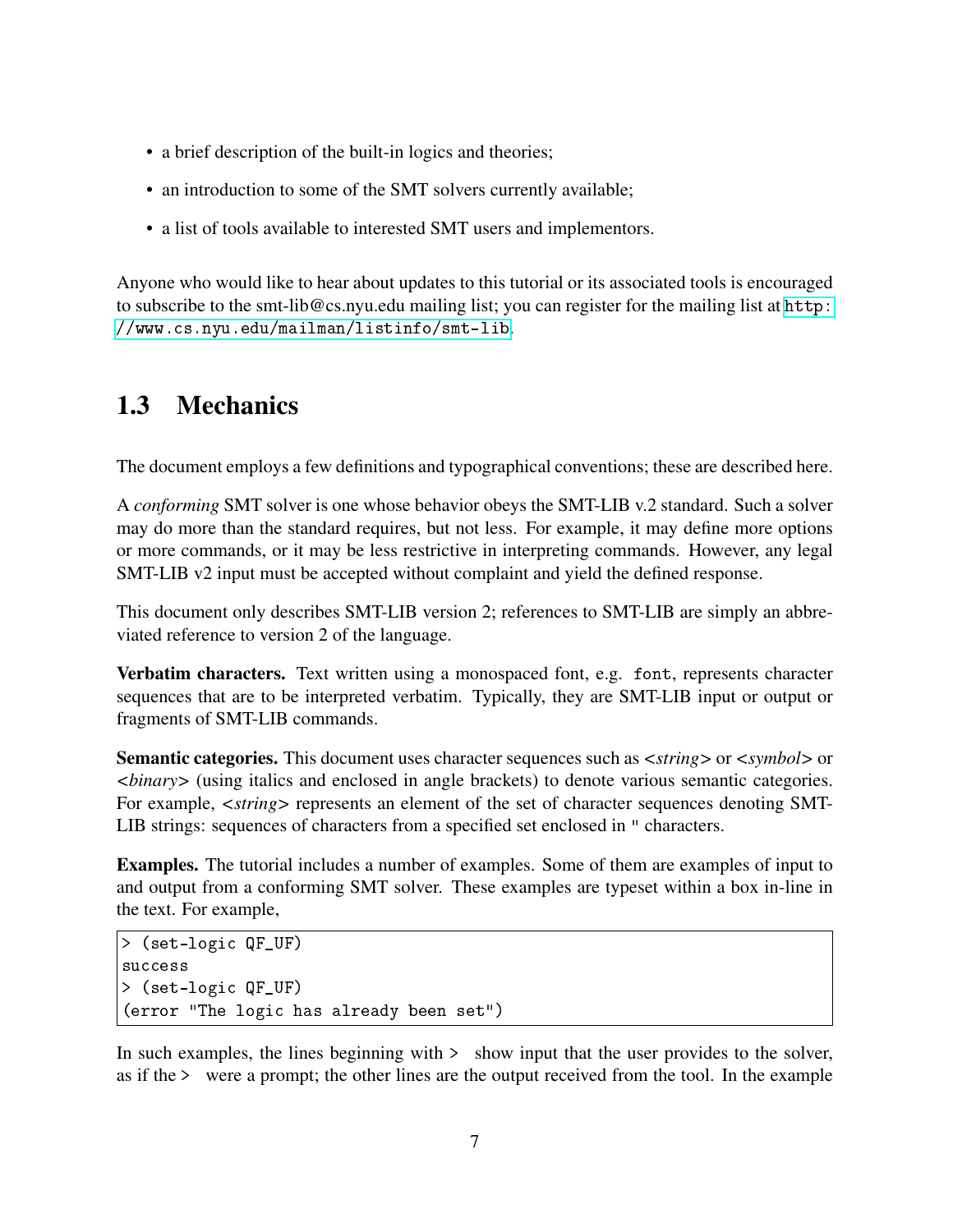above the two (identical) set-logic commands, including the containing parentheses are user input; the two lines containing the word success and the error response are the output. In some cases, the input will be continued on a second line, with a second prompt; these lines are shown beginning with ...> , as in

```
> (set-logic
\ldots > QF_UF)
success
> (set-logic QF_UF)
(error "The logic has already been set")
```
Note that these are two separate lines of user input, not simply a long line having wrapped; that is, the user typed a new line in the middle of the command. The tutorial sometimes omits the success responses to save space.

Comments in the examples — the text from a semicolon to the end of the line — are not part of the input or output, but descriptive text to explain aspects of the example.

**Symbols.** The document uses these (infix) symbols for logical operations:  $\wedge$  (conjunction),  $\vee$ (disjunction),  $\neg$  (logical negation),  $\Rightarrow$  (logical implication),  $\equiv$  (logical equivalence),  $\neq$  (exclusive or - that is, logical inequivalence), ∀ (universal quantifier), and ∃ (existential quantifier).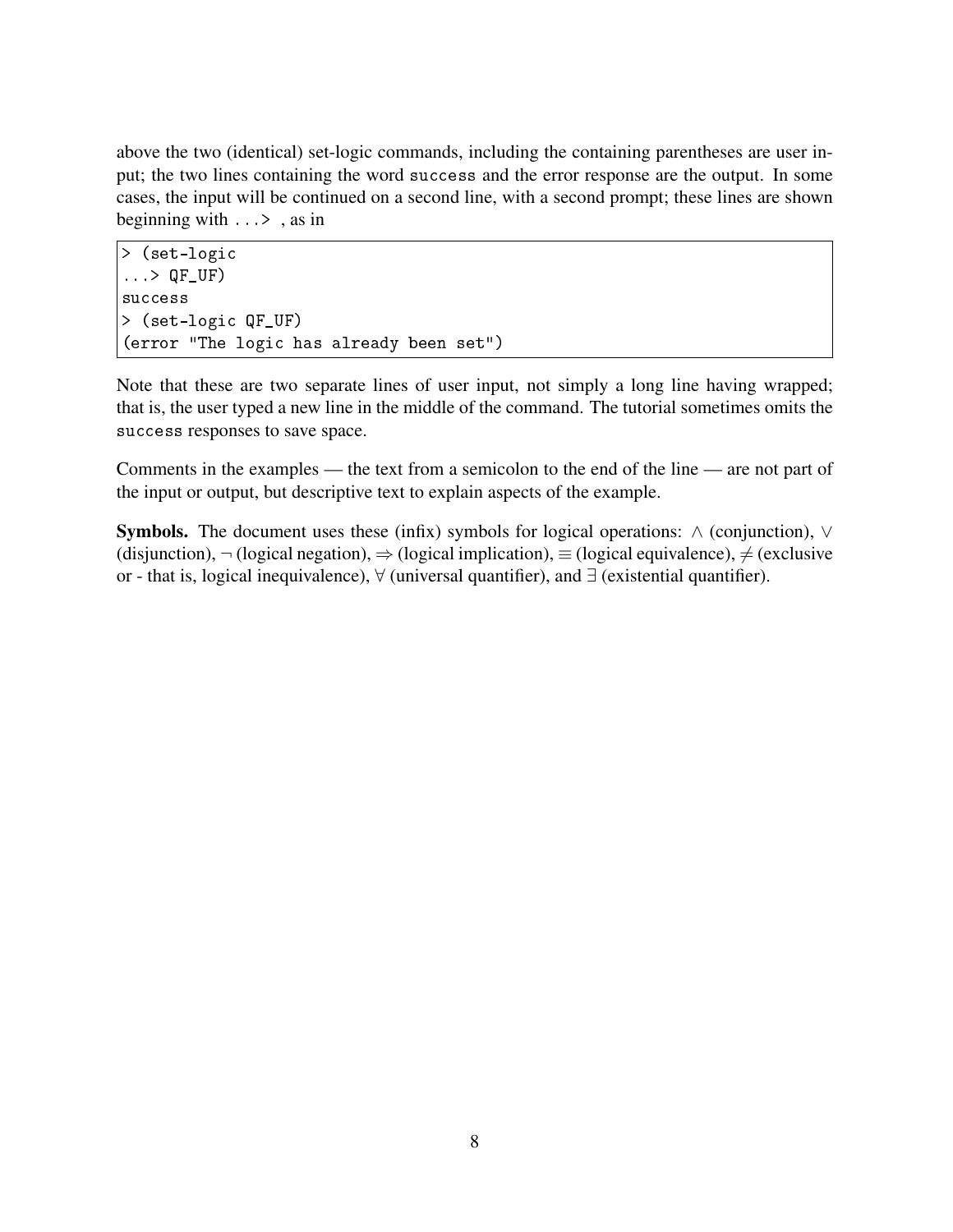# <span id="page-9-0"></span>Chapter 2

# Quick Start

There are a number of components to the SMT-LIB language: lexical structure, how logical expressions are written, the command language, and the various underlying logics. These are all described in detail in the following chapters. However, they proceed from the ground up, so only at the end can a useful script be written. This approach does not appeal to the person eager to see something work. So this chapter contains several simplified examples that show the general style, but do not explain all the details. After reviewing these, the reader can simply experiment or can read the following chapters to gain a more thorough understanding of the components.

First, you need an SMT-LIB conforming solver with which to work. Unfortunately, most solvers, though they may be excellent at solving constraints, are not yet fully SMT-LIB compliant. Various options for solvers are described in chapter [5,](#page-64-0) from which you may choose. Some of them can act as SMT-LIB solvers through a Java adapter interface. The adapter interface is SMT-LIB conforming, but you still need a back-end SMT solver. Or you can simply use the adapter interface as a command and type checker, without doing any actual constraint solving. To be specific, here is the command line for the adapter+simplify solver (where "*<path*>" is replaced by an absolute file-system path to the Simplify executable on your system):

java -jar jSMTLIB.jar -solver simplify -exec <path>

The command above will respond with a prompt  $(>$ ). If you like, you can type commands directly at the prompt. However, most users may prefer to edit a script in a file, both to save the script and to conveniently correct or change the script. In that case, the command would be (here *<file>* is the file-system path to the script file—either absolute or relative to the current working directory):

java -jar jsmtlib.jar echo solver simplify -exec *<path> <file>*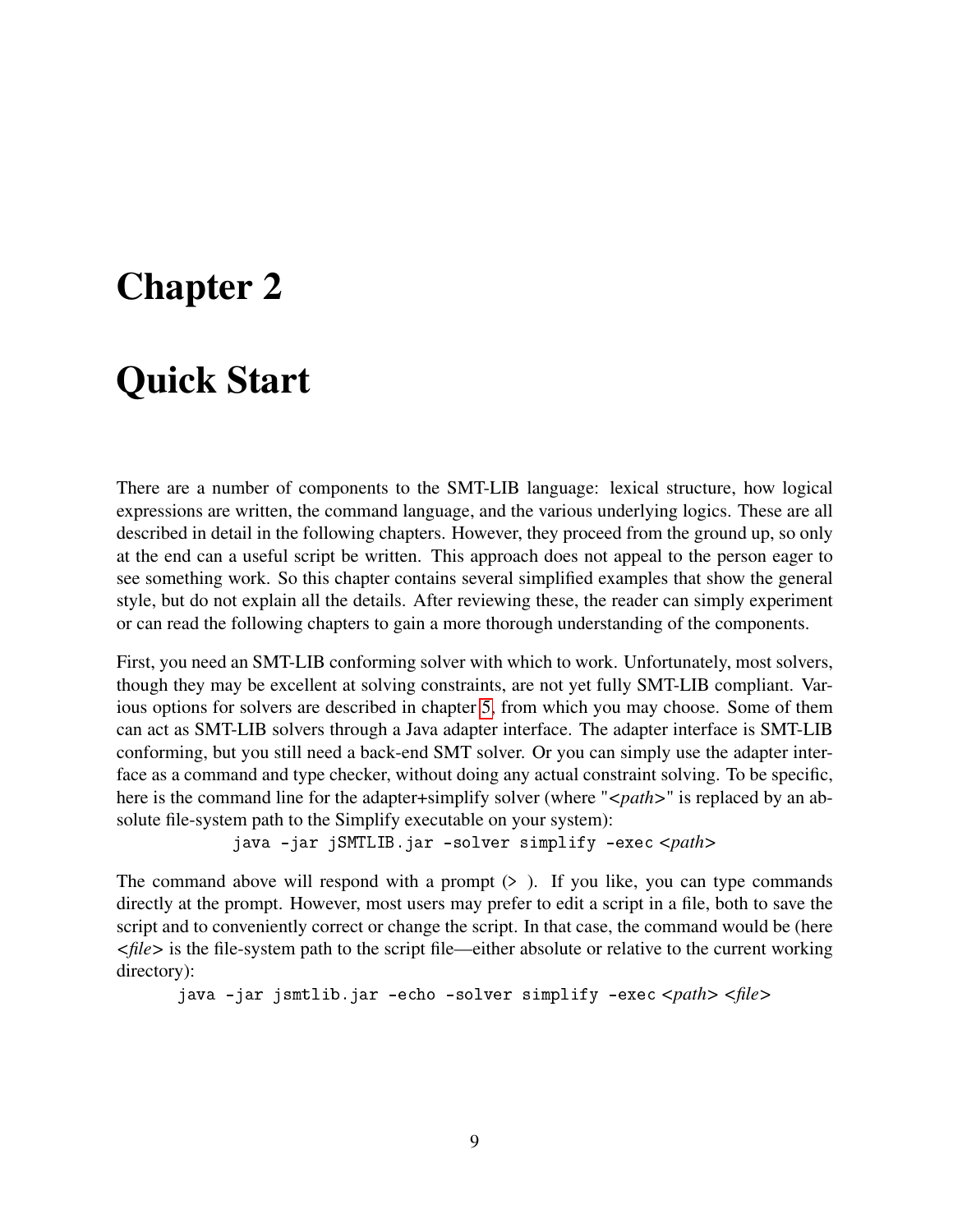#### Basic Boolean example

Here is a first example, which declares a Bool value *p* and asks whether  $(p \land \neg p)$  is satisfiable:

```
> (set-logic QF_UF)
success
> (declare-fun p () Bool)
success
> (assert (and p (not p)))
success
> (check-sat)
unsat
> (exit)
success
```
The response to check-sat is unsat, indicating that the formula is not satisfiable. There is no value of *p* for which it is true. Equivalently, its negation is always true. So  $\neg (p \land \neg p)$  is a tautology. In SMT-LIB syntax, this is written (not (and p (not p))). Note that all of the subexpressions are written in fully parenthesized, prefix style.

#### Setting options

Conforming SMT solvers have a number of options that change the behavior of the solver. A simple one is :print-success; this option controls whether success is returned in response to each successful command. Here is the first example, with : print-success turned off.

```
> (set-option :print-success false)
> (set-logic QF_UF)
> (declare-fun p () Bool)
> (assert (and p (not p)))
> (check-sat)
unsat
> (exit)
```
#### Integer Arithmetic

This next example contains some arithmetic. For that we use a logic that defines basic arithmetic on integers, the QF\_LIA logic. Now we can ask, for example, if there is a solution to the pair of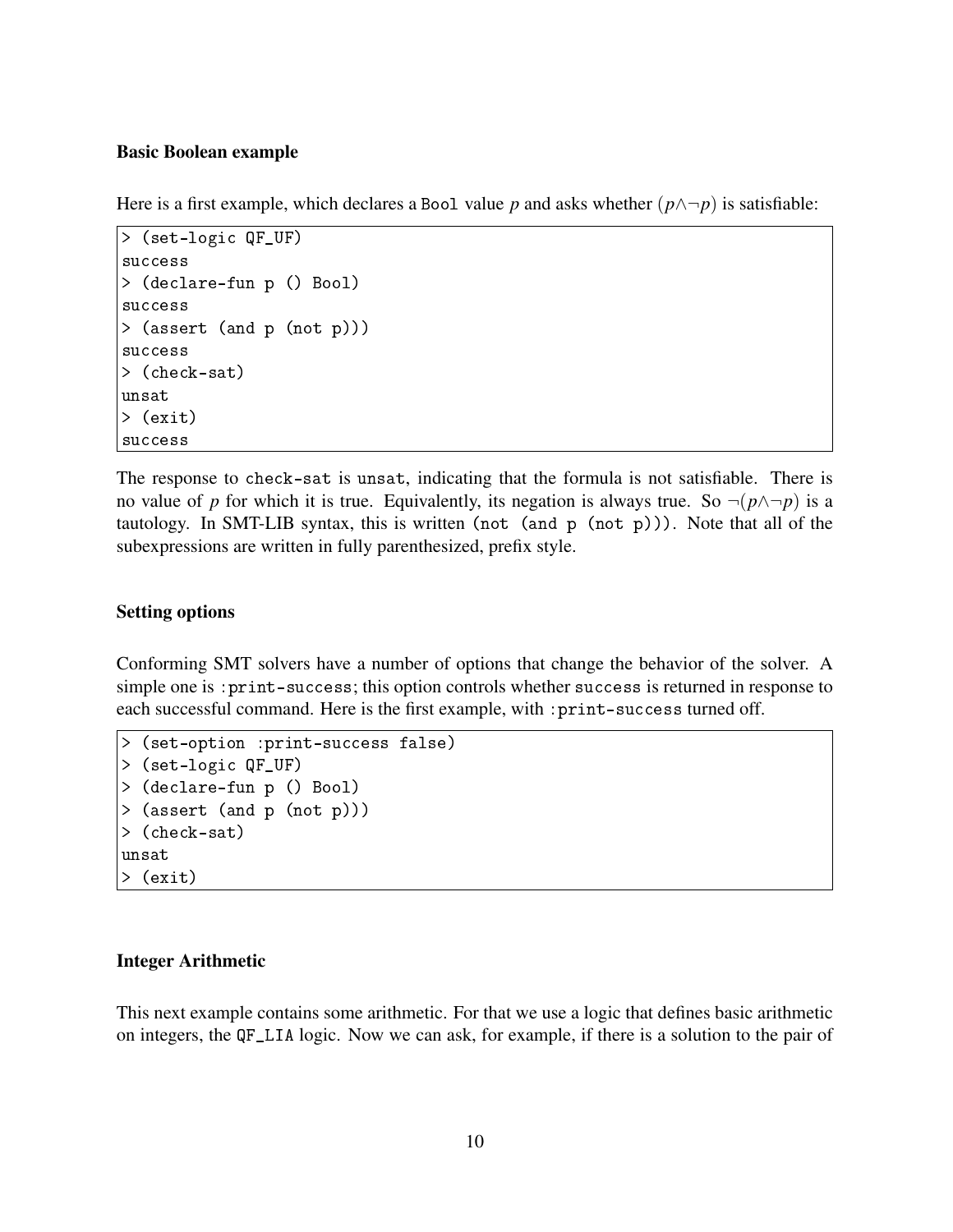equations  $x + 2 * y = 20$  and  $x - y = 2$ .

```
> (set-logic QF_LIA)
success
> (declare-fun x () Int)
success
> (declare-fun y () Int)
success
> (assert (= (+ x (* 2 y)) 20))
success
> (assert (= (- x y) 2))
success
> (check-sat)
sat
> (exit)
success
```
This similar example does not have a solution. There is a solution if *x* and *y* are Real, but not if they are Int.

```
> (set-logic QF_LIA)
success
> (declare-fun x () Int)
success
> (declare-fun y () Int)
success
> (assert (= (+ x (* 2 y)) 20))
success
> (assert (= (- x y) 3))
success
> (check-sat)
unsat
> (exit)
success
```
#### Getting values

The first example of the previous section determined that the given constraint problem did indeed have a solution, but did not say what the solution is. To find the solution, one must set a couple options and then use the get-value command; one must also have a solver that supports report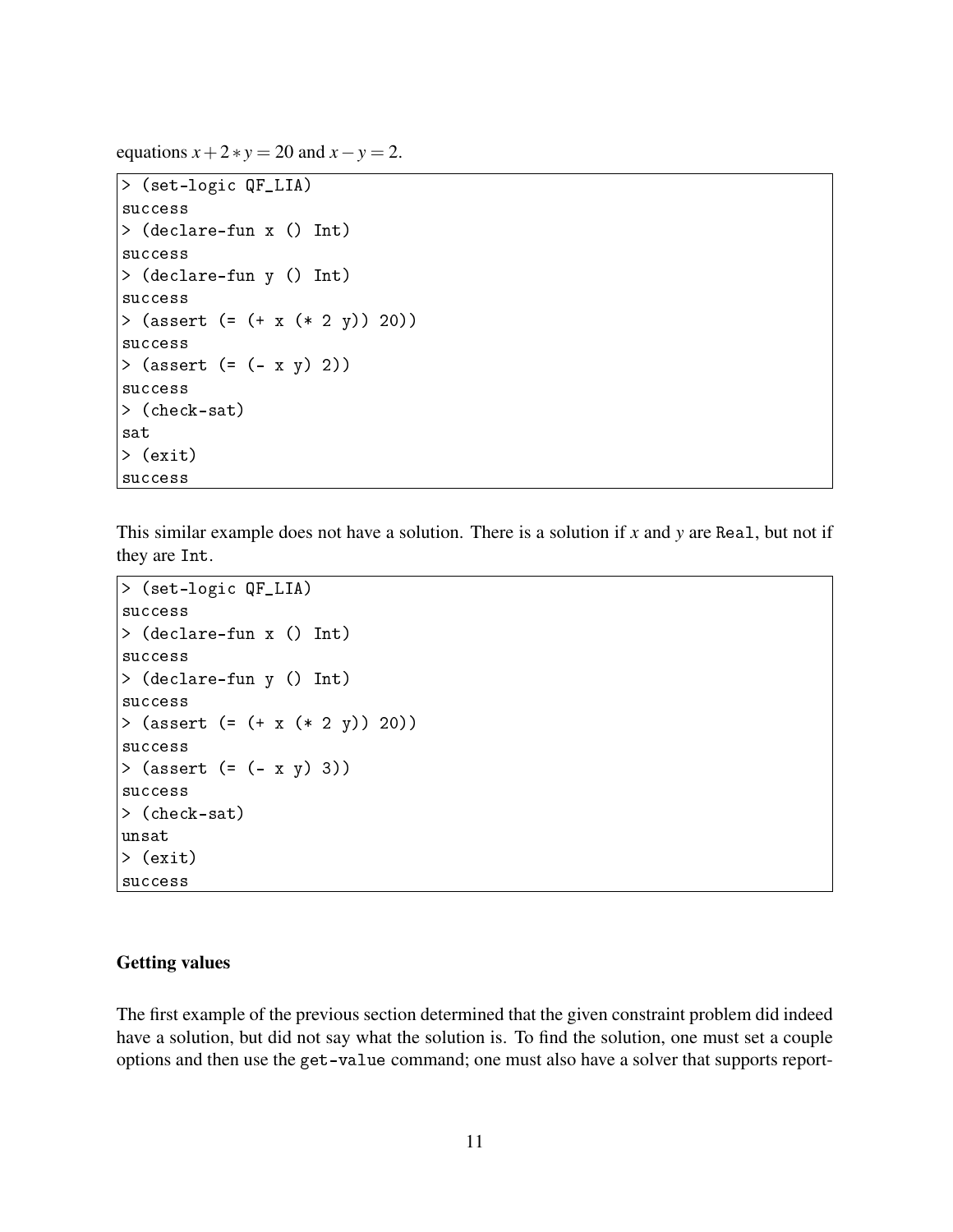ing the model satisfying a constraint problem.

```
> (set-option :print-success false)
> (set-option :produce-models true)
> (set-option :interactive-mode true)
> (set-logic QF_LIA)
> (declare-fun x () Int)
> (declare-fun y () Int)
> (assert (= (+ x (* 2 y)) 20))
> (assert (= (- x y) 2))
> (check-sat)
sat
> (get-value (x y))
((x 8)(y 6))> (exit)
```
#### Using scopes to explore multiple problems

Sometimes there are multiple problems one would like to explore with the same set of definitions and some of the same assertions. To do that, we use the push and pop commands.

```
> (set-option :print-success false)
> (set-logic QF_LIA)
> (declare-fun x () Int)
> (declare-fun y () Int)
> (assert (= (+ x (* 2 y)) 20))
> (push 1)
> (assert (= (- x y) 2))
> (check-sat)
sat
> (pop 1)
> (push 1)
> (assert (= (- x y) 3))
> (check-sat)
unsat
> (pop 1)
> (exit)
```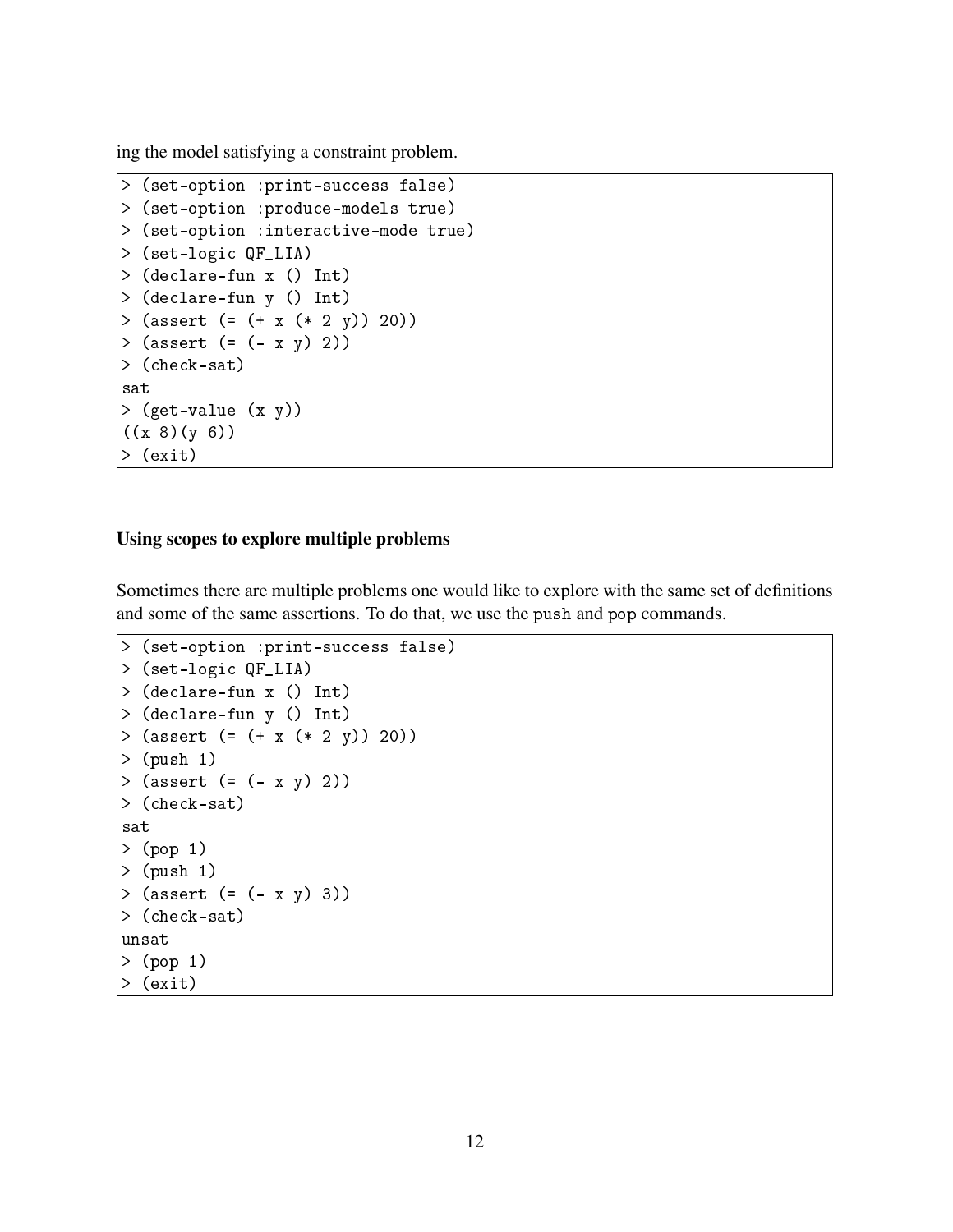#### Defining new sorts

Some problems profit by defining and using new sorts.

```
> (set-option :print-success false)
> (set-logic QF_UF)
> (declare-sort A 0)
> (declare-fun a () A)
> (declare-fun b () A)
> (declare-fun c () A)
> (declare-fun d () A)
> (declare-fun e () A)
> (assert (or (= c a)(= c b)))> (assert (or (= d a)(= d b)))
> (assert (or (= e a)(= e b)))
> (push 1)
> (distinct c d)
> (check-sat)
sat
> (pop 1)
> (push 1)
> (distinct c d e)
> (check-sat)
unsat
> (pop 1)
> (exit)
```
#### Getting information

Solvers can provide some identifying information, obtained with the get-info command:

```
> (get-info :name)
(:name "simplify")
> (exit)
success
```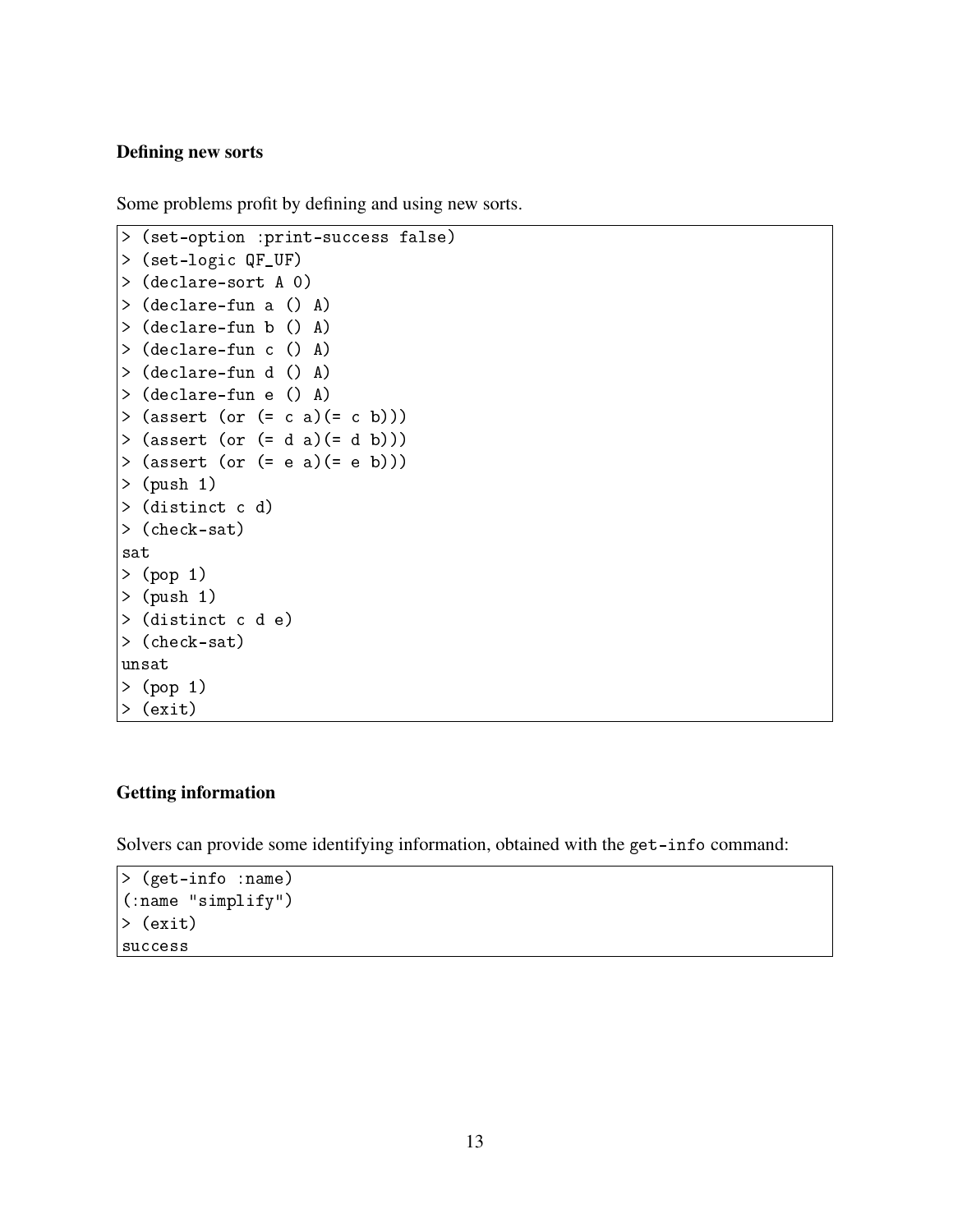# <span id="page-14-0"></span>Chapter 3

# The SMT-LIB Language (v2)

### <span id="page-14-1"></span>3.1 Some logical concepts

This tutorial does not provide an introduction to logic or the details of SMT solvers. However, a reader that understands the following concepts will be able to use an SMT solver and the SMT-LIB command language more effectively. A reader interested in the formal semantics of SMT-LIB should consult chapter 4 of the SMT-LIB definition[\[3\]](#page-70-4).

#### <span id="page-14-2"></span>3.1.1 Satisfiability and Validity

The first concept to understand is the dual relationship between satisfiability and validity. A formula *P* is *valid* if *P* always evaluates to true for *any* assignment of appropriate values to its function symbols. A formula *P* is *satisfiable* if there is *some* assignment of appropriate values to its function symbols under which *P* evaluates to true. Validity is about finding a proof of a statement; satisfiability is about finding a solution to a set of constraints.

Consider a logical expression *P* with some free constants, say *x* and *y*. We can ask whether *P* is *valid*, that is whether it is always true for any combination of values for *x* and *y*. If *P* is always true, then  $\neg P$  is always false, and then  $\neg P$  will not have any satisfying assignment; that is,  $\neg P$  is unsatisfiable. In other words,

*P* is valid precisely when  $\neg P$  is not satisfiable (is unsatisfiable).

Alternately,

*P* is satisfiable if and only if  $\neg P$  is not valid (is invalid).

SMT solvers find satisfying assignments (or report that there are none). To determine whether a formula *P* is valid, we ask an SMT solver whether  $\neg P$  is satisfiable. Similarly, to determine if (*P*∧*Q*)⇒*R*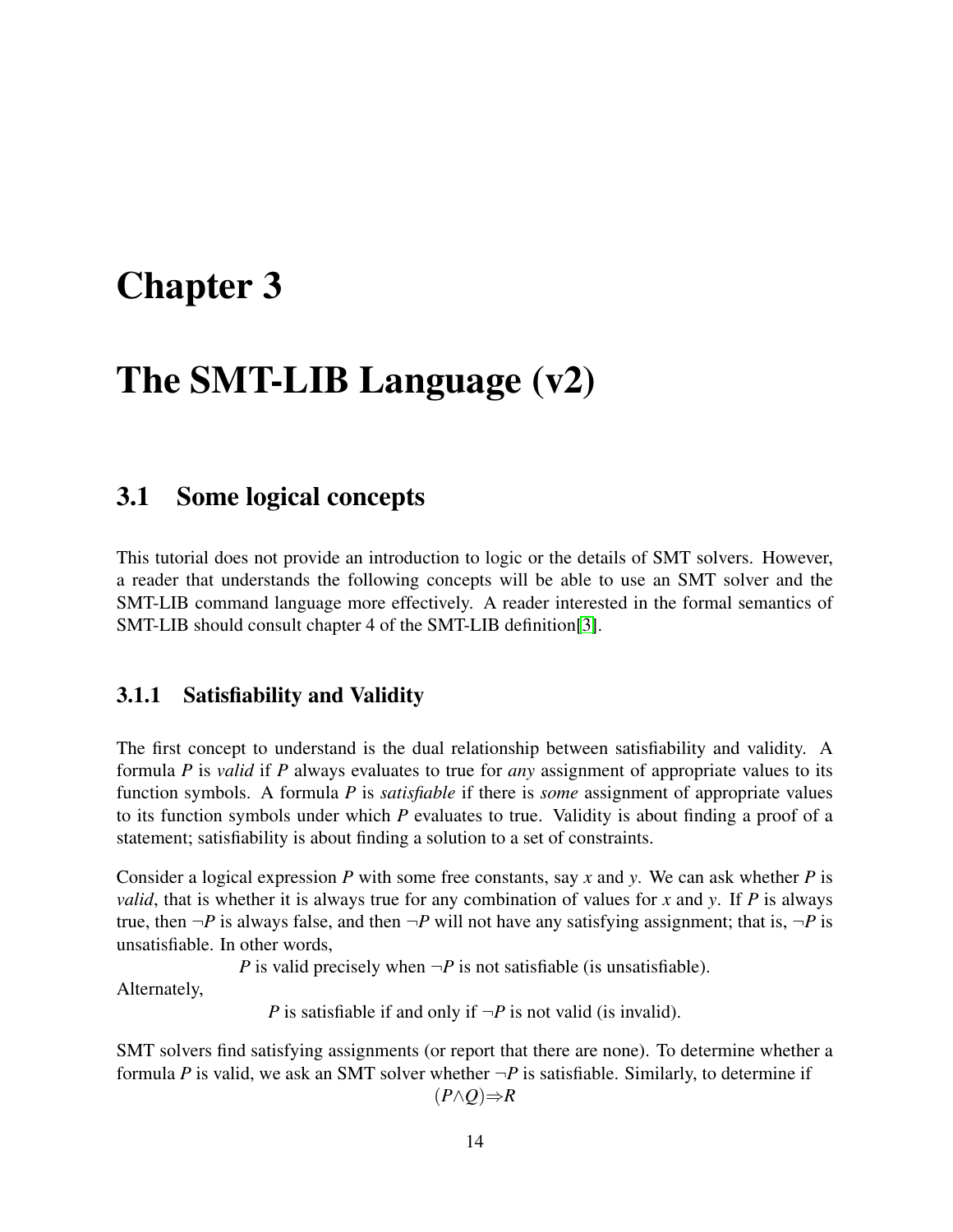is valid, we ask whether its negation,

$$
P \wedge Q \wedge \neg R,
$$

is satisfiable. If the latter is unsatisfiable, the former is valid. If  $P \land Q \land \neg R$  is satisfiable, a prover is usually able to provide an assignment of values to its free symbols that makes the formula true; that assignment serves as a counterexample of why  $(P \land Q) \Rightarrow R$  is invalid (why it is not always true). In general, if we are looking for why a formula *P* is not a theorem, we can look for an assignment that makes  $\neg P$  true.

#### <span id="page-15-0"></span>3.1.2 Quantified formulas and SMT solvers

The SMT-LIB language permits quantified expressions, stating that an expression is true for all values of a variable, or for at least one value of a variable. Such expressions are, of course, a natural part of first-order logic. However, most SMT solvers do not handle quantified expressions well. The presence of quantified expressions can lead to a solver being unsure whether a potential satisfying assignment is indeed a correct satisfying assignment; this phenomenon can happen because the solver cannot be sure it has instantiated the quantified expression for all cases relevant to the satisfiability problem at hand. Thus for some sets of formulae, an SMT solver may respond unknown to the question of whether the problem is satisfiable or not. Often in such a case the solver may report an assignment, though the unknown response indicates that the solver is not certain it is a truly satisfying assignment. Handling quantifiers is an area of research for SMT solvers; some logics (cf. section [4\)](#page-56-0) forbid quantifiers and have faster and more certain decision procedures as a result.

#### <span id="page-15-1"></span>3.1.3 Many-Sorted Logic

The SMT-LIB language expresses logical problems in a many-sorted first-order logic. Accordingly, each well-formed expression has a unique *sort* (known in some other contexts as a *type*). The language provides syntax and commands for defining new sorts and for expressing the sort of new symbols. The pre-defined sort Bool is the sort of all Boolean propositional expressions. For example, the propositional connectives and and or take arguments of sort Bool and have a result value of sort Bool; the equality predicate (=) takes two arguments of the same (but arbitrary) sort and has a result value of sort Bool. Each function symbol requires particular sorts for its arguments and has a defined result sort; in some cases, function symbols can be overloaded, but the result of a (disambiguated) function symbol applied to specific arguments of the correct sorts always has a unique sort. Expressions within SMT-LIB are correct only if they are *well-sorted*, that is, if the arguments of function symbols have the sorts expected by the function.

Some other sorts are defined by specific logics. For example, Int is a sort defined in the QF\_LIA logic (and others) to denote the integers and Real is defined in the AUFLIRA logic to mean the conventional Real numbers.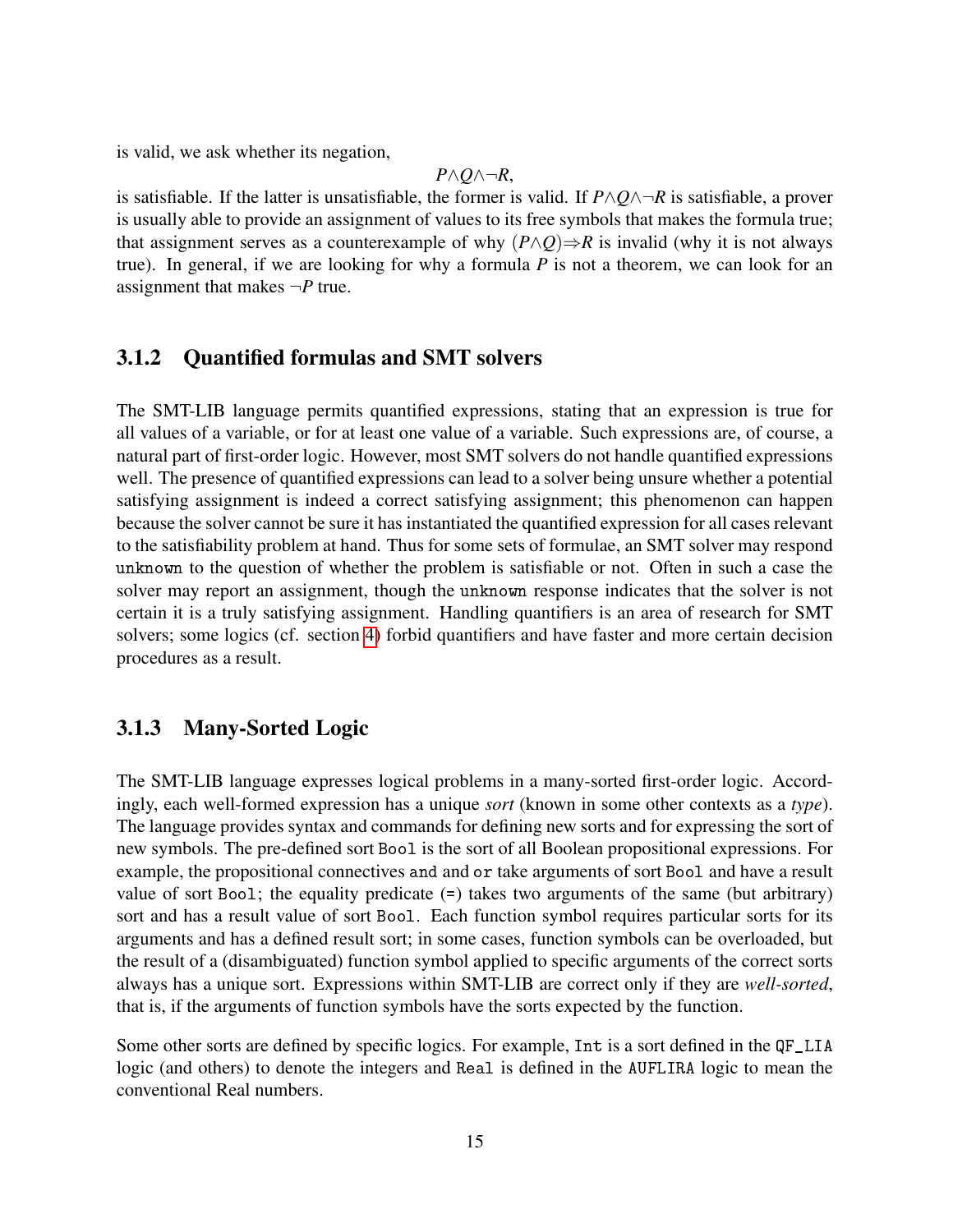### <span id="page-16-0"></span>3.1.4 Formulas and terms

Some automated reasoning tools make a sharp distinction between formulas and terms. Informally, formulas are subexpressions with Boolean values and are combined by top-level connectives such as conjunction and disjunction; terms have values and arguments of other sorts, such as (x+1); predicates bridge the gap by taking terms as arguments and having Boolean values. Terms and predicates do not have Boolean values as arguments.

The nuisance with this distinction is that sometimes one wants to have Boolean expressions as arguments of terms or predicates. Furthermore, making the distinction requires there to be an equality defined for formulas and one for terms, and similarly for inequality and if-then-else. When applying SMT solvers to software verification programs, one has to map programming language boolean types into a logical sort different than the conventional Boolean propositional sort.

The SMT-LIB language does *not* make a distinction between formulas and terms: formulas are simply terms whose sort is Bool. Boolean values can be defined to be the arguments of userdefined term-like functions just as can the values of any other sort. This simplifies the logic and the use of the SMT-LIB language. However, in using non-SMT-LIB solvers (such as when converting SMT-LIB constructs to be used by such solvers) it is helpful to remember that some solvers enforce this distinction.

### <span id="page-16-1"></span>3.1.5 Abstract and concrete syntax

The SMT-LIB language is described using an abstract syntax, but it is written with a particular concrete representation. For example, the language is defined using an abstract lexical category *<numeral>*; the concrete syntax for an element of that category is an unsigned decimal digit sequence with no leading zeros. While that representation is natural, others are not necessarily obvious. For example, the Int theory defines an add operation that takes two numeric arguments. The concrete syntax for an instance of that expression is (+ 1 2); but an alternate concrete syntax might just as well be  $(1 + 2)$  or  $(add 1 2)$ . This tutorial only discusses the one concrete syntax described and standardized in [\[2\]](#page-70-3), but the reader should be aware that alternate concrete syntaxes consistent with the SMT-LIB abstract syntax could also be defined. Note that the SMT-LIB document uses the abstract syntax only to facilitate the definition of the one concrete syntax and its semantics. The abstract syntax is not part of the SMT-LIB 2 standard, only the concrete syntax is.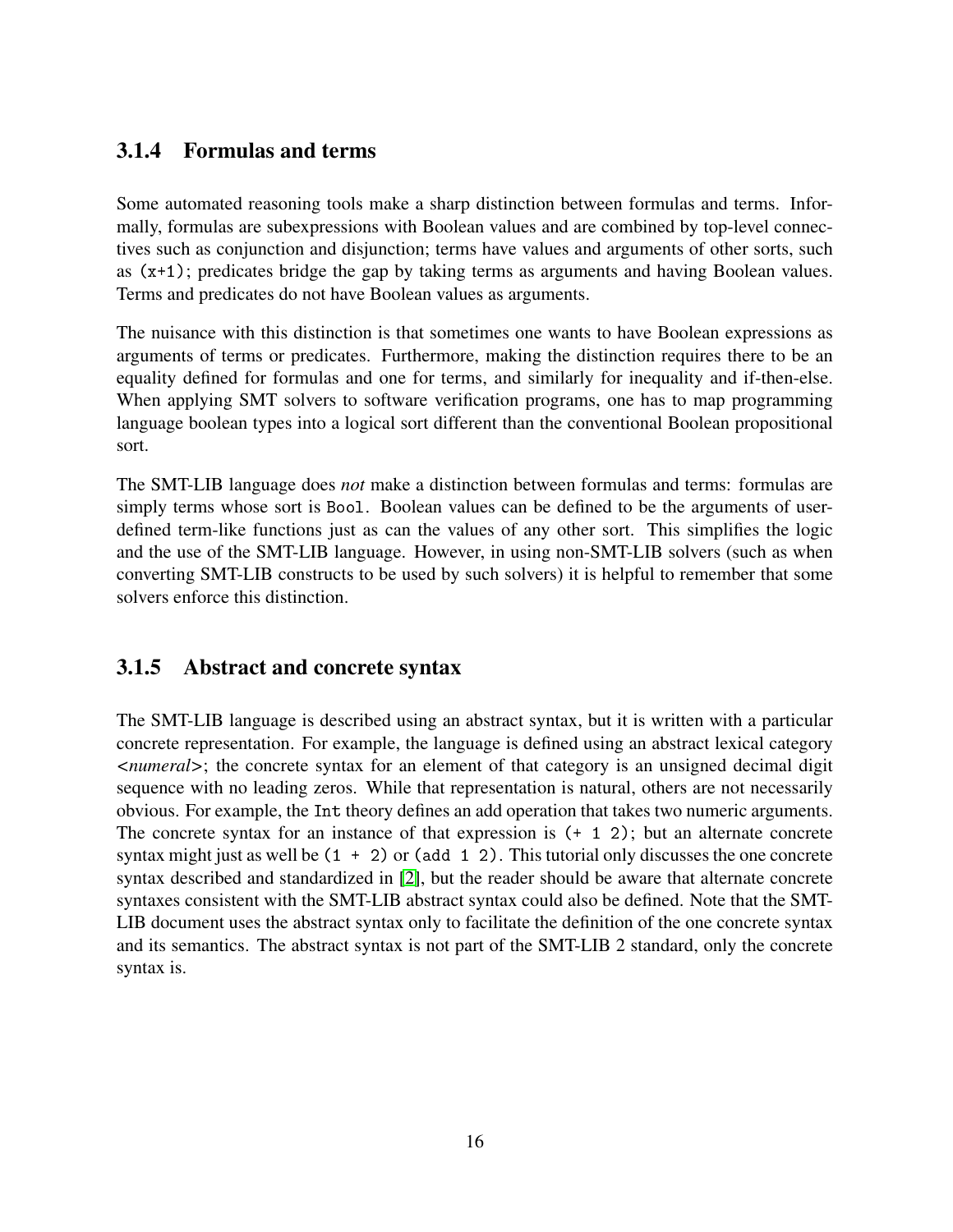## <span id="page-17-0"></span>3.2 Character set

SMT-LIB content is written using a subset of the ASCII character set<sup>[1](#page-17-1)</sup>. The permitted characters are

- printable characters: those from ! (ASCII character 33 (decimal)) through  $\tilde{ }$  (ASCII character 126), namely
	- digits: 0 1 2 3 4 5 6 7 8 9
	- letters: a through z and A through Z
	- punctuation characters:

~  $\cdot$  ! @ # \$ % ^ & \* ( ) \_ - + = { } [ ] | \ ; : ' " , . < > ? /

- and whitespace characters
	- space (ASCII character 32)
	- $-$  tab (ASCII character 9, often written \t)
	- newline (ASCII character 10, often written  $\n\times$ n, which is the line termination on UNIX systems)
	- carriage return (ASCII character 13, often written  $\r$ ;  $\r \n$  is the two-character line terminator on Windows systems)

Different sets of characters are permitted in different places. The different subsets of the SMT-LIB character set are defined here for reference.

- digits: the characters 0 through 9
- alphanumeric: the characters 0 through 9, a through z, A through Z
- whitespace: space, tab, newline, and carriage return, as described above
- line terminators: newline and carriage return
- symbol characters: alphanumerics plus any of these punctuation symbols  $\sim$  ! @ \$ %  $\sim$  & \* \_ - + = < > . ? /

Note that this list excludes the printable characters

 $" '$ ; : | { } [ ] ( )  $'$ ,  $\setminus$  #

• smt-lib character: any printable or whitespace character

<span id="page-17-1"></span><sup>1</sup>http://www.asciitable.com/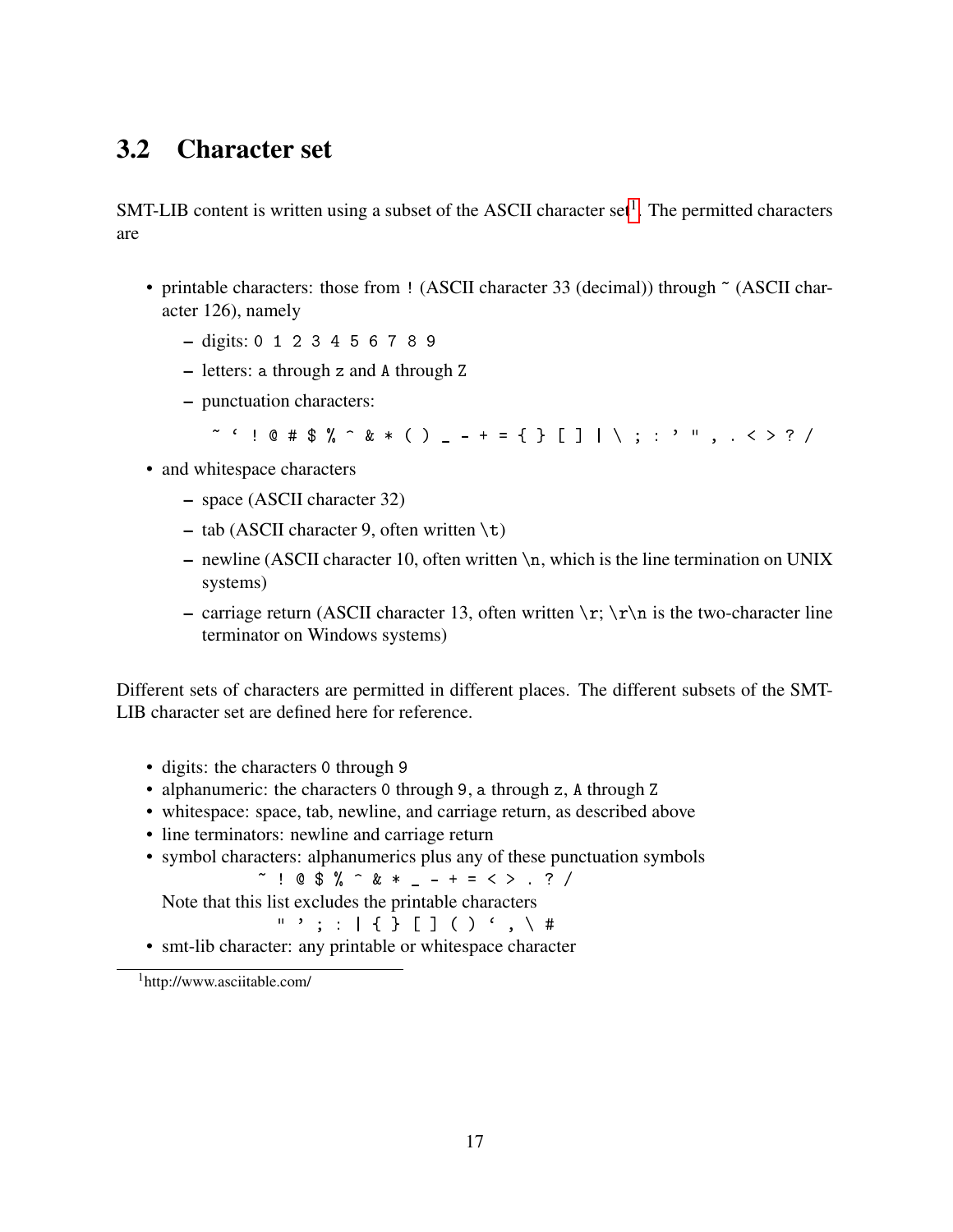## <span id="page-18-0"></span>3.3 S-expressions

All input to and output from a conforming solver (using the standard concrete syntax) is a sequence of one or more S-expressions expressed using smt-lib characters, with optional interspersed comments. Comments are all of the text beginning with a semicolon that is not part of a string literal or quoted symbol up to but not including the first succeeding line terminator character (or end-of-input); comments are only for human consumption and are completely ignored by the parser. Since comments are always followed by line termination characters, they function as separating white space.

S-expressions have a particularly simple form, making them easy to parse and process. An Sexpression is either (a) a token (defined in the next subsection) or (b) a sequence of 0 or more S-expressions enclosed in a pair of left and right parentheses. Tokens must be separated from each other by whitespace; there need be no white space on either side of a left or right parenthesis.

Here are some examples. The rules about what can be a token are described in the next section.

| abc                       | ; a single token                                               |
|---------------------------|----------------------------------------------------------------|
| $(\text{abcdef } 7 +-* )$ | ; an S-expression consisting of a sequence                     |
|                           | of three tokens                                                |
| $(+ 5 (* 2 3))$           | ; a more complex, nested S-expression                          |
| ( )                       | ; an empty S-expression                                        |
|                           | (abc "a b c d") (ghi jkl) ; two successive S-expressions, each |
|                           | containing two tokens                                          |
| (ABC)                     | ; a comment in the middle of an S-expression                   |
| def )                     | ; the end of an S-expression spanning two lines                |

Pairs of left and right parentheses are the only structure given to a sequence of tokens. A right parenthesis without a corresponding left parenthesis is fairly easy to detect. However, a missing right parenthesis may not be detected until the end of input (e.g. end of file) is reached; an input parser may have a hard time recovering from mis-matched parentheses—match them carefully!

### <span id="page-18-1"></span>3.4 Tokens

Not every sequence of smt-lib characters is a valid token. There are different kinds of tokens and they play different roles in different commands. In this section we describe the various tokens defined by SMT-LIB; a summary of token types is provided in Table [3.1.](#page-19-0) For convenience in referring to tokens, we use designators such as *<numeral>* so that later we can describe the syntax of commands by, for example, ( push  $\langle$  *numeral* > ) as the general case of (push 0), (push 1), and so on.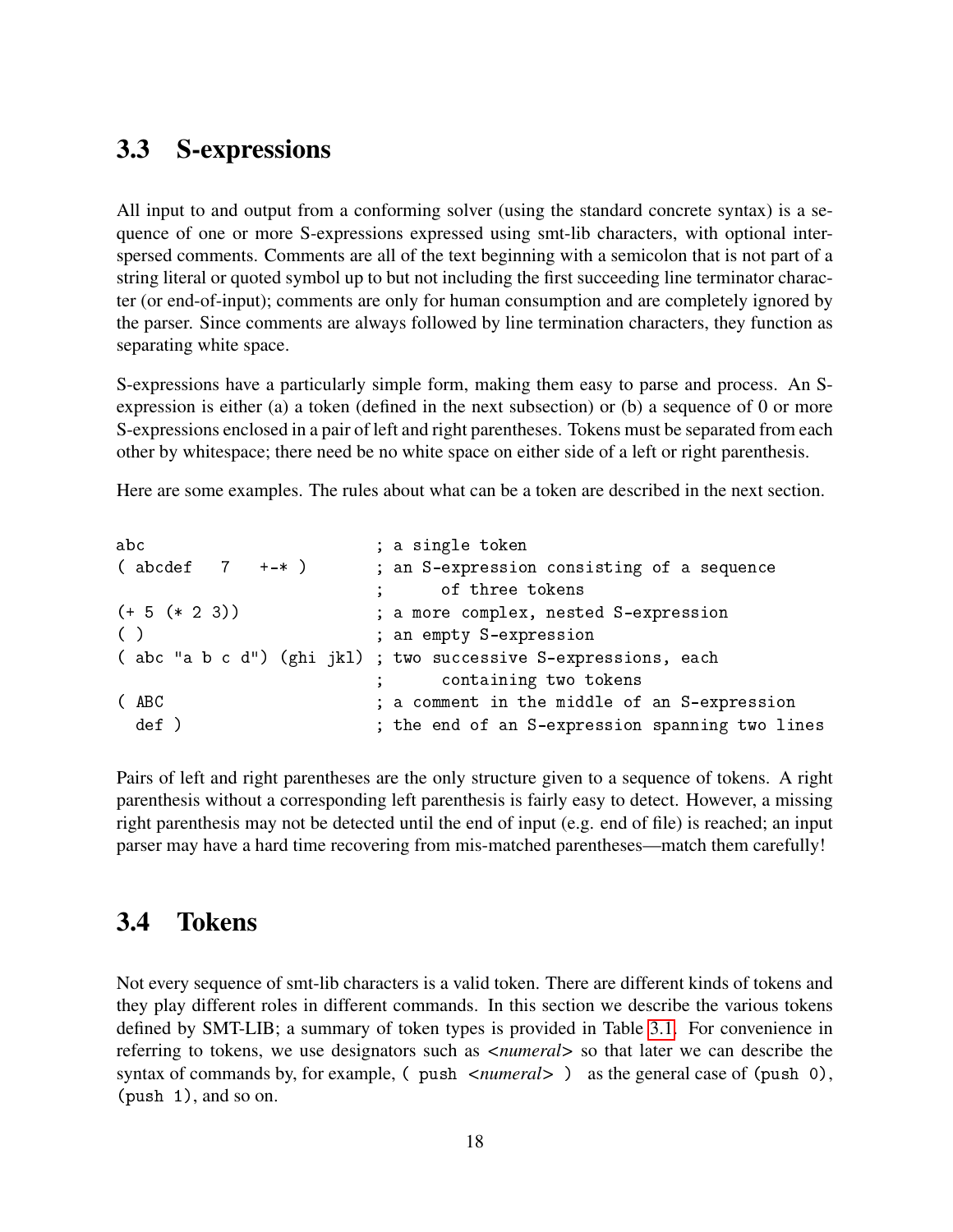<span id="page-19-1"></span><span id="page-19-0"></span>

| Token type                 | Format                                                 | Regular Expression (POSIX) <sup>a</sup>          | Examples                               |
|----------------------------|--------------------------------------------------------|--------------------------------------------------|----------------------------------------|
| $\leq$ numeral>            | of digits without leading zeros<br>a sequence          | $( *[6 - 0]$ [6-1])                              | 0 1 12 340                             |
| $\alpha$ decimal>          | a <numeral> followed by a period fol-</numeral>        | (+[6-0])['.]((*[6-0][6-1])[0)                    | 0.001110                               |
|                            | lowed by a sequence of digits                          |                                                  | 12.0034                                |
| $\langle binary \rangle$   | the two characters #b followed by a non-               | #b[01]+                                          | #b0 #b1                                |
|                            | empty sequence of 0 or 1                               |                                                  | #b101010101                            |
|                            |                                                        |                                                  | #b11111                                |
| $\text{<}$ hex>            | the two characters #x followed by a non-               | $+17-A^{-}B(-9a^{-}K)$                           | #xA #x0A                               |
|                            | empty sequence of hex digits                           |                                                  | #x51dead                               |
|                            |                                                        |                                                  | #xFeeD1234                             |
| $<$ string>                | a sequence of smt-lib<br>teral:<br>a string li         |                                                  |                                        |
|                            | (including explicit white-space<br>characters          | ι* ( [冫- i ]//l ['¤\ ̀дノ4\/ 冫- · _] -# i [ ] ) ι | $nq_{11}$ and $n_{11}$                 |
|                            | , enclosed in " characters; \" is<br>characters)       |                                                  | $\mathbb{R}$                           |
|                            | as " and $\setminus$ as $\setminus$<br>interpreted     |                                                  | "ם " "ם                                |
| $1$ oqua $0$               | $-quote$<br>$\langle$ simple-symbol> or a<br>either a  |                                                  |                                        |
|                            | symbol>                                                |                                                  |                                        |
| $\leq$ simple-symbol>      | a non-empty sequence of symbol charac-                 |                                                  | ∜<br>*مُ<br>$\sigma$                   |
|                            | ters, not beginning with a digit, and not a            | [a-zA-Z~!@\$%~&*_+=<>.?/-]                       |                                        |
|                            | reserved word                                          |                                                  |                                        |
| $\leq q$ uote $d$ -symbol> | of smt-lib characters, not in-<br>a sequence           |                                                  | $\frac{a}{\sqrt{a}}$<br>$\overline{a}$ |
|                            | cluding $\langle$ and $ $ , enclosed in $ $ characters | * ['¤\\+\' - \ - {`] - i [_]                     | $\overline{+}$                         |
| <keyword></keyword>        | a colon followed by a non-empty sequence               |                                                  | :abc                                   |
|                            | characters<br>of symbol                                | + [-\:\ <> -84-z4-y&^(\$@i); Z-H                 |                                        |
| Reserved words             | character sequences that would otherwise               | $(let   part   _!   is   for all  }{ext} )$      | let par                                |
|                            | be symbols but are reserved for special                | NUMERAL   DECIMAL   STRING)                      | assert                                 |
|                            | nd may not be used as symbols<br>purposes ar           | and all command names                            | $checkk$ -sat                          |
|                            |                                                        |                                                  |                                        |

Table 3.1: Token types defined in SMT-LIB Table 3.1: Token types defined in SMT-LIB  $a_{\text{In}}$  these regular expressions the ()  $\Box$ -+\*|.\ characters have their usual[\[7\]](#page-70-5) special meaning, with \ being the escape character.

"In these regular expressions the  $()$   $[]$  -+\*|. \ characters have their usual[7] special meaning, with \ being the escape character.

19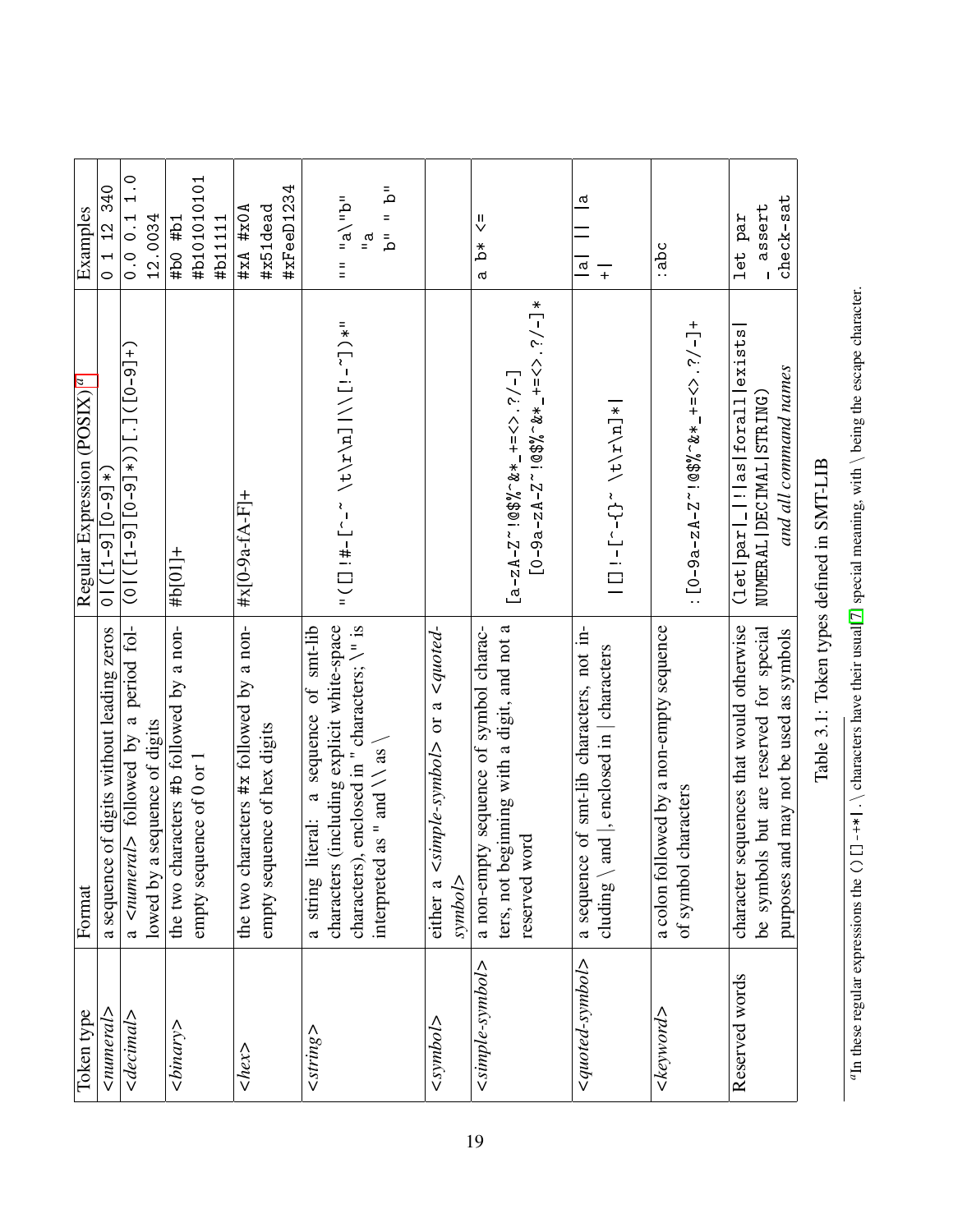Although the various kinds of literals have some conventional, intuitive meanings, their semantics is actually determined by the definition of the logic being used. *<decimal>*s might represent rationals in one logic and reals in another; *<binary>*s might be bit sequences in one logic and integers in another; even *<string>*s might be interpretable as integers or sequences.

Numerals. A numeric literal is expressed as a conventional sequence of digits. Caution: no leading zeros are allowed: 002 is not a valid *<numeral>*. Also no leading + or - signs are allowed: -1 is a *<symbol>*, not a *<numeral>*.

**Decimal literals.** A decimal literal is a *<numeral>* followed by a decimal point, followed by more digits. As with  $\langle$ *numeral* > s, a  $\langle$ *decimal* > may not have leading zeros or sign characters. There must however, be at least one digit (possibly a 0) before and at least one after the decimal point. There is no provision for exponents.

Binary literals. These literals, prefixed by #b, denote a simple sequence of 0's and 1's. Which end is the most significant bit or the beginning or end of a sequence will depend on the definition of the logic.

Hex literals. These literals, prefixed by #x, denote a sequence of hex digits. Though an interpretation as a bit sequence or an integer is reasonable, the actual interpretation depends on the logic being used.

String literals. String literals are composed of any sequence of printable and whitespace characters (including line terminations), enclosed in double quotes ("), with special treatment for " and  $\langle$  characters. A " character within the string is designated by the two-character sequence  $\langle$ " and the  $\setminus \setminus$  sequence represents a single  $\setminus$ . The content of a string literal is uninterpreted. Any meaning is provided by the context of its use within SMT-LIB (e.g. as the value of an option) or by a theory. No currently defined theory incorporates string literals. Note that future theories may define escape sequences that allow including any ASCII character in the string, but none are defined at present (besides the two for  $\setminus$  and "). So  $\setminus$ n within a string literal just means those two characters, not necessarily a line terminator. Caution: String literals begin and end with a " character. Since string literals may contain explicit line terminator characters, an omitted closing " will not be noticed until the next " character or until the end of input. This may be several lines later.

Reserved words. Some character sequences are reserved words in SMT-LIB. They may only be used in specific contexts and may not be used as symbols. Hence they may not be declared by the user to represent user-defined quantities. The reserved words are

par NUMERAL DECIMAL STRING \_ ! as let forall exists and all the commands of the script language. Note particularly that \_ and ! are reserved; their use is described in section [3.7.](#page-23-1) The currently defined commands are

assert check-sat declare-fun declare-sort define-fun define-sort exit get-assertions get-assignment get-info get-option get-proof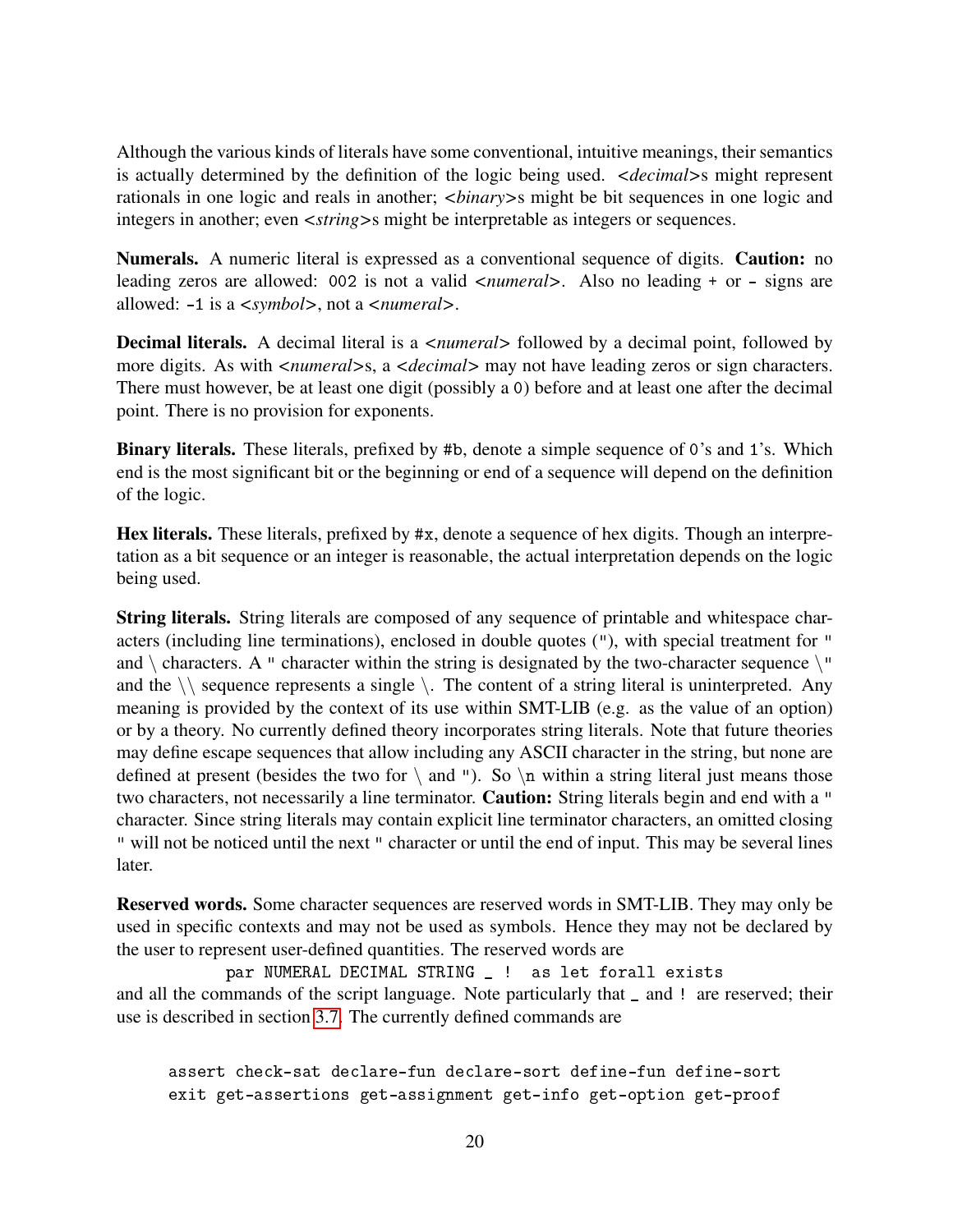get-unsat-core get-value pop push set-info set-logic set-option .

Though technically there is no need to identify reserved words and disallow their use as symbols, SMT-LIB does so as a convenience for (some kinds of) parsers. Thus a **caution:** future versions of SMT-LIB might possibly define new commands, which presumably would then disallow their use as symbols, potentially invalidating old SMT-LIB scripts in which those new command names were used as ordinary symbols. One should try to avoid using character sequences as symbols that might become command names in the future!

Symbols. Symbols are used for attribute values, and sort, variable, logic, theory, constant and function names. A symbol can be any sequence of symbol characters that does not start with a digit and is not a reserved word. In addition, user-defined symbols may not begin with an @ or a period (.); such symbols are reserved for internal use. Some symbols consisting of punctuation characters, such as + and - have intuitively natural meanings as function symbols, though their meaning is always defined solely by the logic being used. Similarly, symbols that are English words may have obvious meanings. Good style would suggest avoiding legal but unusual symbols that mix alphanumerics and operator-like characters, such as  $a < b$  or  $ab + -$  or  $-1$ .

Quoted symbols. An alternate form of symbol is a sequence of any smt-lib characters except | and  $\backslash$ , enclosed in beginning and ending  $\mid$  characters. This allows a wider choice of characters in forming the symbol. Note that explicit line terminators are allowed within a quoted symbol, so that a quoted symbol might span more than one line.<sup>[2](#page-21-0)</sup> Note also that, because line terminators are allowed, a missing terminating | character may not be detected for several lines. Finally note that using enclosing |s does not change the identity of the symbol: |abcde| is the same symbol as abcde. A symbol such as |{}| does not have a corresponding unquoted symbol.

Keywords. A keyword consists of a : character followed by a sequence of symbol characters. They are used as the names of attributes, options and information flags. Good style would suggest that only alphanumeric characters (including perhaps the - and \_ characters) be used for userdefined keywords.

Invalid tokens. Some sequences of characters are not valid tokens:

- unclosed string literals and unclosed quoted symbols
- digit sequences or *<decimal>*-like sequences with leading zeros, such as 00, 01, or 00.0. 1.000 is a valid *<decimal>*.
- decimal-like sequences with no digits after the decimal point (the sequence .123 is a symbol, but since it begins with a period, it may not be declared by the user)
- sequences of symbol characters beginning with digits, such as 0ABC
- <span id="page-21-0"></span>• a # character not beginning a valid *<binary>* or *<hex>* token

<sup>2</sup>Quoted symbols (and strings) containing explicit line terminations can be hard to read. However, SMT-LIB was designed primarily as a machine-to-machine format and readability was not the major concern.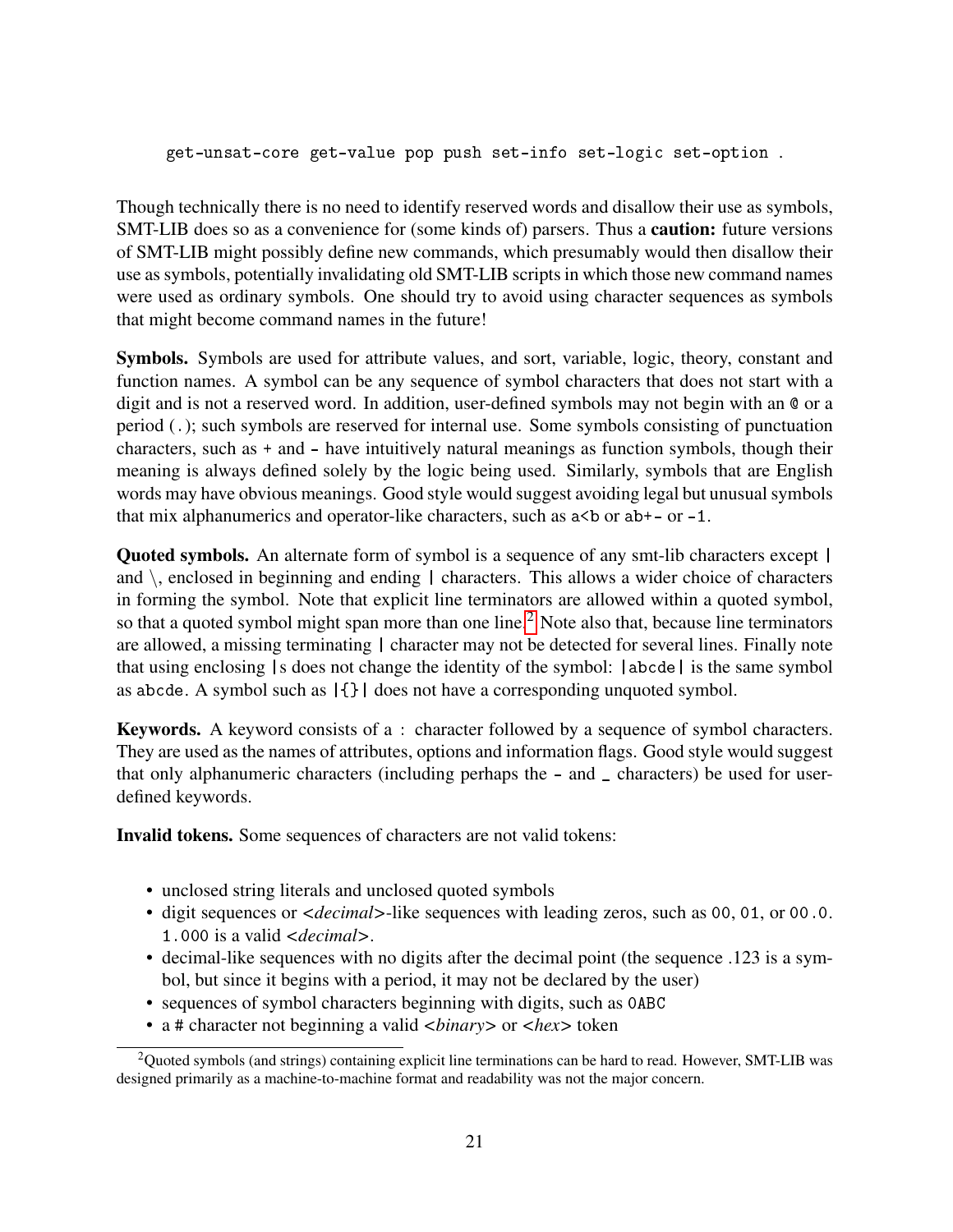| digit sequences with leading zeros             | 00 0123               |
|------------------------------------------------|-----------------------|
| decimals with leading zeros                    | 00.123 01.234         |
| decimals with no decimal digits                | 1.                    |
| would-be symbols that begin with digits        | 1abc                  |
| would-be symbols containing invalid characters | abc'def               |
| invalid binary literals                        | #b222                 |
| invalid hex literals                           | #xZZZZ                |
| unclosed strings                               | $"abc\$               |
| unclosed quoted symbols                        | lasd                  |
| quoted symbols with invalid characters         | $ abc\backslash def $ |
| keywords with invalid characters               | :abc[def]             |

<span id="page-22-1"></span>

- use of printable but non-symbol characters outside of string literals or quoted symbols, such as a comma character
- purported keywords and quoted symbols that contain forbidden symbols

Table [3.2](#page-22-1) shows some examples.

## <span id="page-22-0"></span>3.5 Sort and Function Declarations

SMT-LIB requires all identifiers to be declared before being used. Some symbols are declared in the selected logic and its theories. New symbols are introduced by the user in four commands:

declare-sort – which introduces a new sort symbol define-sort – which introduces a new sort symbol as an abbreviation for a given sort expression declare-fun – which introduces a new function symbol define-fun – which introduces a new function symbol as an abbreviation for a given expression

These commands are described in full in subsections [3.9.3](#page-35-0) and [3.9.4.](#page-36-0)

New sort symbols can be defined as new simple sort names or as parameterized sorts that take other sorts as parameters. Every value within an SMT-LIB logic has a specific sort; functions all have specific sort signatures that designate the sorts of the arguments and results.

New constants and function symbols are declared in a uniform way; constants are simply functions with no arguments. To declare a new function symbol, we need to specify the sorts of the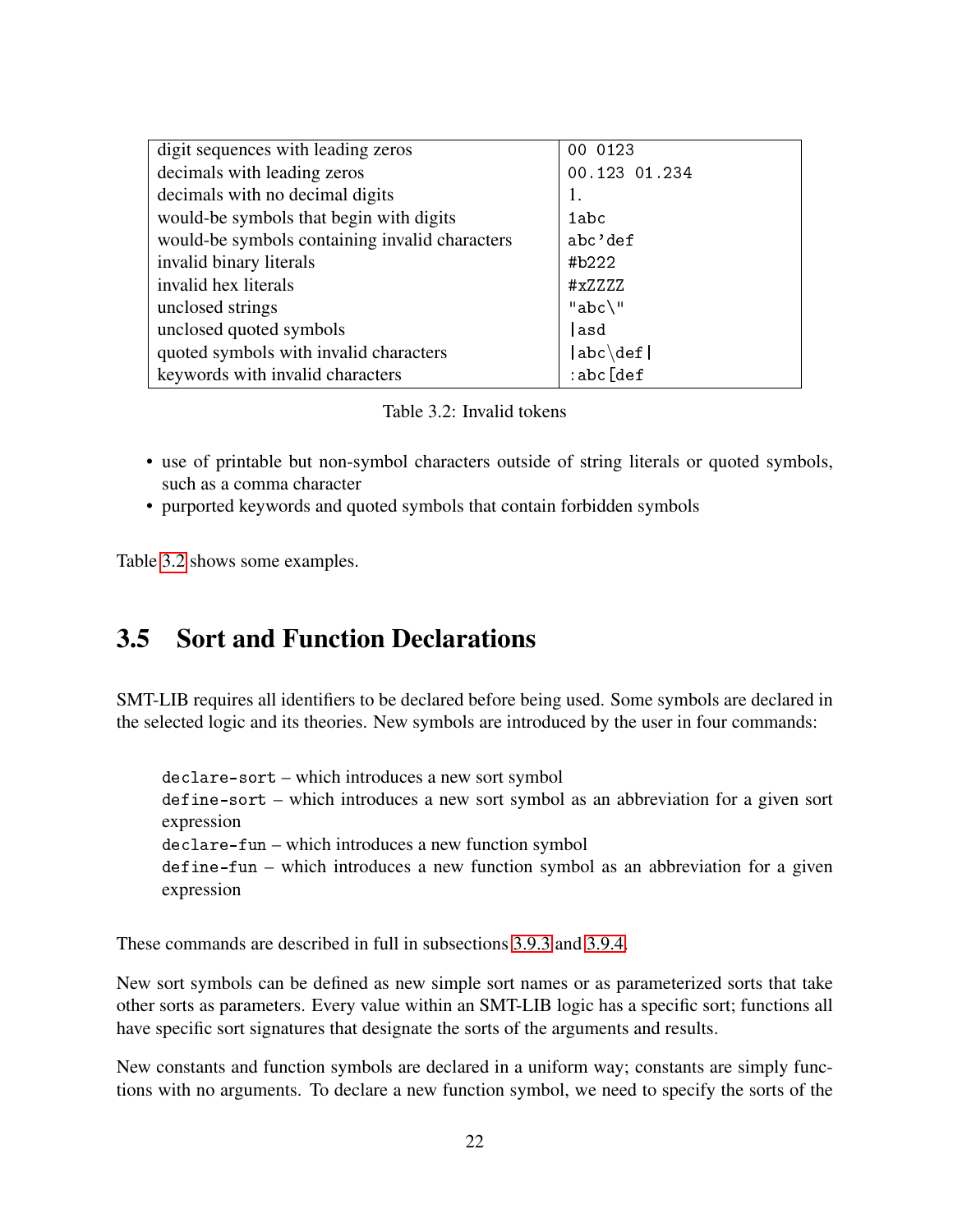arguments and of the return value. For example, to declare a new symbolic constant value (a function with no arguments) named x of sort Bool we write:

(declare-fun x () Bool)

This statement declares a function f of two Ints, returning a Bool:

(declare-fun f (Int Int) Bool)

And this declares a function ff that returns an Int and takes one argument that is an Array of Int index type and Bool value type:

(declare-fun ff ( (Array Int Bool) ) Int)

## <span id="page-23-0"></span>3.6 Attributes

SMT-LIB uses attributes to attach meta-data to other syntactic entities. An attribute consists of a *<keyword>* or a *<keyword>*-value pair. As defined in section [3.4,](#page-18-1) a keyword is a : followed by a non-empty sequence of symbol characters. An attribute value (an  $\langle \textit{attr-value} \rangle$ ) is in general any arbitrary S-expression, except that it may not be a *<keyword>*. But each individual *<keyword>* may have only a limited set of allowed values (or may not take a value at all). For example, the keyword :left-assoc has no value; the keyword :print-success may have only the values true and false. The attributes defined in SMT-LIB only have values that are *<symbol>*s, *<numeral>*s, or *<string>*s.

Attributes and attribute values are used in these circumstances:

- as option keys and values (cf. section [3.9.11\)](#page-48-0)
- as information keys and values (cf. section [3.9.12\)](#page-52-0)
- as part of a ! expression (cf. section [3.7\)](#page-23-1)
- to declare the various aspects of a theory or logic (cf. section [4\)](#page-56-0)
- to describe associativity characteristics of functions defined in theories (cf. sections [4.1](#page-57-0) and [3.7\)](#page-23-1)
- to describe characteristics of a sort symbols defined in a theory (though no such attributes are currently defined)

## <span id="page-23-1"></span>3.7 Expressions

As is common in computer-parsable expression languages, SMT-LIB expressions (*<expr>*) are built recursively from a small set of basic forms. A valid expression is one of the following (the expression must also be well-sorted). Here and later in the tutorial, a + character indicates 1-or-more instances of the immediately preceding item and a \* indicates zero-or-more instances.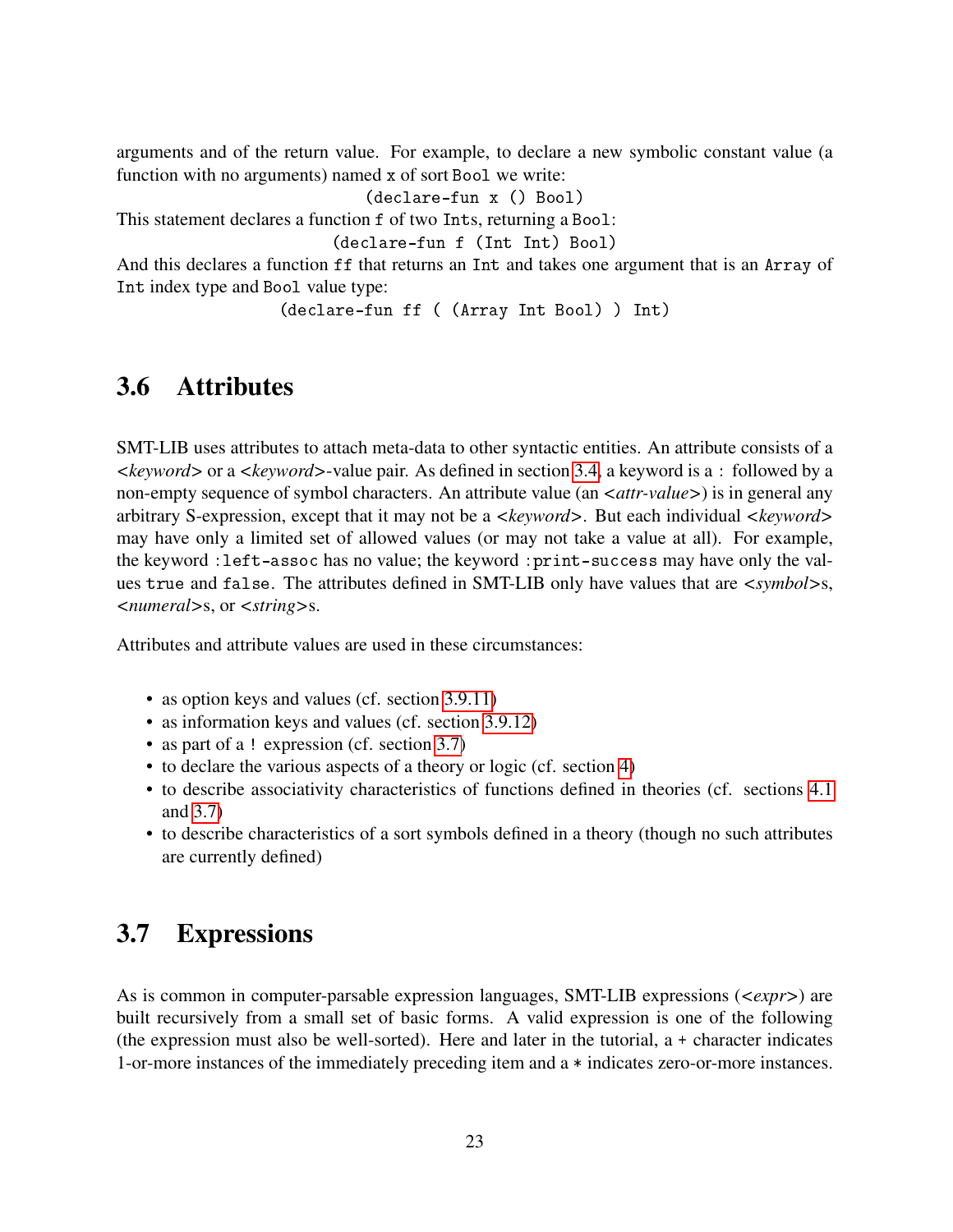| a numeric literal                                      | $\le$ numeral $>$                                                      |  |  |
|--------------------------------------------------------|------------------------------------------------------------------------|--|--|
| a decimal literal                                      | $\le$ decimal>                                                         |  |  |
| a string literal                                       | $\langle string \rangle$                                               |  |  |
| a binary literal                                       | $\langle binary \rangle$                                               |  |  |
| a hex literal                                          | $\langle$ hex $\rangle$                                                |  |  |
| an <i><identifier></identifier></i> , which is one of: |                                                                        |  |  |
| a symbol:                                              | $\langle$ symbol $\rangle$                                             |  |  |
| an indexed identifier:                                 | $($ $\le$ $\le$ symbol> $\le$ numeral>+ $)$                            |  |  |
| a qualified-identifier:                                | $\le$ <i>identifier</i> $>$                                            |  |  |
| or                                                     | $($ as $\le$ <i>identifier</i> $\le$ sort $>$ )                        |  |  |
| a function application:                                | $\left($ <qualified-identifier> <expr>+)</expr></qualified-identifier> |  |  |
| a forall-expression:                                   | ( forall ( $(symbol < sort) + ) expr)$                                 |  |  |
| an exists-expression:                                  | $(\text{exists} ((<symbol><sort>)+><expr>))$                           |  |  |
| a let-expression:                                      | ( let ( $(symbol < expr) + ) expr)$                                    |  |  |
| an attributed expression:                              | $\langle \textit{expr} \rangle \langle \textit{attribute} \rangle$ +)  |  |  |

Literals. The constant literals are *<string>*, *<numeral>*, *<decimal>*, *<br/>binary>*, and *<hex>*. Remember that the interpretation and sort of these literals depends on the theories that have been defined in the current solver environment (by a set-logic command). For example, the simplest logic, QF\_UF, defines just the Core theory, in which none of the above literals are defined. *<numeral>* is used in most of the other theories; *<decimal>* is used in the Reals theory, and *<binary>* and *<hex>* are defined in the Fixed\_Size\_BitVectors theory.

Identifiers. Identifiers are available in all theories and are used as names of variables, parameters, functions, sorts, logics, theories, expressions, and as the values of some attributes. Identifiers are either simple symbols or indexed identifiers. The latter have the form  $\left(\frac{\text{}{\epsilon}}{2}$  < *symbol* > < *numeral* > + ) and allow the use of a family of identifiers that are indexed by one or more numerals. Indexed identifiers are only allowed in restricted settings:

- variables (in forall, exists, and let expressions) symbols only
- sort and function names theories may define indexed identifiers as sort and function names, but users may only introduce new symbols as sort and function names.
- parameters in define-sort and define-fun commands are always symbols
- logic and theory names are all pre-defined and are always symbols
- expression names (using the ! expression syntax) are always symbols
- attribute values are sometimes symbols; since attribute values can be general S-expressions, they can possibly be indexed identifiers, but no pre-defined attributes do so

The only indexed sort identifier currently defined is  $($  BitVec  $\leq$  *numeral*>), the sort of bitvectors whose length is the given numeral. For example, in the Fixed\_Size\_BitVectors theory, the constant #b101 has sort (\_ BitVec 3) and the hexadecimal constant #x1A has sort (\_ BitVec 8).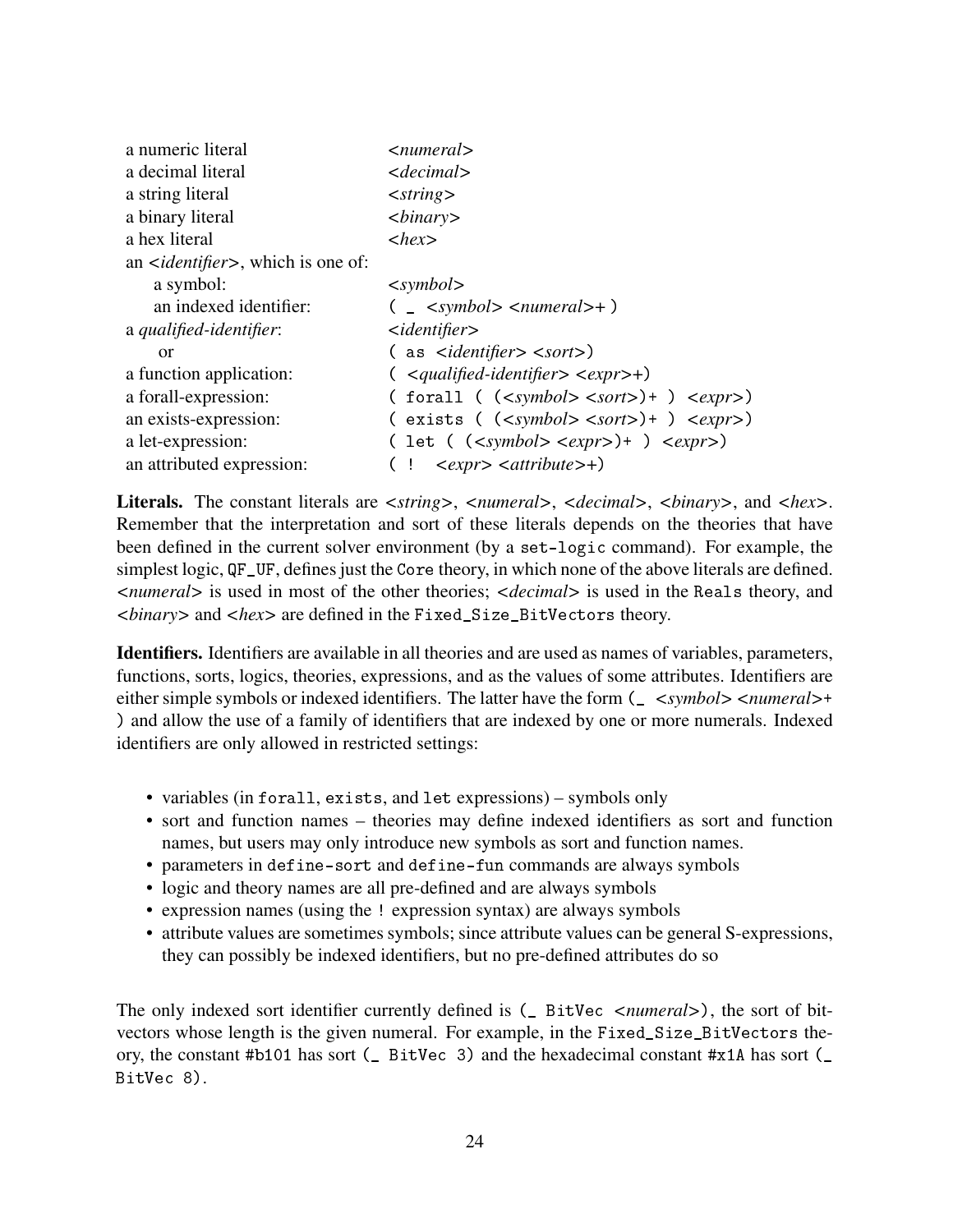There is no way within (current) SMT-LIB to declare a whole family of identifiers. For example, one might like to write the following as a way of declaring a whole family of C identifiers to have Int sort

> (declare-fun (\_ C n) () Int) ; INVALID SMT-LIB

to say that all identifiers of the form (\_ C *<numeral>*) are Ints. Even more useful would be allowing the index to be used in the sorts, as in

> (declare-fun flip ((\_ BitVec n)) (\_ BitVec n)) ; INVALID > (declare-fun (\_ flip n) ((\_ BitVec n)) (\_ BitVec n)) ; INVALID

At present, however, such constructions must be pre-defined informally within theories and built in to the corresponding solvers.

Function expressions. The application of a function to a sequence of arguments is expressed simply as

#### ( *<qualified-identifier> <expr>*+ ) .

The syntax is uniformly prefix in style. No infix notation is used, even for conventional arithmetic operators. In SMT-LIB we write  $(+ 1 2)$ , not  $(1 + 2)$ .

There are a number of points to note:

- The function identifier must be already declared using a declare-fun or define-fun command, or have been pre-defined in the logic being used.
- The logic being used may restrict the kinds of expressions that are allowed. See section [4](#page-56-0) for details about any particular logic.
- The number of arguments must correspond to the number of arguments declared for the function identifier. However, some theory-defined function symbols are defined to take two or more arguments. This behavior is specified by an attribute given to the function; such attributes may only be specified within theory definitions, not for user-declared functions. There are four such attributes. Here are examples of each:
	- left associative: or is a function defined in the Core theory that takes two Bool arguments, but can be applied to more using left associativity. (or a b c d) is equivalent to (or (or (or a b) c) d). Other functions with the same behavior are boolean and and integer and real binary operations. Subtraction and division are also defined to be left-associative, so  $(-a b c d)$  is equivalent to  $(-(-a b c c)$ d) (in infix notation,  $a-b-c-d$  is equivalent to  $((a-b)-c-d)$ ).
	- right associativity: The implies  $(\Rightarrow)$  function is right associative, so  $(\Rightarrow a \ b \ c \ d)$ is equivalent to  $(=> a (=> b (=> c d))).$
	- chainable: The equality and comparison  $(\langle \rangle \langle \rangle \langle \rangle)$  functions are what SMT-LIB calls chainable – the operation is applied to each pair of arguments as one proceeds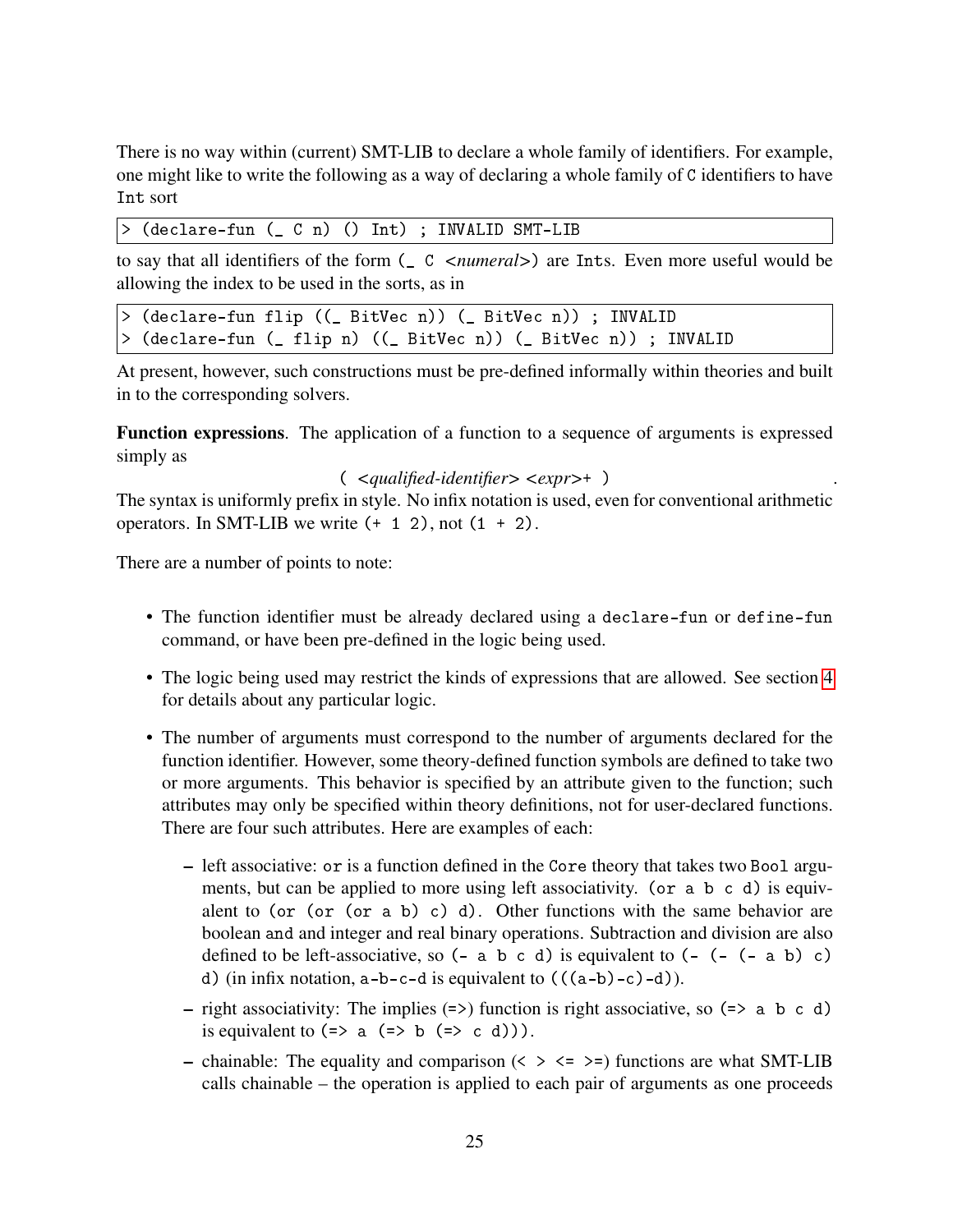down the list of arguments.  $(= a b c d)$  is equivalent to

(and (= a b) (= b c) (= c d)).

This is a natural definition for equality, but less-common, though convenient for comparisons.

- pairwise: all pairs of arguments are compared. The one pre-defined example is the distinct (not-equal) operation. (distinct a b c d) is (and (distinct a b) (distinct a c) (distinct a d)  $(distinct b c)$   $(distinct b d)$   $(distinct c d))$
- The expression must be well-sorted. That is, the arguments of the function must have the sorts that are specified in the definition of the function. There is no subtyping or inheritance of sorts. There is, however, a modest amount of overloading allowed within theory definitions. No overloading outside of a theory definition is permitted. Thus any declare-fun or define-fun command must introduce a completely new identifier. There are three kinds of pre-defined overloading.
	- parametric definitions. As an example, the equality function in the Core theory is defined to take two arguments of arbitrary but the same sort, and return a Bool. So = can be used, as would be naturally expected, for any user-defined sorts as well (responses are omitted):

```
> (set-logic QF_UF)
> (declare-sort A 0) ; a new sort named A
> (declare-sort B 0) ; a new sort named B
> (declare-fun a1 () A) ; a new constant of sort A
> (declare-fun a2 () A) ; another constant of sort A
> (declare-fun b1 () B) ; a new constant of sort B
> (declare-fun b2 () B) ; another constant of sort B
> (assert (= a1 a2)) ; comparing values of sort A
> (assert (= b1 b2)) ; comparing values of sort B
> (assert (= a1 b1)) ; ILLEGAL - a1 and b1 have different sorts
```
– multiple definitions. The addition operation is not defined for arbitrary sorts, but it is defined both for Int and Real arguments, independently. So one can write (responses are omitted)

```
> (set-logic AUFLIRA)
> (assert (= (+ 1 2) 3)); adding two Ints
> (assert (= (+ 1.0 2.0) 3.0) ; adding two Reals
> (assert (= (+ 1 2.0) 3.0) ; ILLEGAL - mixed sorts
```
As the last line of the example above demonstrates, there is no implicit conversion between Int values and Real values, nor between any other combination of sorts. The only connections between Int and Real values is through explicit conversion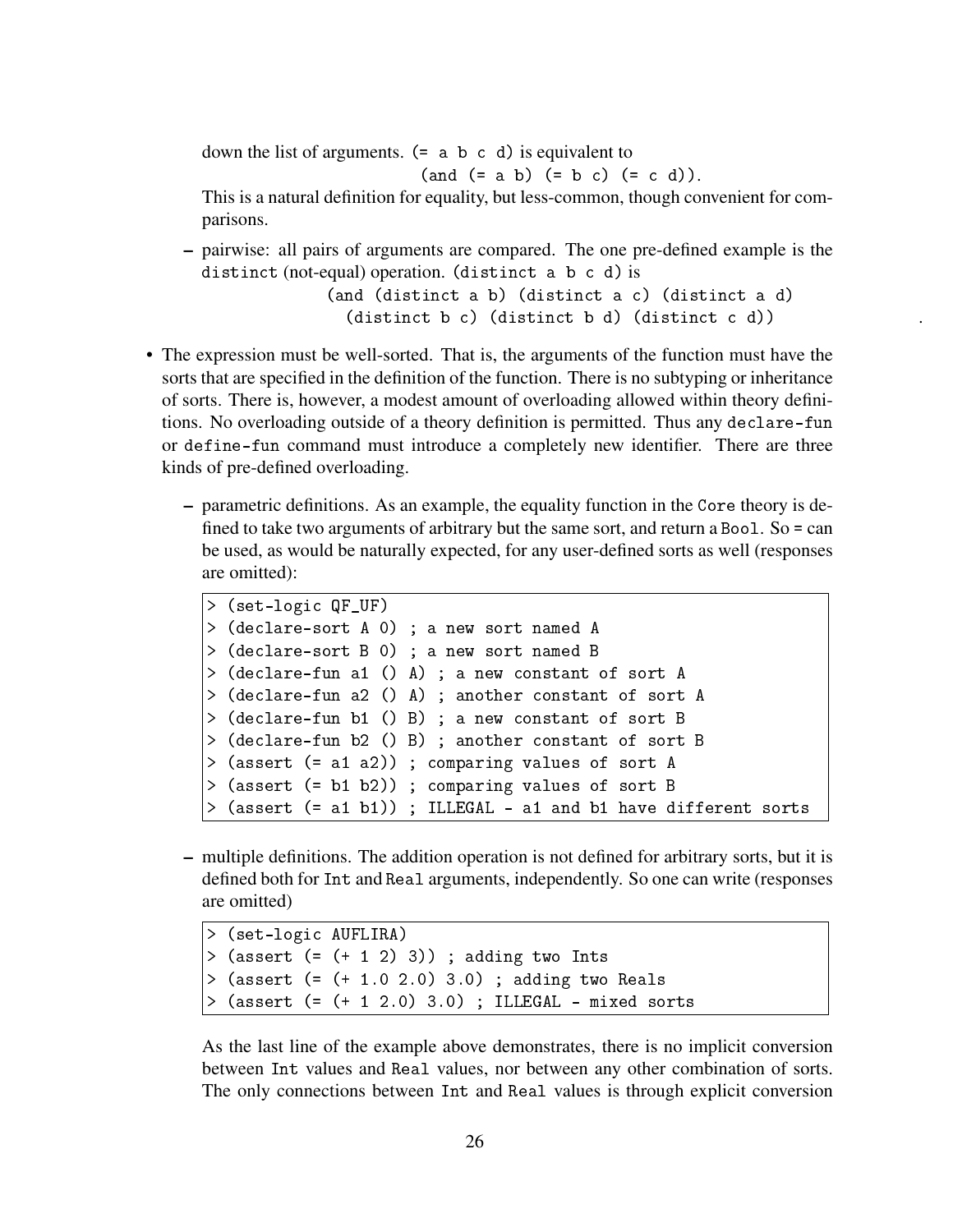functions such as to\_int and to\_real in the Reals\_Ints theory.<sup>[3](#page-27-0)</sup>

– overloading on result sort. A theory may also overload a function identifier such that two declarations of the function take the same argument sorts but return different result sorts. Suppose you declare a List sort that can take a sort as a parameter. You may also want a function named emptylist (with no arguments) that returns an empty list. But emptylist must return a result of a specific sort. To specify the result sort, we use a qualified identifier, as follows.

To accomplish this example, the theory will declare

- \* a List sort with one sort argument
- \* a parametric function named emptylist, with sort parameter A, no arguments, and result sort (List A)

Then that function might be used as follows (responses are omitted):

```
...
> (declare-fun listb () (List Bool)) ; listb is a List of Bool
> (declare-fun listi () (List Int)) ; listi is a List of Int
> (assert (= listb (as emptylist (List Bool))))
                        ; use the definition of emptylist
                         ; that has (List Bool) result
> (assert (= listi (as emptylist (List Int))))
                        ; use the definition of emptylist
                         ; that has (List Int) result
> (assert (= listb emptylist)); ILLEGAL - have to specify the
                              ; sort of the overloaded constant
> (assert (= listb (as emptylist (List Int)))) ; ILLEGAL -
                                               ; sort mismatch
```
Quantified expressions. The SMT-LIB language allows the two conventional quantified expressions — universal (*for all*) and existential (*there exists*). There is no syntax for the occasionally used quantifier meaning "there exists uniquely". Note that quantified expressions are not permitted in quantifier-free logics (e.g. QF\_UF).

Both kinds of quantified expressions provide syntax to specify the names and sorts of parameters over which the expression quantifies. For example, the expression

 $(\text{for all } ((x \text{ Int})) (\geq (p \text{ x}) 0))$ 

is true under the AUFNIRA logic and an assignment for  $p$  in which the sub-expression  $(p \times)$  is positive for any Int value of x. Note the double pair of parentheses around "x Int". The outer pair encloses the whole list of parameters; each name-sort pair is enclosed in its own pair of parentheses. So if there are two quantification variables, we would write

<span id="page-27-0"></span><sup>&</sup>lt;sup>3</sup>The AUFLIRA and AUFNIRA logics currently state that ints are implicitly converted to reals in some circumstances, but the discussion on the mailing lists concluded this should not be allowed.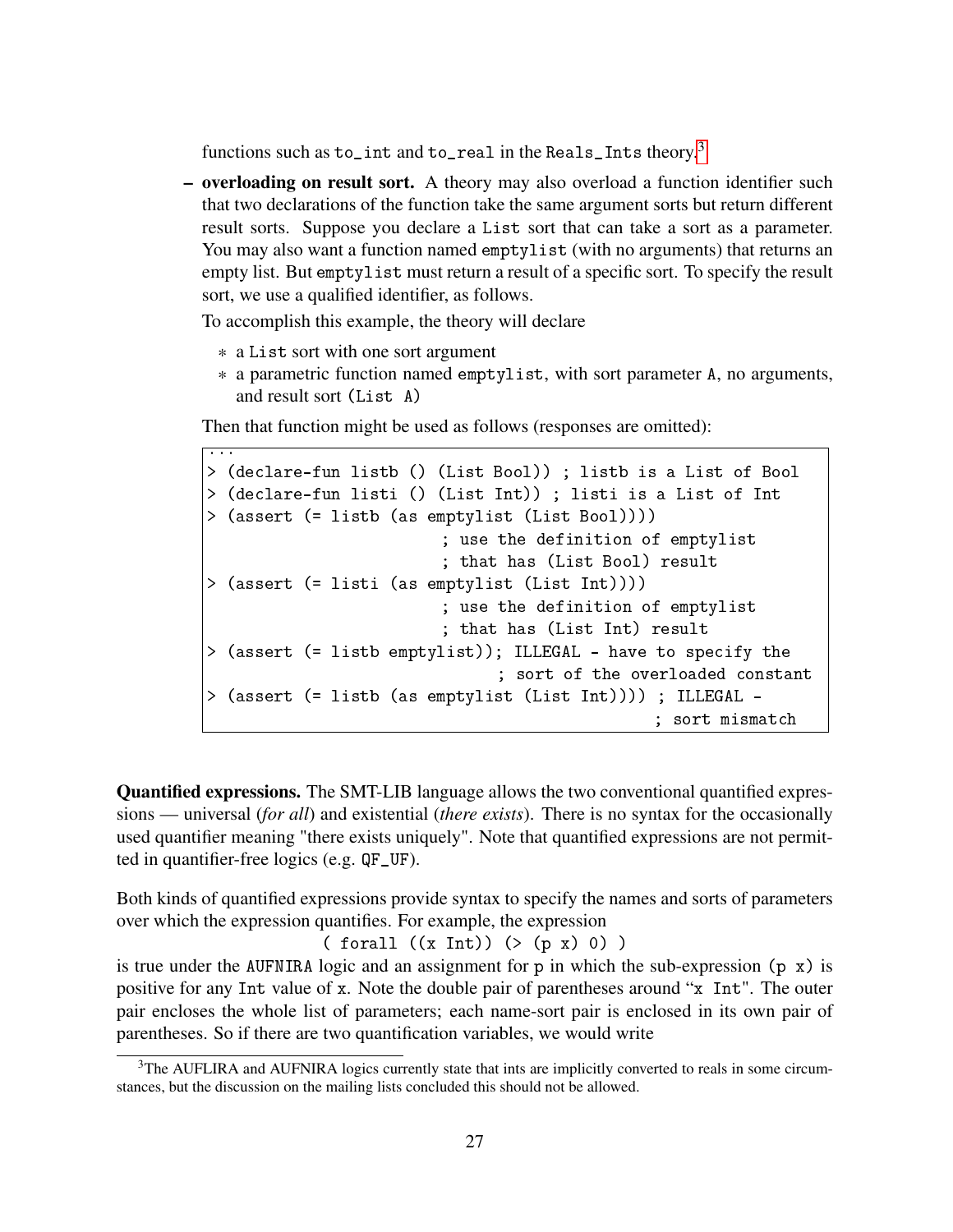( exists  $((x Int)(y Int))$  (and  $(>( + x y) 0) ((( - x y) 0)))$ The value of this example expression is true since there are specific integer values for x and y that are solutions to the two inequalities.

The scope of the quantification variables is limited to the sub-expression that is the target of the quantification expression. The names of the quantification variables must be *<symbol>*s, not *<identifier>*s; they may shadow previously defined variables or functions, but only do so within the target expression.

Let expressions. Let expressions provide the ability to make expressions more compact by abbreviating common sub-expressions. A let-expression has the form

( let ( *<binding>*+ ) *<expr>* )

Each *<br/>binding>* associates a symbol and an expression; it is simply a parenthesized pair:

$$
(\quad \! <\! exp r\! >\ )~~.
$$

The symbol is an abbreviation for its expression within the target expression of the let construct; the sort of the new symbol is the same as the sort of the expression to which it is bound. The whole let construct is entirely equivalent to replacing each new parameter by its expression in the target expression, eliminating the new symbols completely (renaming functions as needed to avoid name capture by variable bindings).

As with quantified expressions, the new symbol is in scope only within the target expression and can shadow previously declared variables and functions within that scope. Also, the new symbols are not in scope in any of the bound expressions — it is a "parallel let". For example, presuming x and y are already defined prior to these let expressions in the context of the QF\_LIA logic,

(
$$
let ( (a (+ x y)) (b (- x y)) ) (+ a b))
$$

is equivalent to

$$
(+ (+ x y) (- x y))
$$

These are both also equivalent to

( let ( (x (+ x y)) (y (- x y)) ) ( + x y)) since the x and y in the first  $(+ x y)$  and  $(- x y)$  refer to the already defined x and y, but the x and y in the last  $(+ x y)$  refer to the new parameters of the let expression.

Attributed expressions. Attributed expressions allow additional information to be associated with an expression. The value of the expression is not changed. Though additional kinds of attributes (cf. section [3.6\)](#page-23-0) may be defined in the future or by solvers with their own extensions, within SMT-LIB, the only defined behavior within an expression is to name the (sub-)expression. The general form of the attributed expression is

(! *<expr> <attribute>*+ ).

Specifically, to name an expression one writes

(! *<expr>* :named *<symbol>* ).

The *<symbol>*is the name of the expression. The expression being named may not contain any variables (as declared in forall, exists, or let expressions), only function symbols.

There are two uses for named expressions.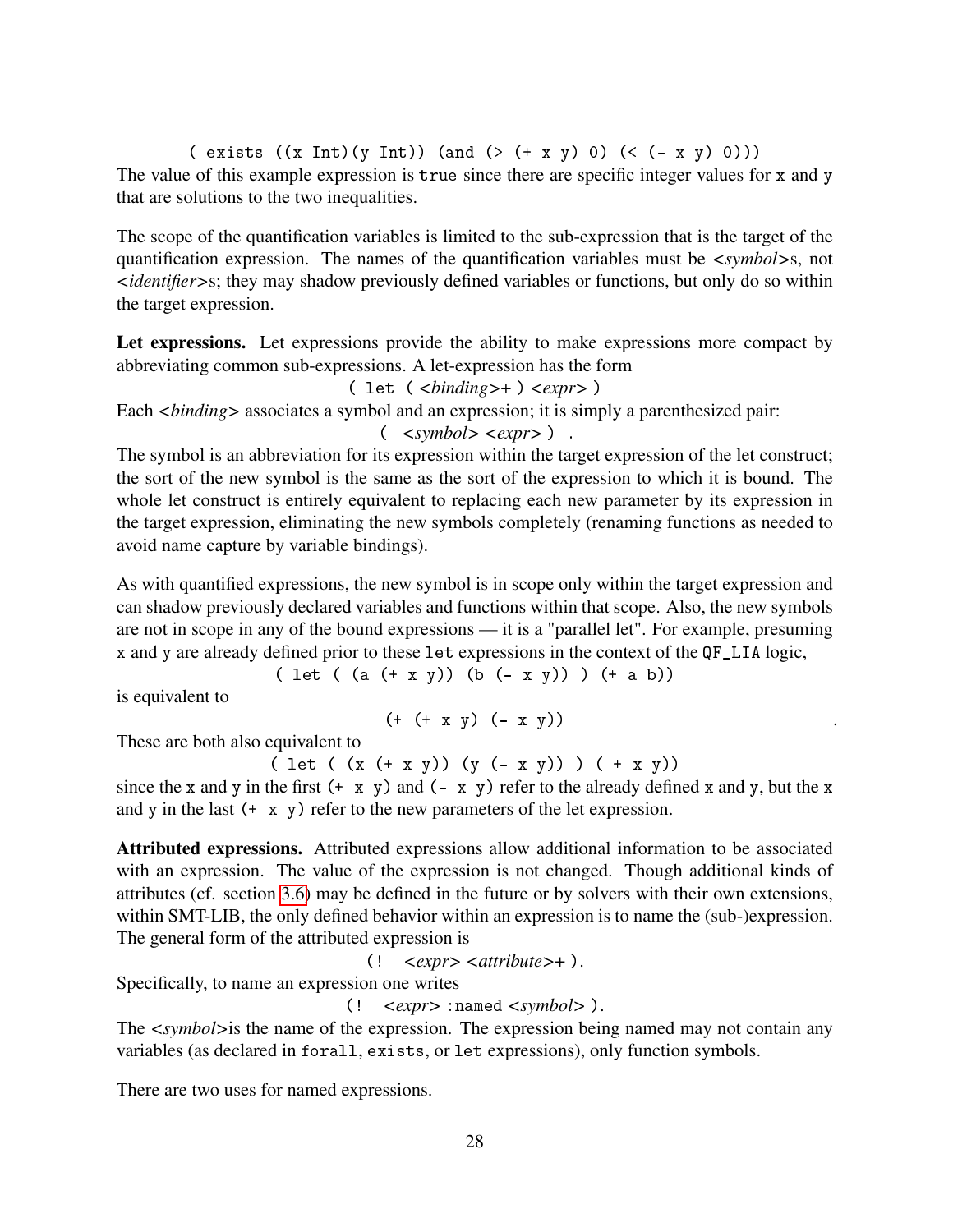The first is to identify which expressions are to be reported as part of the unsatisfiable core when a group of assertions are found to be unsatisfiable or as part of a get-assignment command if the assertions are found to be satisfiable. Refer to sections [3.9.7](#page-39-0) and [3.9.8](#page-42-0) for more information about these commands.

The second use is syntactic sugar for abbreviating sub-expressions. For example, writing (assert  $(>(!$   $(+ x y)$  : named sum) 0)) is equivalent to the pair of commands  $(\text{define-fun sum } () \text{ Int } (+ x y))$  $(\text{assert } (\text{& sum 0}))$ 

This implicit use of define-fun may only be used to introduce new function symbols that do not have arguments. Also, the sub-expression being abbreviated may not refer to any parameters of a let or quantified expression (that is, the sub-expression must be *closed*). The new symbol may be used within the same larger expression, as long as it occurs "after" its introduction. So we can write

```
(\text{assert } (>= (! (+ x y) : \text{named sum}) \text{ sum}))
```
but we cannot use sum before it is introduced:

 $(\text{assert } (>= \text{sum } (! \quad (+ \times y) \text{ : named sum})))$  ; ILLEGAL In the latter example, there are two cases: if sum is already declared as a symbol before this assert command, then naming a new expression with the same name is not permitted; if sum is not already declared, then the first use of sum is illegal because the symbol is not defined.

When used only to abbreviate sub-expressions within the same expression, the let-expression is probably a better alternative. Since an expression name introduces a new function symbol, the expression name may not be the name of an already declared function.

When introducing variables or eliminating variables using substitution, always be careful of name conflicts caused by shadowing. Inadvertent use of a common name can cause a change in meaning.

# <span id="page-29-0"></span>3.8 Namespaces and Scopes

SMT-LIB uses *<symbol>*s and *<identifier>*s in multiple places within the language:

- 1. as sort names new sort identifiers are introduced in theories and new sort symbols in declare-sort and define-sort commands
- 2. as function names new function identifiers are introduced in theories and new function symbols in declare-fun and define-fun commands
- 3. as names of expressions (in ! expressions), which are implicitly declarations of new function symbols – new symbols need no declaration, they are simply introduced as used (symbols only)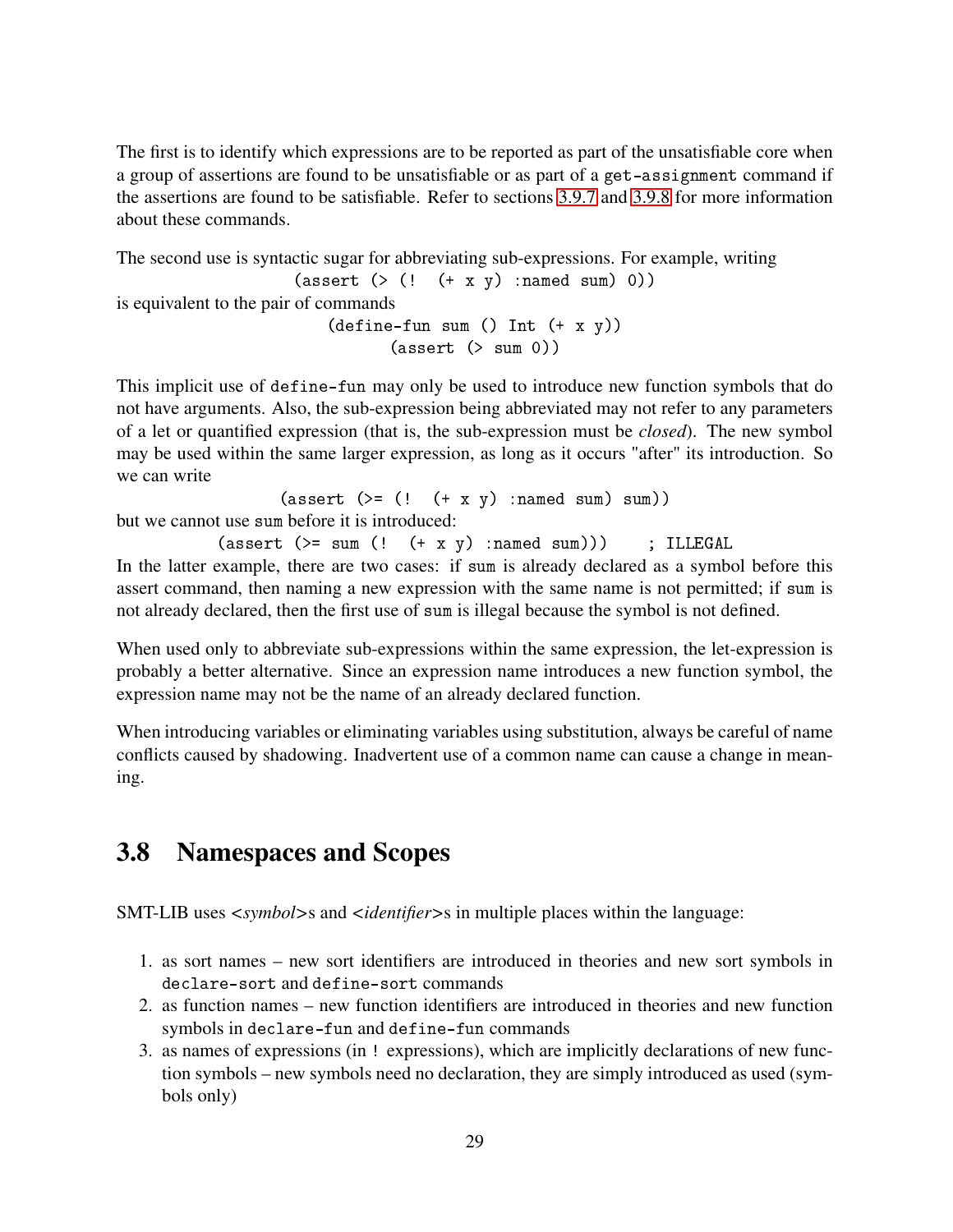- 4. as a variable binding within a forall, exists, or let expression (symbols only)
- 5. as logic names these are predefined (symbols only)
- 6. as theory names these are predefined (symbols only)
- 7. as attribute values (just *<symbol>*s) new values need no declaration, they are simply introduced as used
- 8. as pre-defined responses to commands (e.g. success) these are defined as part of the specification of the command
- 9. as command names (which are technically reserved words and not symbols)

Only the function and variable symbols (categories 2, 3, and 4) are in the same namespace. All of the others may be declared or introduced independently of each other.

New sort symbols must be different from any previous sort symbol. No shadowing<sup>[4](#page-30-0)</sup> or overload-ing<sup>[5](#page-30-1)</sup> is allowed.

Function symbols may be overloaded when defined within a theory, but user-defined function symbols must be new function symbols. User-defined function symbols may not shadow or overload any existing function symbols. Variables introduced in quantified or let expressions may, however, shadow previously declared function symbols or variables; the scope of variables is only the subterm in which they are declared.

Names of expressions also introduce function names. These therefore must also be different from any already defined function names.

Logic and theory names are introduced in logic and theory definitions, respectively. Names of logics are used only in set-logic commands; names of theories are used only in logic definitions. Neither of these uses can be confused with other uses of symbols. However, since logics and theories have associated definition files (which may well be in the same directory), it is expected that the names of logics and theories will be distinct.

Values of attributes only appear after *<keyword*>s and in responses to get-option and get-info commands; other command responses also may contain symbols such as success, unsupported, error. A tool that parsed command responses may need to distinguish these, disambiguating them by the context in which they are produced.

Scopes. The only names affected by the scopes introduced with the push and pop commands are function and sort names, including the function names introduced by attributed expressions. Variables in forall, exists, and let expressions have a scope that extends to just the subexpression in which they are declared.

<span id="page-30-0"></span><sup>4</sup>A symbol *shadows* one of the same name if, within the scope of the new symbol, only the new symbol is recognized; the shadowed symbol is unavailable in expressions until the scope of the shadowing symbol is exited.

<span id="page-30-1"></span><sup>5</sup>A symbol *overloads* a symbol of the same name if both symbols are available within the new symbol's scope; the overloaded symbols are distinguished by, for example, the sorts of their arguments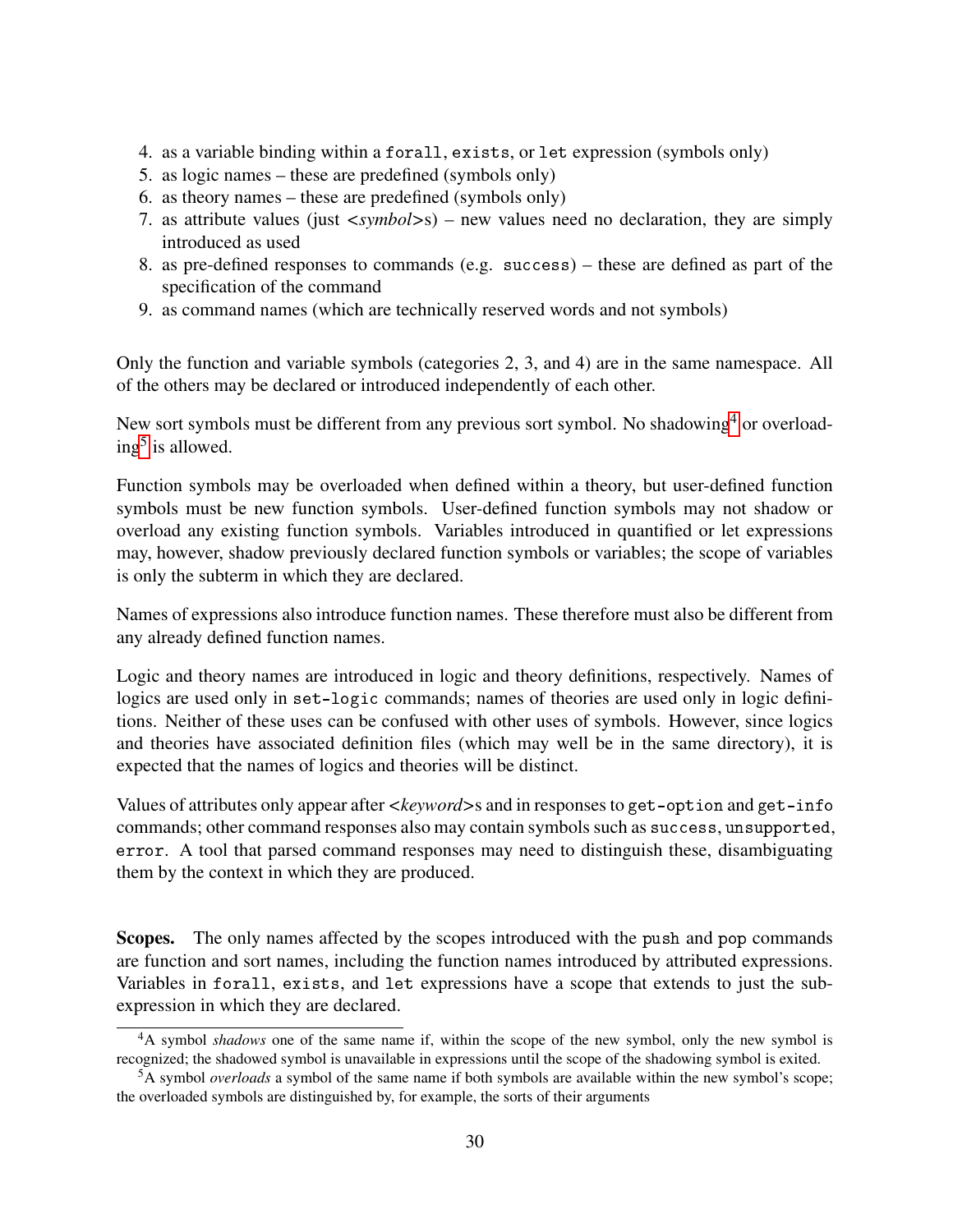# <span id="page-31-0"></span>3.9 Commands and command output

A conforming solver will support the list of commands shown in table [3.3.](#page-32-0) Each command has a set of outputs that it may produce. Those are described with each command in the following subsections. However, there are a few general points to be made.

- Form of output. All outputs are S-expressions. That is, the output is an individual token, such as an identifier (e.g. success), or a parenthesized list of tokens, such as an error message, which has the form ( error *<string>* ).
- Typical output. Most commands will produce either success or an error message.
- Error messages. The form of an error message is defined it is an S-expression consisting of the token error and a string literal; however the content of the string literal in an error message is entirely solver-specific. It may even be the empty string, as in (error "").
- Unsupported commands. Some commands may respond with unsupported. This response indicates that the command (or the command combined with the particular arguments) is optional in the SMT-LIB standard and is not supported by the given solver. Solvers are required to respond with unsupported to defined but optional features they do not recognize, rather than, for example, crashing or emitting an error message.
- Identifiers vs. strings. Some commands take *<identifier>*s as arguments, others take *<string>*s. These are different. For example ( set-logic QF\_UF ) is a valid command, but ( set-logic "QF\_UF" ) is not.
- Continuing after errors. On encountering an error, a solver has two options. It can terminate immediately or it can continue to process other commands. Immediate termination is most appropriate for batch execution, but is very user-unfriendly in interactive mode. If a solver continues after an error, it is required that the erroneous command have no effect on the state of the solver. (cf. subsection [3.9.12\)](#page-54-0)

Note: The hard distinction between always continuing and always immediately exiting in response to an error is not entirely practical. Some solvers may attempt to continue whenever possible (e.g. upon encountering syntax errors or out of place commands), but will not be able to continue (or at least preserve state) in the face of runtime errors such as lack of enough memory. More importantly, the user may wish to choose different behaviors in different circumstances, such as in interactive vs. batch execution.

A command script is a sequence of commands, typically contained in a single file. Though some variations are permitted, a typical order of the commands in a script is this sequence:

• set any options desired using set-option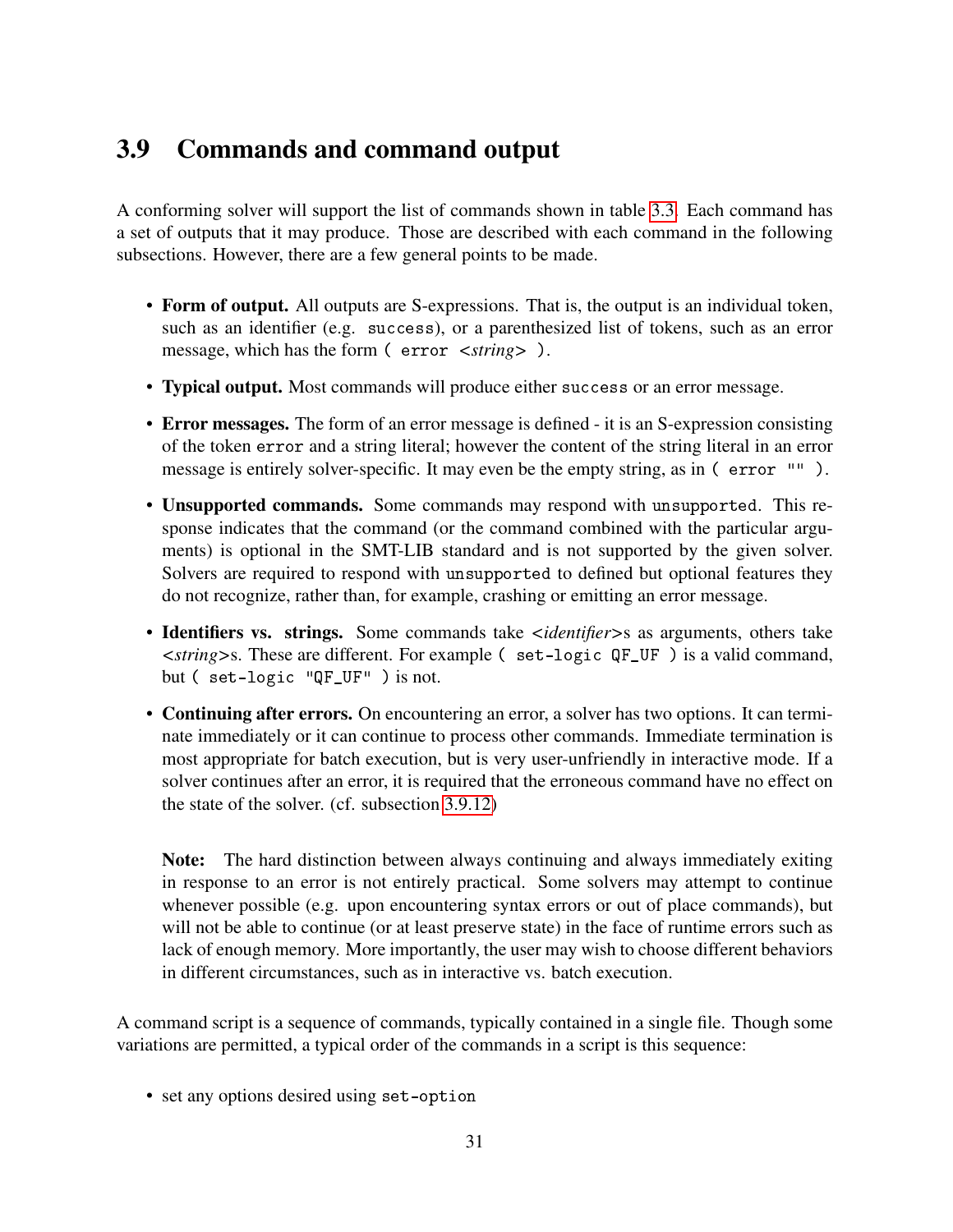| Command name and format                                    | when allowed                           |
|------------------------------------------------------------|----------------------------------------|
| (set-logic <symbol>)</symbol>                              | only once                              |
| ( declare-fun <symbol></symbol>                            |                                        |
| $(sort-expr*) sort-expr)$                                  | after set-logic                        |
| ( define-fun <symbol></symbol>                             |                                        |
| (( <symbol>~</symbol>                                      |                                        |
| $\langle sort\text{-}expr \rangle \langle expr \rangle$    | after set-logic                        |
| ( declare-sort <symbol> <numeral>)</numeral></symbol>      | after set-logic                        |
| ( define-sort <symbol></symbol>                            |                                        |
| $(symbol)> +) expr > 0$                                    | after set-logic                        |
| ( assert <expr> )</expr>                                   | after set-logic                        |
| (get-assertions)                                           | interactive mode, after set-logic      |
| (check-sat)                                                | after set-logic                        |
| ( get-proof )                                              | with : produce-proofs option set       |
|                                                            | true and after check-sat that returns  |
|                                                            | unsat, without intervening assertion-  |
|                                                            | set commands <sup><math>a</math></sup> |
| (get-unsat-core)                                           | with : produce-unsat-cores option      |
|                                                            | set true and after check-sat that      |
|                                                            | returns unsat, without intervening     |
|                                                            | assertion-set commands                 |
| (get-value <expr>+)</expr>                                 | with : produce-models option set       |
|                                                            | true and after check-sat that returns  |
|                                                            | sat or unknown, without intervening    |
|                                                            | assertion-set commands                 |
| (get-assignment)                                           | with: produce-assignments option       |
|                                                            | set true and after check-sat that re-  |
|                                                            | turns sat or unknown, without inter-   |
|                                                            | vening assertion-set commands          |
| ( push <i><numeral></numeral></i> )                        | after set-logic                        |
| (pop <numeral>)</numeral>                                  | after set-logic                        |
| (get-option <keyword>)</keyword>                           | anytime                                |
| (set-option <keyword> <attr-value>)</attr-value></keyword> | anytime, with some options restricted  |
|                                                            | to being set before a set-logic com-   |
|                                                            | mand                                   |
| ( get-info < <i>keyword</i> > )                            | anytime                                |
| ( set-info <keyword> <attr-value> )</attr-value></keyword> | anytime                                |
| ( exit )                                                   | anytime                                |

### <span id="page-32-0"></span>Table 3.3: SMT-LIB commands

*a* an assert, push or pop, or definition or declaration command

+ indicates one-or-more repetitions, \* indicates 0-or-more of the preceding item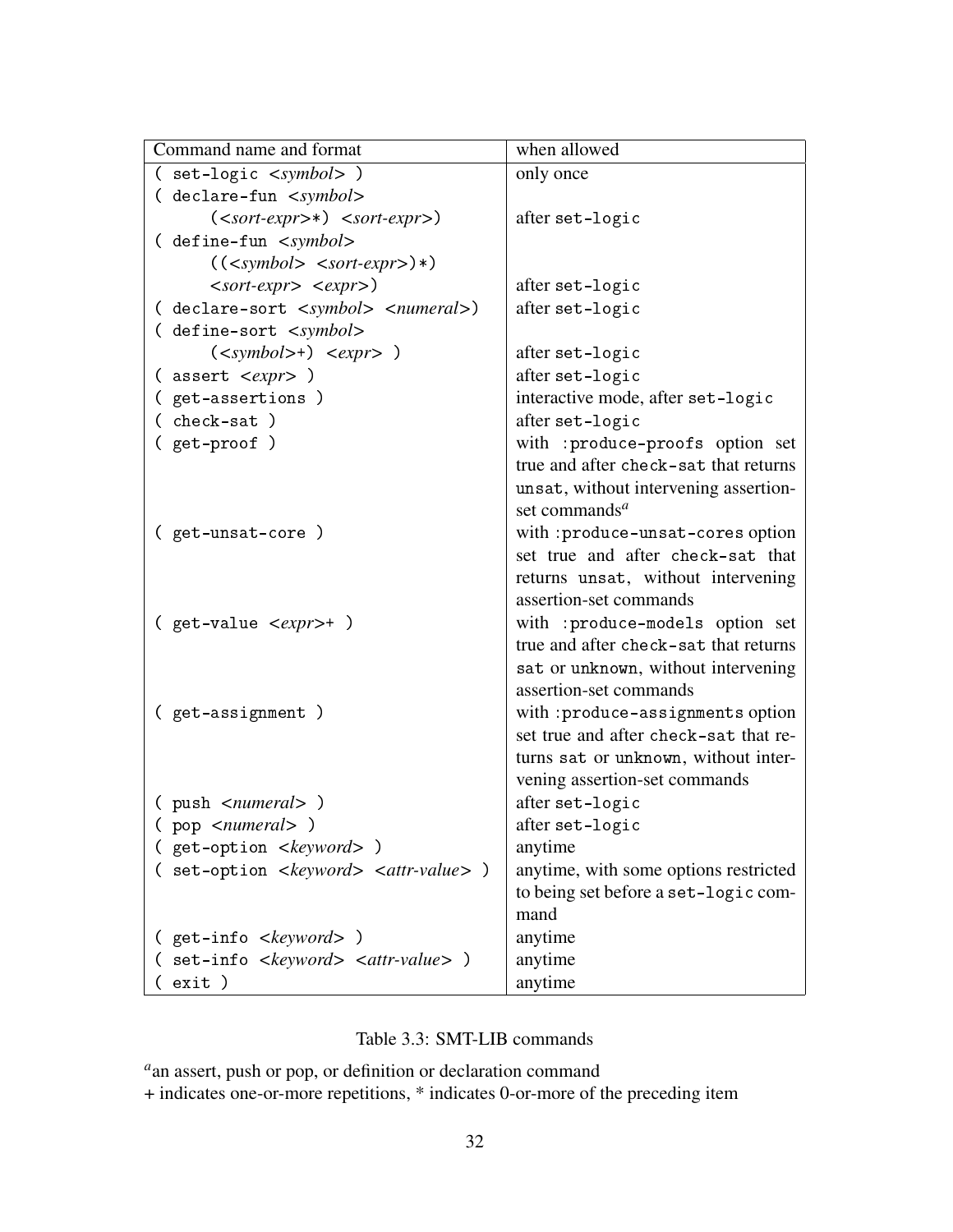- set-logic command
- declarations and definitions
- assert commands
- repetitions of
	- push
	- perhaps additional declarations and definitions
	- assert commands
	- check-sat
	- if unsatisfiable: optional calls of get-proof and/or get-unsat-core
	- if satisfiable: zero or more calls of get-assignment and/or get-value
	- pop
- exit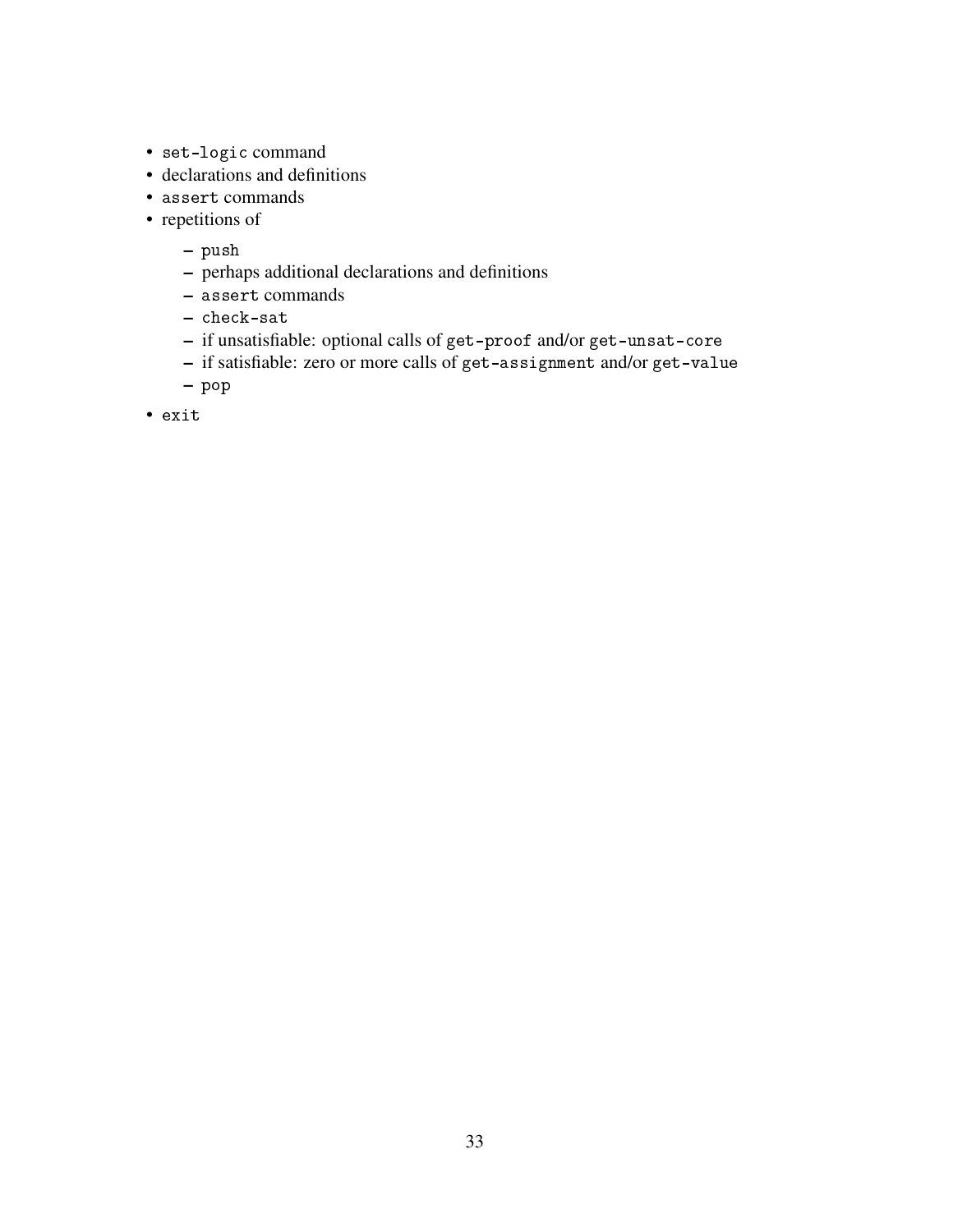### <span id="page-34-0"></span>3.9.1 Initialization: the set-logic command

The set-logic command has the form:

( set-logic *<symbol>* )

The command has the effect of initializing the solver with the specified logic. The given *<symbol>* must correspond to a defined logic; note that the argument is a *<symbol>*, not a *<string>*. All the logics defined in SMT-LIB are presented and discussed in chapter [4;](#page-56-0) solvers may optionally support additional non-standard, solver-specific logics. An example is the QF\_UF logic, and the corresponding example command is

> ( set-logic QF\_UF ) success

All solvers should recognize the SMT-LIB defined logics, but a solver need not support all logics. Thus the set-logic command may have these responses:

- success the solver was successfully initialized with the given logic
- unsupported the solver does not support the given logic
- error the argument is not a  $\langle \textit{symbol} \rangle$  or the named logic is not a defined logic

A set-logic command may be given only once in a given execution of a solver. The command must precede any definition, declaration, assert or check-sat commands. Only exit, option and info commands may precede a set-logic command. [6](#page-34-2)

### <span id="page-34-1"></span>3.9.2 Termination: the exit command

The exit command has a simple form:

( exit )

The command should always return success and then the solver should terminate. There is no expectation of any persistent state of the solver. The standard does not allow simply returning without issuing a response to the command. A solver will return an error if the command is malformed or if for some reason the solver fails to cleanly terminate.

<span id="page-34-2"></span><sup>6</sup>The restriction to a single set-logic command in the life of a solver is simply for simplicity. An alternate rule (not conforming SMT-LIB) could be that a second set-logic command causes a reset of the solver to the new logic (perhaps retaining current option values).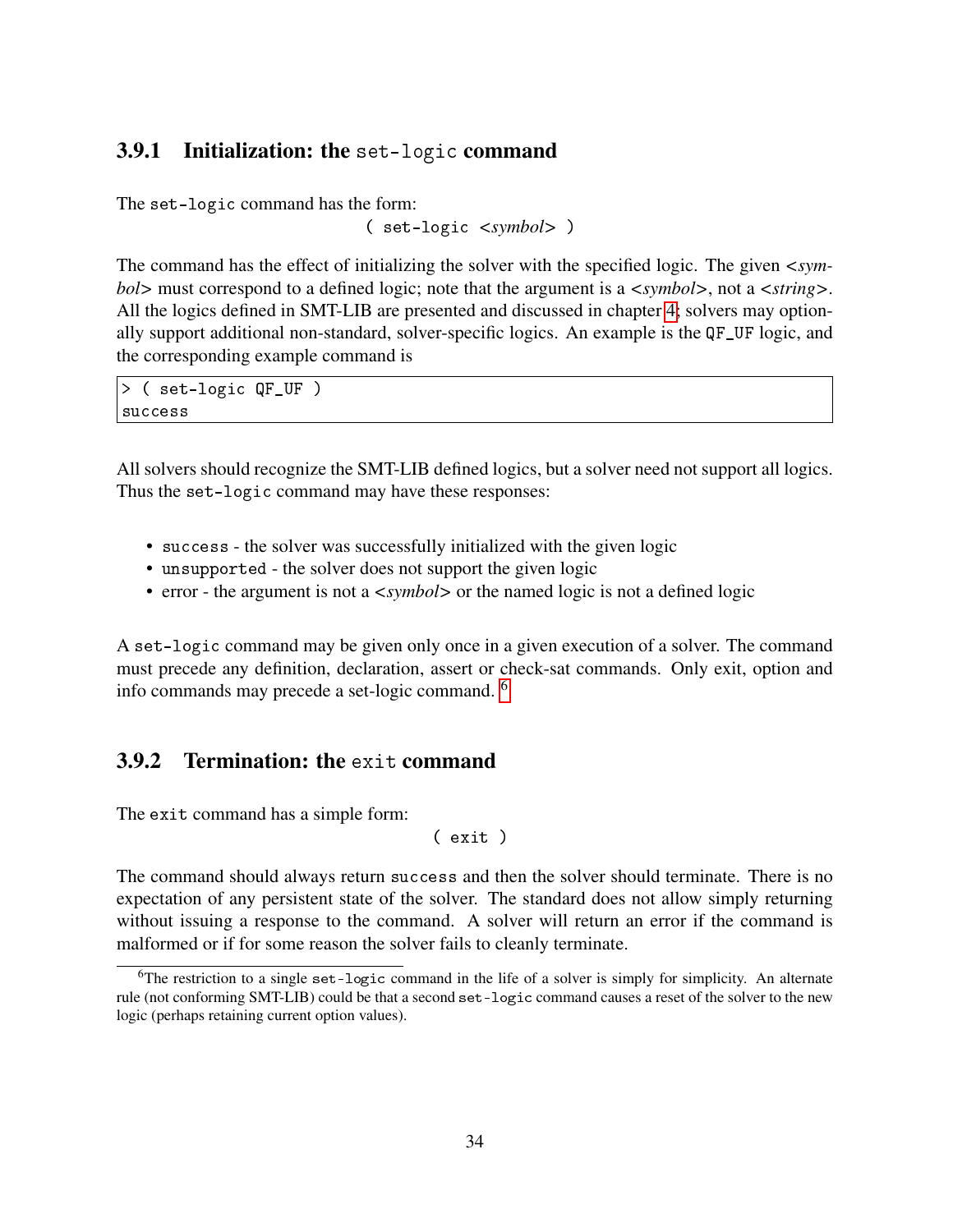### <span id="page-35-0"></span>3.9.3 Defining new sorts: declare-sort and define-sort

There are two commands that introduce new sort symbols: declare-sort declares a new sort and define-sort introduces a new symbol that is the abbreviation for a sort expression.

Sort symbols are in a different namespace than other symbols (e.g. function symbols), so their names do not conflict or shadow each other. A symbol cannot be declared or defined as a new sort symbol if there is already a sort symbol with that name. Declarations of sort symbols are removed when the scope in which they are declared is deleted by a pop command.

#### declare-sort

The declare-sort command has a simple form. Its arguments are the *<symbol>* that is the new sort symbol and a *<numeral* > that is the number of parameters of the new sort symbol: (declare-sort *<symbol> <numeral>*)

A sort symbol with no parameters can be used as a new sort. For example, one can write

```
...
> (declare-sort MySort 0) ; new sort named MySort
success
> (declare-fun x () MySort) ; using MySort as the sort of a new constant
success
```
A sort symbol with parameters is not a sort itself, but is used to create a sort when combined with the correct number of parameters. The parameters are always other sorts. Suppose X and Y are already defined sorts. Then writing

```
(declare-sort Pair 2)
```
declares a new parameterized sort symbol named Pair that takes two parameters. The following are then three different sorts:

```
(Pair X X)
(Pair X Y)
(Pair Y Y)
```
The response to a declare-sort command is either

• success

- an error response if
	- the arguments are malformed wrong number or wrong kinds of tokens
	- the given symbol is already declared as a sort symbol
	- the command is used before a set-logic command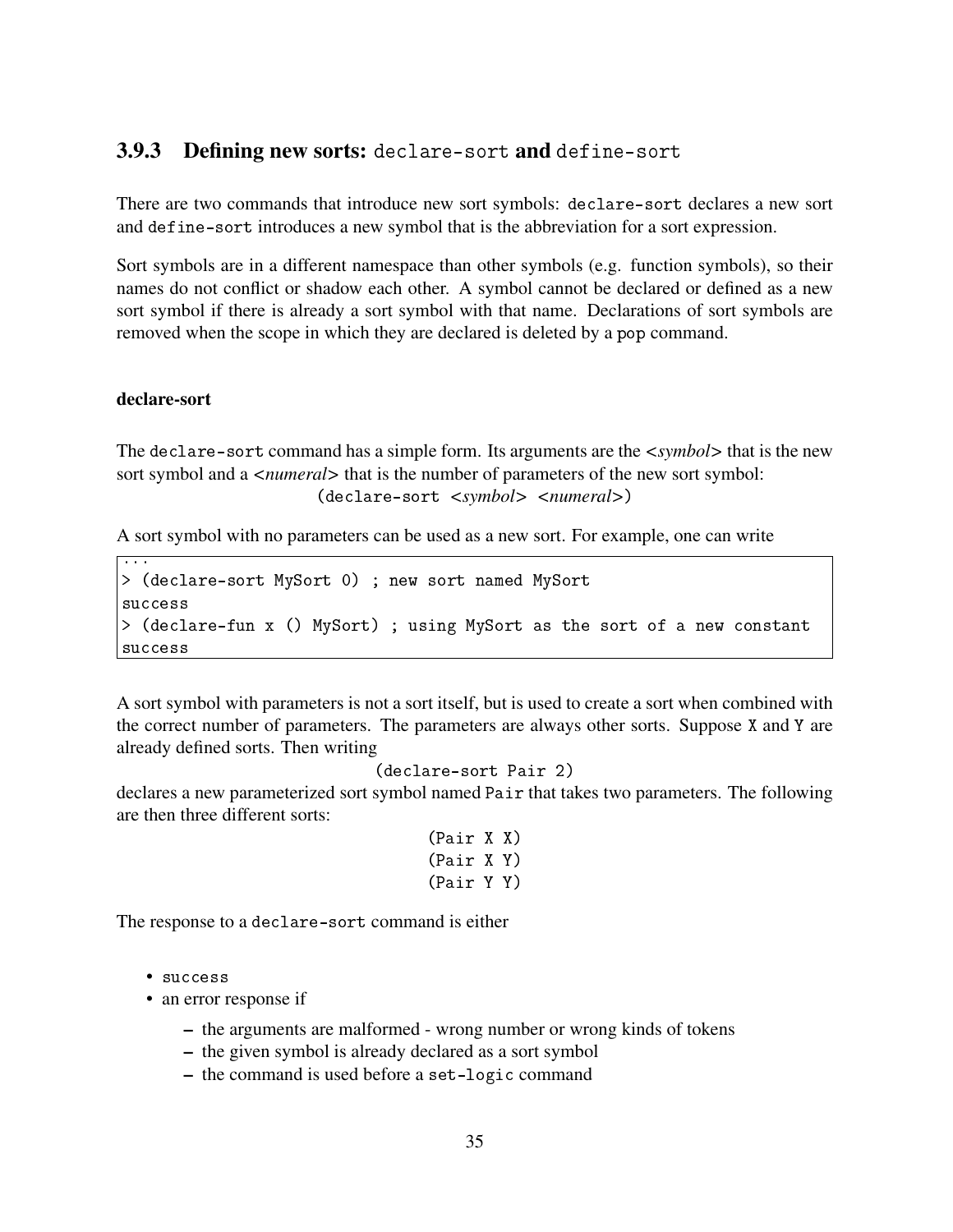#### define-sort

The define-sort command defines a new sort symbol that is an abbreviation for a sort expression. The new sort symbol can be parameterized, in which case the names of the parameters are specified in the command and the sort expression uses the sort parameters. The form of the command is this:

(define-sort *<symbol>* (*<symbol>*\*) *<sort-expr>*)

A *<sort-expr>* is either a sort symbol or a sort symbol applied to sort arguments — one of these: *<symbol>*

(*<symbol> <sort-expr>*+ )

For example,

(define-sort I () Int)

defines I to be an abbreviation for Int. A use of I is then fully equivalent to a use of Int. The empty parentheses are required to indicate that I has no parameters.

To demonstrate a parameterized definition, assume that Int and Real are already defined sorts and that Pair is a sort symbol taking two parameters. The we can define sort symbol P with one parameter by

```
(define-sort P (X) (Pair X X))
```
Then (P Int) is equivalent to (Pair Int Int) and (P Real) is equivalent to (Pair Real Real).

The *<symbol>*s used as parameters may be any *<symbol>*s (whether or not they have existing declarations or definitions), as long as they are different from each other within the define-sort command. They will shadow existing sort symbols of the same name.

The response to this command should be either

- success in which case the new sort symbol is now part of the current scope
- error
	- if the command is malformed
	- if the command is used before a set-logic command
	- if the symbols used in the definition of the new sort are themselves not yet defined
	- if the symbol being declared is already defined
	- if there are duplicate symbols used as parameters

## 3.9.4 Defining new function symbols and constants: declare-fun and define-fun

SMT-LIB requires all identifiers to be declared before being used. The declare-fun command is used to declare new symbols. Constants and functions are declared in a uniform way; constants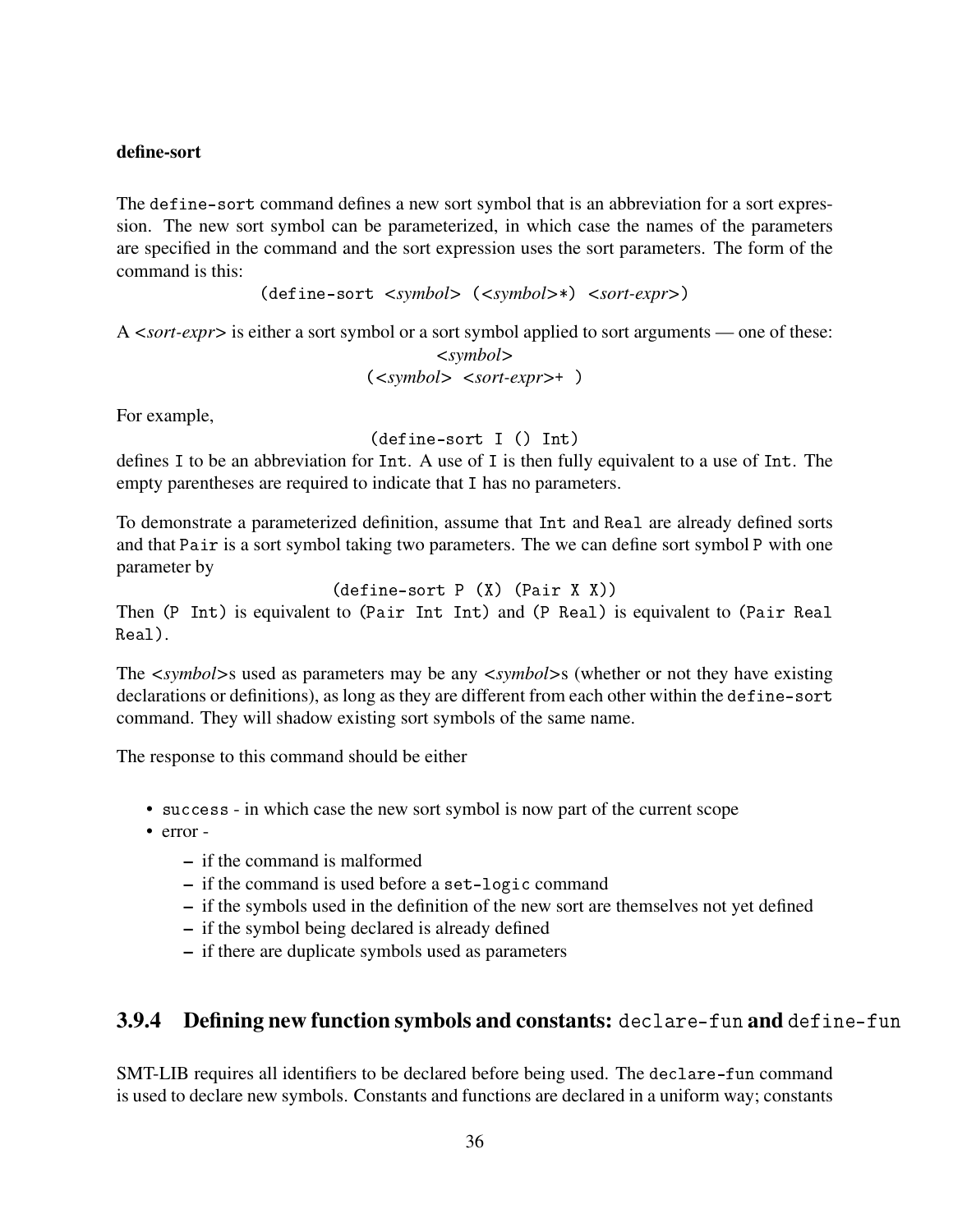are simply functions with no arguments. To declare a new function symbol, we need to specify the sorts of the arguments and of the return value. The form of the command is this:

(declare-fun *<symbol>* ( *<sort-expr>*\* ) *<sort-expr>*)

The list of sorts within parentheses are the sorts of the arguments; the sort that is the last argument of declare-fun is the sort of the result. To declare a constant, there are no sorts in the parentheses, but the parentheses are still present. Users may only introduce new *<symbol>*s; new *<identifier>*s appear only in theory definitions.

The response to this command should be either

- success in which case the new function symbol is now part of the current scope
- error
	- if the command is malformed
	- if the command is used before a set-logic command
	- if the symbols used in the definition of the new function symbol are themselves not yet defined (so no recursion is allowed)
	- if the symbol being declared is already defined

So to declare a new symbolic constant value (a function with no arguments) named x of sort Bool we write:

$$
(dec1are-fun x () Bool)
$$

This command declares a function f of two Ints, returning a Bool:

```
(declare-fun f (Int Int) Bool)
```
And this declares a function size that returns an Int and takes one argument that is an Array of Int index type and Bool value type:

(declare-fun size ( (Array Int Bool) ) Int)

It is also possible to declare function symbols whose sort is parametric, but this is allowed only within a theory definition and does not use the declare-fun syntax. More information about writing theory definitions is found in section [4.1.](#page-57-0)

The declare-fun command declares a new function symbol that is wholly uninterpreted. One can also declare function symbols to be equivalent to a given expression, using the define-fun command. These simply serve as abbreviations. For example, the command

(define-fun av  $((p Int)(q Int))$  Bool (or  $($  >  $p ( + q 2)) ($   $($   $p ( - q 2))))$ declares a new binary function symbol av taking Int arguments, returning a Bool; the value is true when the absolute value of the difference between the two arguments is more than 2.

The general form of the define-fun command is similar to that of the declare-fun command, with the addition of variable names and defining expression:

(define-fun *<symbol>* ( ( *<symbol> <sort-expr>*)\* ) *<sort-expr> <expr>*) The response to the command is either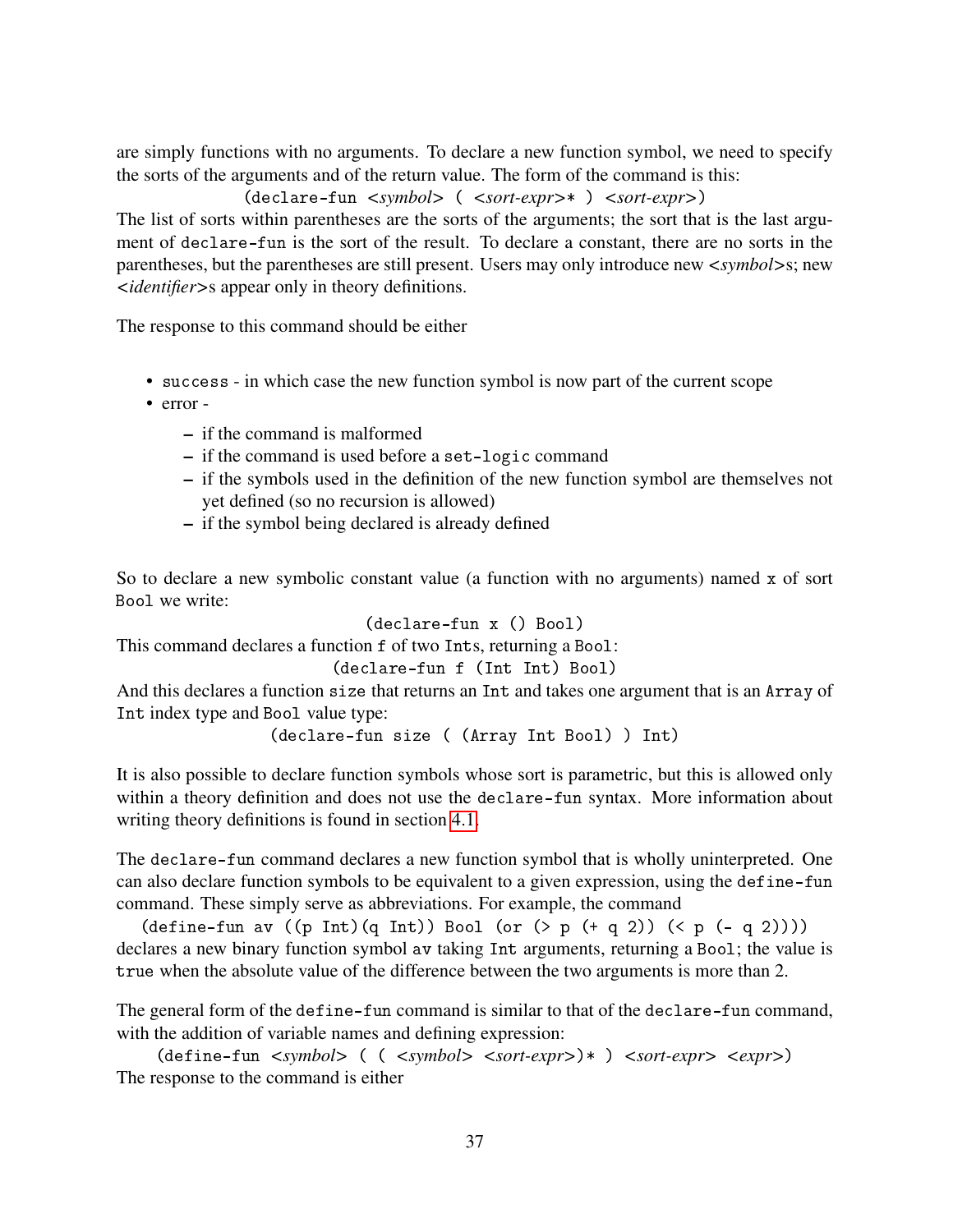- success in which case the new function symbol is now part of the current scope
- error
	- if the command is malformed
	- if the command is used before a set-logic command
	- if the symbols used in the definition of the new function symbol are themselves not yet defined (so no recursion is allowed)
	- if the symbol being declared is already defined
	- if the defining expression is not well-sorted

The symbol introduced by a define-fun command is simply an abbreviation. One could always substitute uses of the symbol by instances of the defining expression, with the parameters substituted with the actual arguments (renaming variables where necessary to avoid variable capture by forall, exists, or let expressions). The goal of using such abbreviations is to simplify expressions for the human reader and, perhaps, for the solver.

### 3.9.5 Asserting logical statements: the assert command

The assert command instructs the solver to assume that the stated formula is true. The form of the command is

```
( assert <expr>)
```
in which *<expr>* is a properly constructed, well-sorted SMT-LIB expression, whose sort is Bool (cf. section [3.7\)](#page-23-0).

An assert command may not appear before a set-logic command, since the logic is needed to provide the definitions of the sort and function symbols used in the expression.

An assert command responds with either

- success in which case the new assertion is now part of the solver context
- an error message
	- if the command is malformed
	- if the command is not well-sorted, e.g. the sort of the whole expression is not Bool
	- if the command is misplaced (e.g. before a set-logic command)
	- if the expression is not allowed in the current logic

## 3.9.6 Checking satisfiability: the check-sat command

The main purpose of a SMT solver is to check the satisfiability of a set of asserted expressions. Once a series of assert commands have been made, the check-sat command will instruct the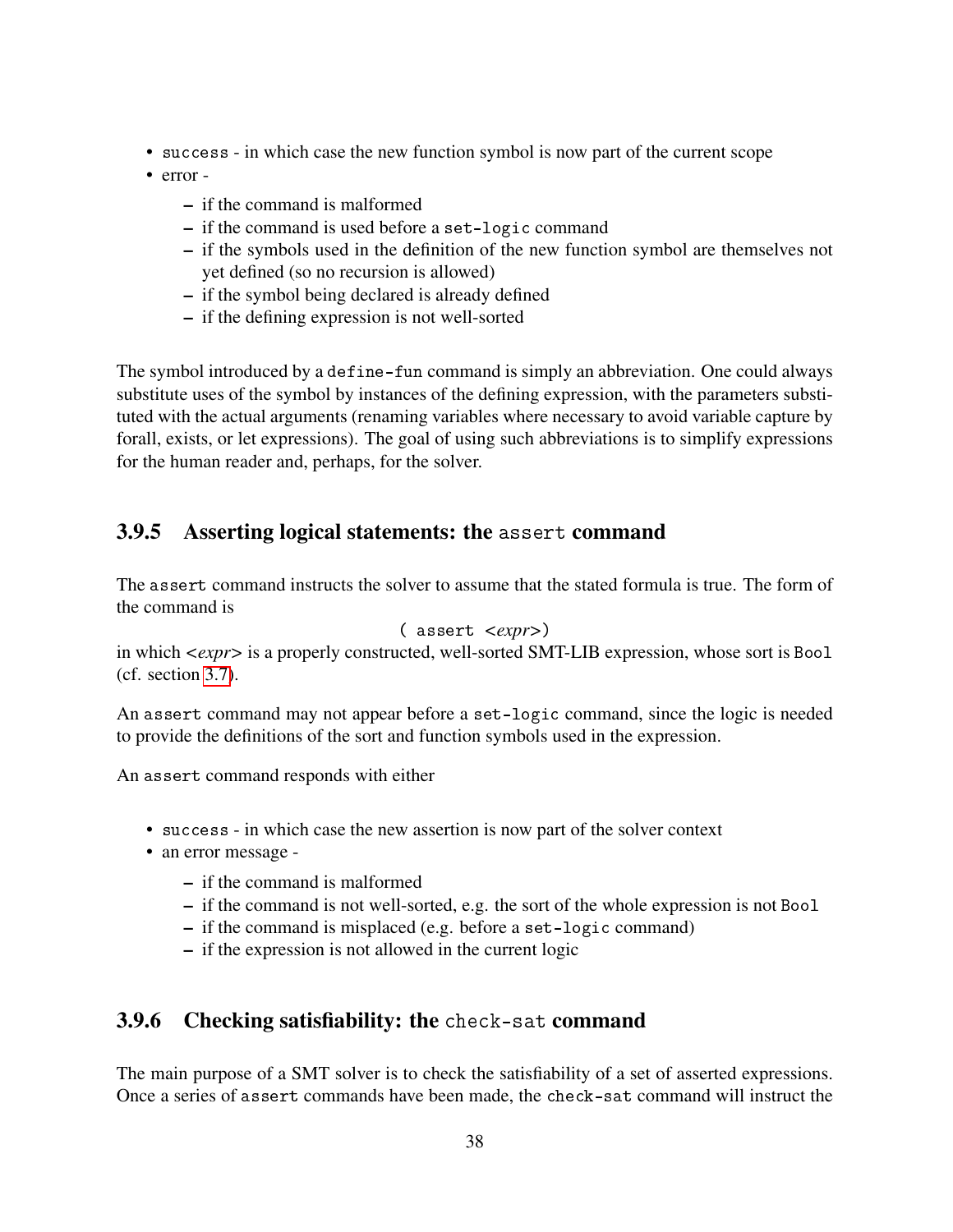solver to test for satisfiability. The command has a simple form: ( check-sat )

The command may respond with one of three responses:

- sat : the set of assertions is satisfiable. That is, there is a consistent set of assignments of values to constants and function symbols under which all asserted expressions are true. In this case, the get-assignment and get-value commands may be used to find out more about the satisfying assignment.
- unsat : the set of assertions is unsatisfiable. That is, there is no set of assignments of values to constants and function symbols under which all asserted expressions are true. In this case, the get-proof and get-unsat-core commands may be used to find out more about the unsatisfiable assertions.
- unknown : solver cannot determine for sure whether the set of assertions is satisfiable or not. There may be various reasons for this. In some cases, the solver may have run out of memory or time. In others, the solver may have found a set of assignments that appears to make all asserted expressions true, but it cannot be sure because of the presence of quantified assertions. The :reason-unknown info item (section [3.9.12](#page-52-0) below) can be used to ask for more information about why the solver responds with unknown.

The command will respond with an error if there are any arguments to the command or the command precedes a set-logic command.

#### 3.9.7 sat operations: get-value and get-assignment

When the (check-sat) operation produces a sat response, then we know that the set of all the current assertions is satisfiable. With some assignment of values to the free constant and function symbols, all the asserted formulae are true. There are two (optional) commands that enable determining the values that make up the assignment: get-value and get-assignment. These commands may only be used under these conditions:

- for get-assignment, the :produce-assignments option must have been set to true (which is not the default) before the set-logic command;
- for get-value, the : produce-models option must have been set to true (which is not the default) before the set-logic command;
- a (check-sat) command must have been given to the solver, and the most recent such command must have returned either sat or unknown (it is optional for a solver to support these commands when unknown is returned);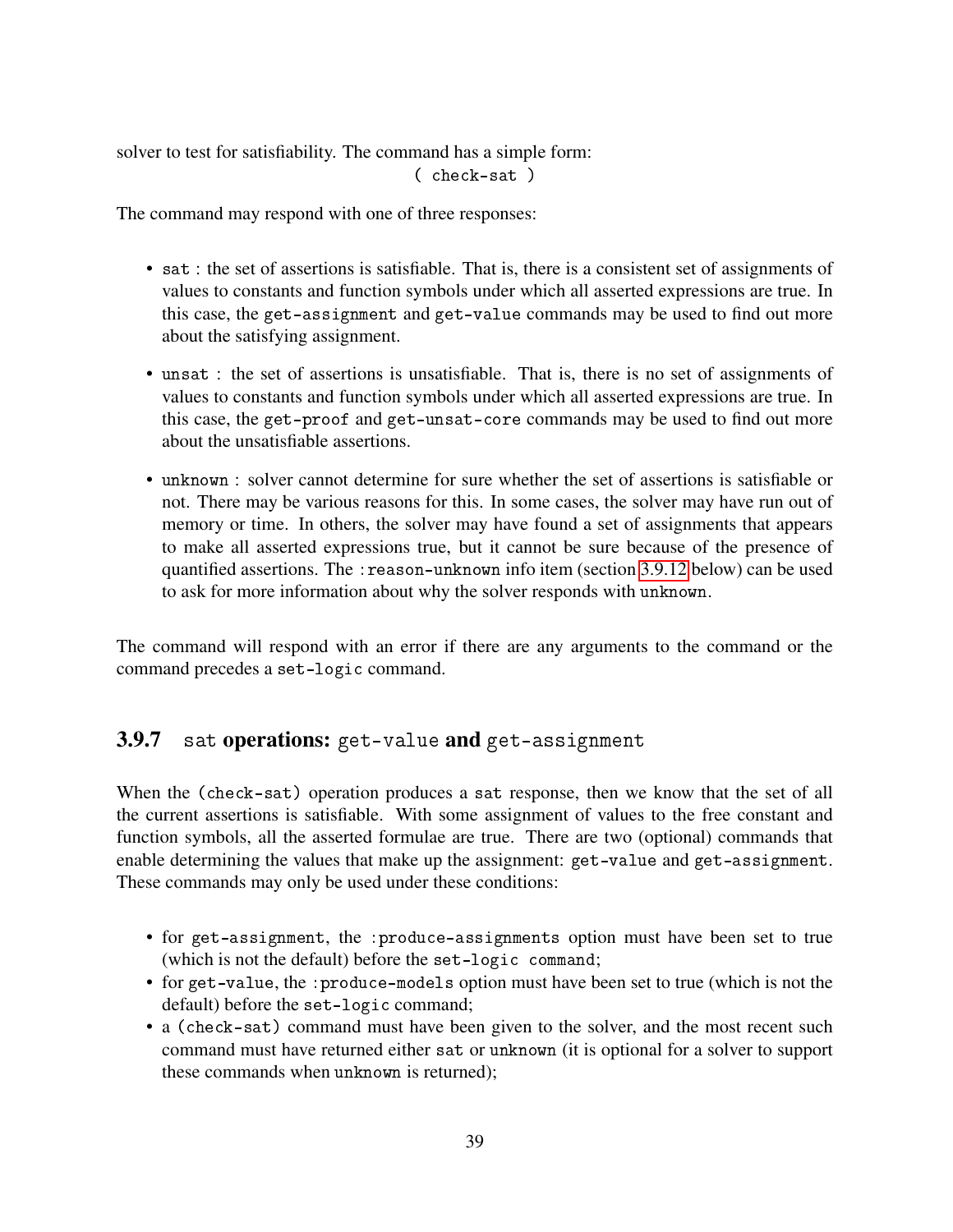• since the most recent (check-sat) command, no push, pop, assert, declare-fun, define-fun, declare-sort, or define-sort command has been issued.

The command will respond with an error if there are any arguments to the command or the command precedes a set-logic command.

#### get-value

The get-value command takes one argument that is a parenthesized list of terms and responds with the values of those terms under the current assignment. Note that there may be more than one satisfying assignment; with the same set of asserted formulae, on two different occasions with the same or different ordering of terms, different values for the arguments might be produced.

The terms in the get-value command must be quantifier-free terms without new function (or constant) symbols; that is, the terms are ground terms using only the function (and constant) symbols already defined. More specifically, each theory defines the set of values that belong to each sort; for example, the values for the Int sort are  $\langle$ *numeral* > and  $($  -  $\langle$ *numeral* >  $)$  (for a non-zero *<numeral>*). The values supplied by the get-value command are given in terms of these basic values for each sort, or in terms of unspecified abstract values.

The response to the command is a parenthesized list of parenthesized pairs, one pair for each term listed in the get-value command; each pair contains the given term and its value. The response may also be an error message if

- the command is syntactically mal-formed
- any term contains undefined symbols, is not valid for the given logic, or is otherwise not well-sorted
- there is no sufficiently recent check-sat command that returned sat or unknown
- the :produce-models option is not set to true

The get-value capability is optional. If it is not supported, then the set-option command applied to :produce-models must return unsupported, and the get-value command will respond with an error. In addition, the solver will respond unsupported to a get-value command if the most recent check-sat result was unknown and the solver does not support returning model information for unknown states.

Here is an example, without success responses, presuming the solver supports get-value.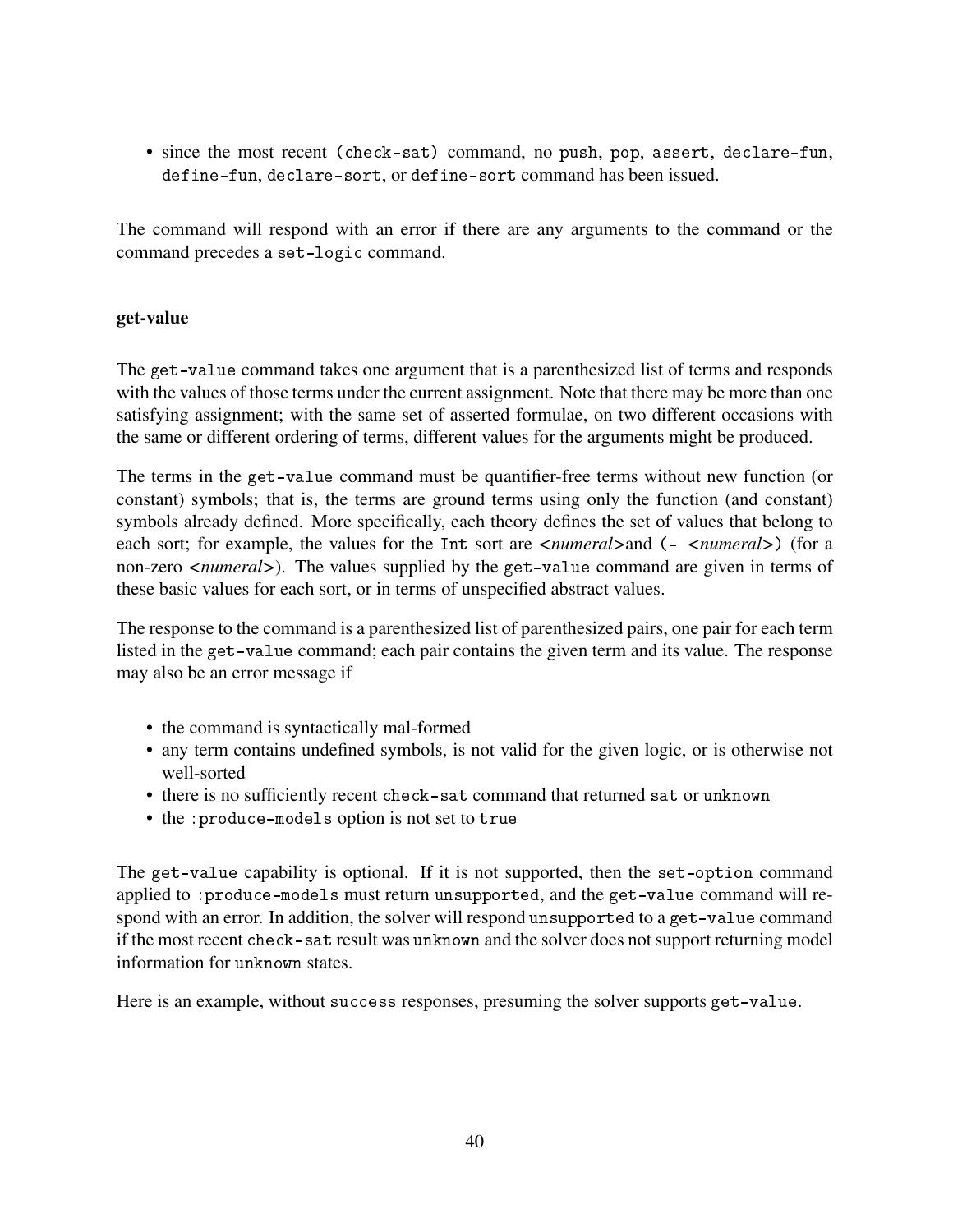```
> (set-option :produce-models true)
> (set-logic QF_LIA)
> (declare-fun x () Int)
> (declare-fun y () Int)
> (assert (= (+ x y) 9))
> (assert (= (+ (* 2 x) (* 3 y)) 22))
> (check-sat)
sat
> (get-value (x))
((x 5))> (get-value ((- x y) (+ 2 y)))((( - x y) 1) (( + 2 y) 8))
```
#### get-assignment

The get-assignment command also responds with a list of assignments: the (sub-)terms whose values are returned are those with Bool sort that are named at the time they are asserted. A term is named using this syntax (cf. section [3.7\)](#page-23-0):

```
(! <expr> :named <symbol>)
```
In general, the named term may be a sub-term or may be the entire asserted formula. However, the get-assignment command only returns the truth assignment of named terms or subterms of sort Bool.

The form of the get-assignment command is simply ( get-assignment )

The response to the command is a parenthesized (S-expression) list of zero or more pairs, one pair for each named asserted formula or named subterm of Bool sort in the current solver context; each pair contains the *<symbol>* naming a formula and its value (either true or false, as symbols). The response may also be an error message if

- the command is syntactically malformed
- there is no sufficiently recent check-sat command that returned sat
- the :produce-assignments option is not set to true

The get-assignment capability is optional. If it is not supported, then the set-option command applied to : produce-assignments must return unsupported, and the get-assignment command must respond with an error. In addition, the solver will respond unsupported to a get-assignment command if the most recent check-sat result was unknown and the solver does not support returning model information for unknown states.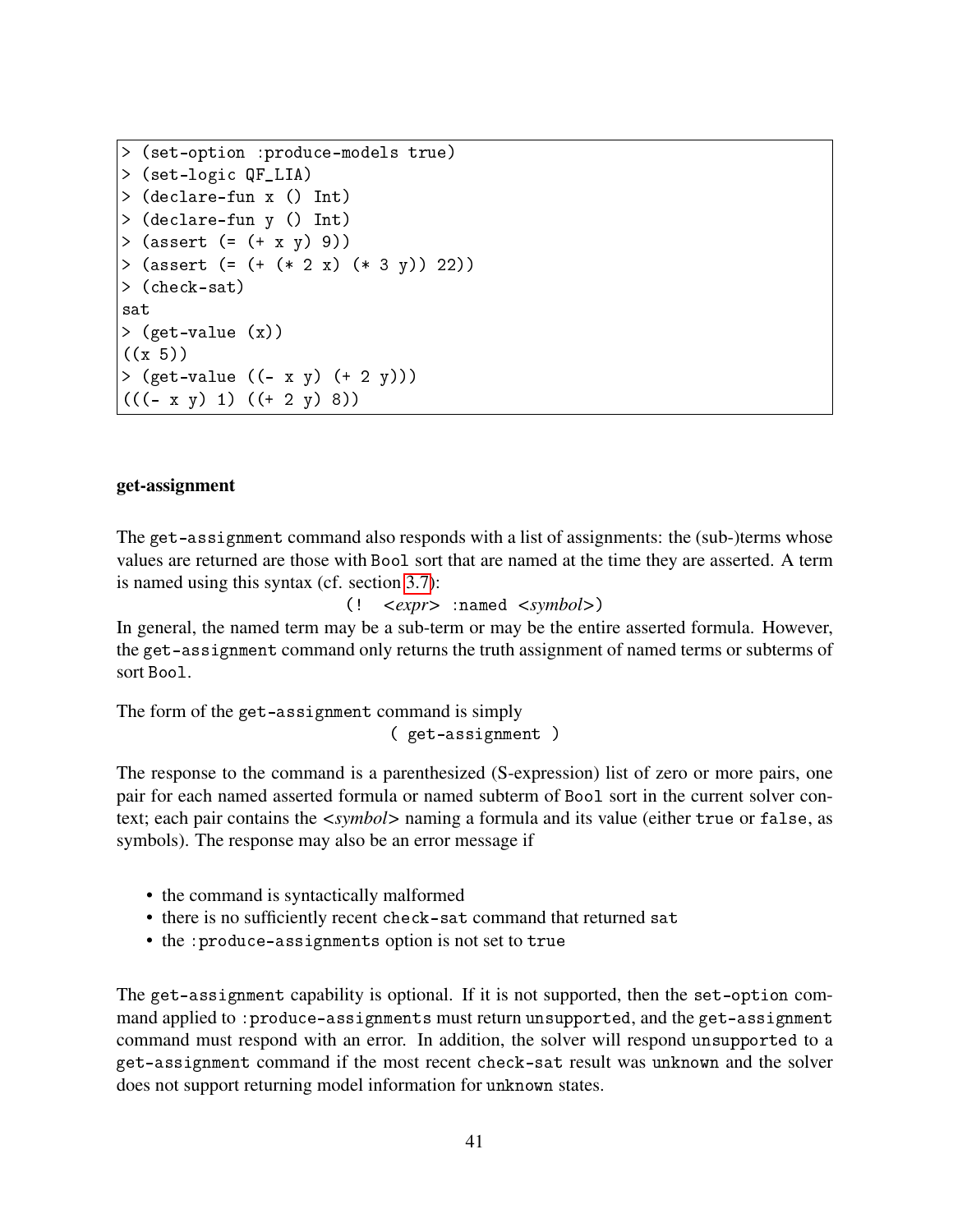Here is a simple example:

```
> (set-option :produce-assignments true)
success
> (set-logic QF_UF)
success
> (declare-fun p () Bool)
success
> (declare-fun q () Bool)
success
> (declare-fun r () Bool)
success
> (assert (not (=> (or (! p :named P) (! q :named Q)) (! r :named
R))))
success
> (check-sat)
sat
> (get-assignment)
((P true)(Q true)(R false))
```
In the example, the response to get-assignment says that when *p* and *q* are true and *r* is false, then the asserted expression is true, that is, then  $(p\vee q) \Rightarrow r$  is false.

## 3.9.8 unsat operations: get-proof and get-unsat-core

#### Proofs

When the (check-sat) operation produces an unsat response, then we know that the set of all the current assertions is unsatisfiable. Equivalently, all of the assertions but the last together imply the negation of the last assertion. This is, in fact, a common method of determining whether a set of assertions,  $P_i$ , implies a consequence,  $Q$ : assert each of the  $P_i$ , then assert  $\neg Q$ , and then check for satisfiability. If not satisfiable, then the implication holds.

However, in that case, we may well want more information: we would like a step-by-step proof that the implication holds. Some solvers may be able to supply such a proof; if so, the proof can be obtained using the (get-proof) command.

The (get-proof) capability is optional. If it is supported, then to obtain proofs, the following conditions must hold:

• the :produce-proofs option must be true (which is not the default); the option may only set before the set-logic command;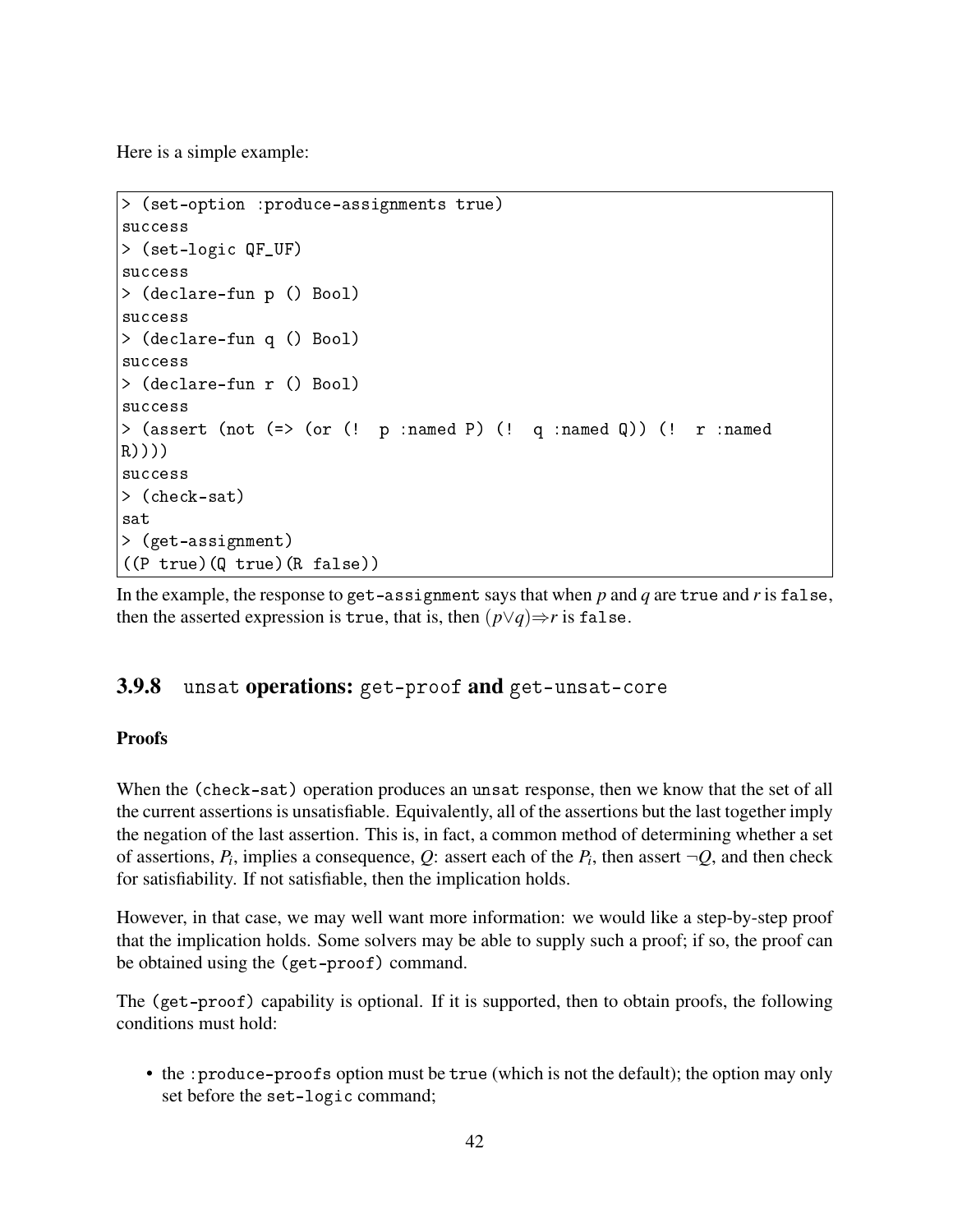- a (check-sat) command must have been given to the solver, and the most recent such command must have returned unsat;
- since the most recent (check-sat) command, no push, pop, assert, declare-fun, define-fun, declare-sort, or define-sort command has been issued.

If the get-proof capability is not supported, then the set-option command applied to : produce-proofs must return unsupported and the get-proof command must respond with an error.

The form of the command is simple:

( get-proof )

The response to the command is one of these:

- a proof The form of the proof is not specified by the SMT-LIB standard, except that the concrete syntax of the result must be an S-expression.
- an error response
	- if the command is malformed (e.g. has arguments)
	- if there is no sufficiently recent check-sat command that returned unsat
	- if the :produce-proofs option is not set to true

Here is an example of using a solver to check the truth of  $((p\Rightarrow q) \land q \Rightarrow r) \Rightarrow (p \Rightarrow r)$  (presuming the solver supports proof generation):

```
> (set-option :produce-proofs true)
success
> (set-logic QF_UF)
success
> (declare-fun p () Bool)
success
> (declare-fun q () Bool)
success
> (declare-fun r () Bool)
success
> (assert (= p q))
success
> (assert (=> q r))
success
> (assert (not (=>p r)))
success
> (check-sat)
unsat ; (=) p r is always true, given the previous assertions
> (get-proof)
Solver-dependent output
```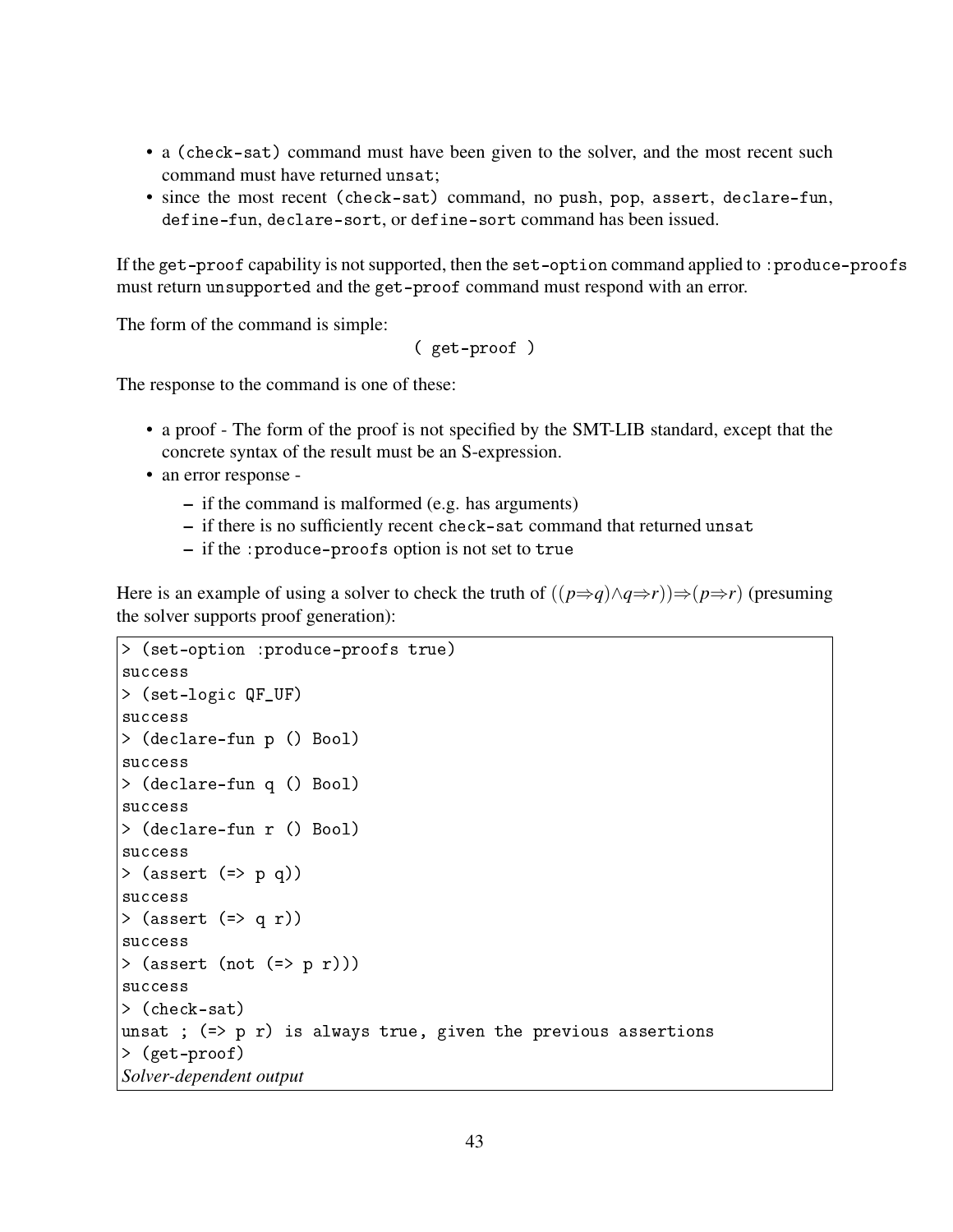#### Unsatisfiable cores

Another interesting question about an unsatisfiable set of assertions is which assertions in that set are actually causing the contradiction that makes the set unsatisfiable. Such a set, ideally smaller than the full set, but still unsatisfiable, is called an *unsatisfiable core*. One might even want a *minimal* unsatisfiable core.[7](#page-44-0) The get-unsat-core command responds with an unsatisfiable core, though the core is not necessarily minimal. In fact, it might provide the unhelpful result of listing all of the named formulae.

The command takes no arguments and so has the simple form

(get-unsat-core)

It is subject to similar restrictions as the (get-proofs) command. If it is supported, then to obtain an unsatisfiable core, the following conditions must hold:

- the :produce-unsat-cores option must be true (which is not the default); the option may only be set before the set-logic command;
- a (check-sat) command must have been given to the solver, and the most recent such command must have returned unsat;
- since the most recent (check-sat) command, no push, pop, assert, declare-fun, define-fun, declare-sort, or define-sort command has been issued.

If the get-unsat-core capability is not supported, then the set-option command applied to :produce-unsat-cores must return unsupported, and the get-unsat-core command must respond with an error.

An error response may occur

- if the command is malformed (e.g. has arguments)
- if there is no sufficiently recent check-sat command that returned unsat
- if the :produce-unsat-cores option is not set to true

The successful result of the command is a list of formulae, identified by their names (which are *<symbol>*s). Formulae are given names when they are asserted (for this command, names of any subterms are ignored). For example, one might issue this command to a solver:

(assert (! (or p q) :named FORMULA1))

The exclamation point is the annotation operator, indicating that the term that is the first argument has the annotations given in the rest of the S-expression (cf. section [3.7\)](#page-23-0). Note that the name of the term is a *<symbol>*, not a *<string>*. Only top-level formulae with names are listed in the

<span id="page-44-0"></span> $7$ It is a computationally hard problem to find minimal unsatisfiable cores; solvers that do provide unsat cores generally do not guarantee minimality.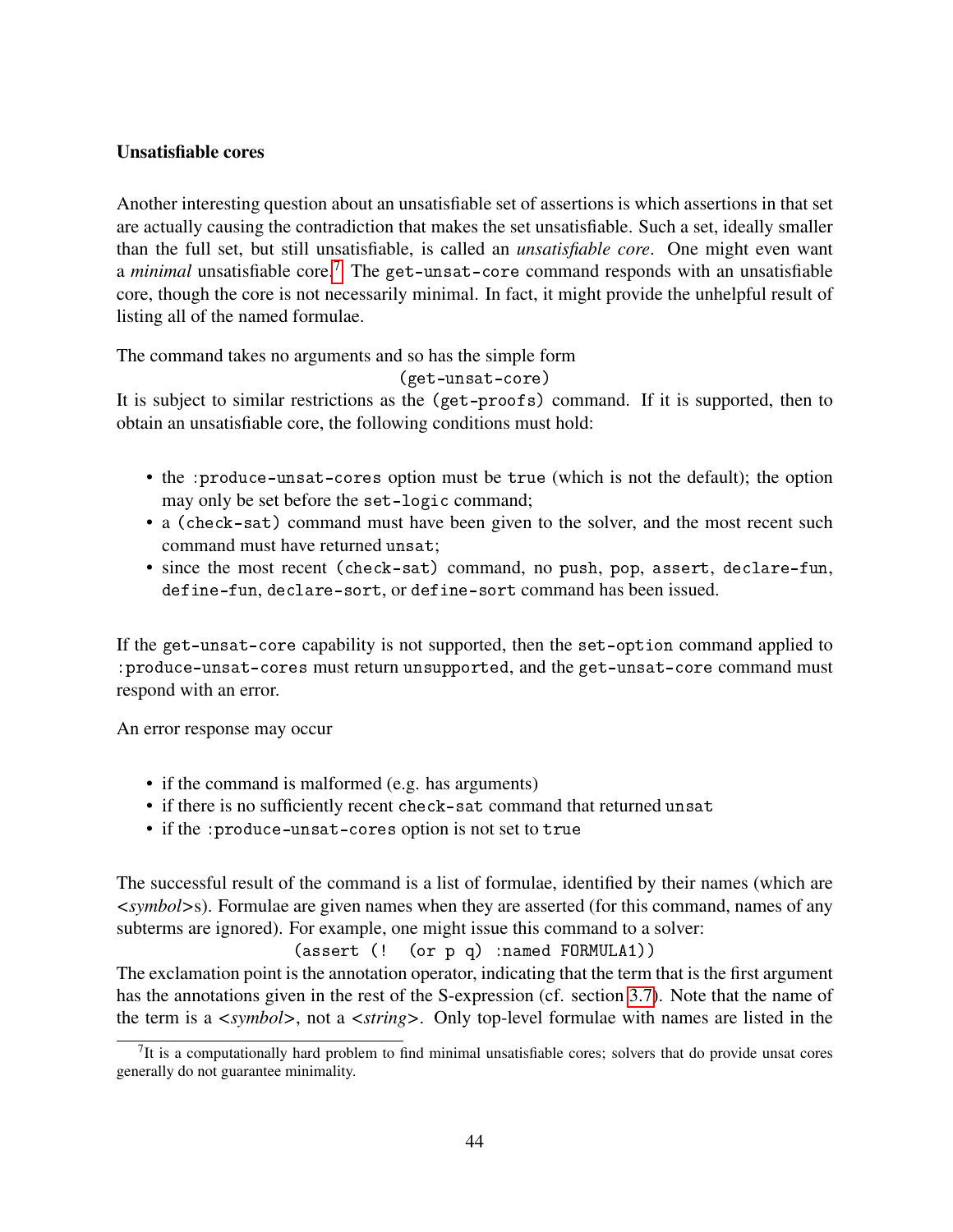output of the (get-unsat-core) command; unnamed formulae are simply not listed, whether or not they are part of the unsatisfiable core.

The rule about naming formulae serves two purposes. First, it allows the user to be selective about which formulae to track, avoiding what might be extraneous information; second, it allows an implementor to know which formulae need to be tracked, allowing potential optimizations. However, if the user forgets about the distinction between named and unnamed formulae, it may appear that the solver has produced an unsatisfiable core that is in fact satisfiable; in effect, the unsatisfiable core must be considered to include all of the unnamed formulae.

Here is a simple example (without success responses) that presumes the solver supports producing unsatisfiable cores:

```
> (set-option :produce-unsat-cores true)
> (set-logic QF_UF)
> (declare-fun p () Bool)
> (declare-fun q () Bool)
> (declare-fun r () Bool)
> (declare-fun s () Bool)
> (declare-fun t () Bool)
> (assert (! (=> p q) :named PQ))
> (assert (! (=> q r) :named QR))
> (assert (! (=> r s) :named RS))
> (assert (! (=> s t) :named ST))
> (assert (! (not (=> q s)) :named NQS))
> (check-sat)
unsat
> (get-unsat-core)
(QR RS NQS)
```
The names of the formulae in the unsatisfiable core may be in any order, and may include other names, but should include at least these three.

## 3.9.9 Adding scope: the push and pop commands

The push and pop commands enable some scoping of sort and function declarations and of assertions. In effect, a solver maintains a single, global stack of sets of assertions. The stack is initialized with one empty assertion set; that assertion set is, initially, the top set on the stack. Declaration, definition and assert commands add new declarations, definitions and assertions to the top assertion set of the stack.

The forms of the commands are

( push *<numeral>*)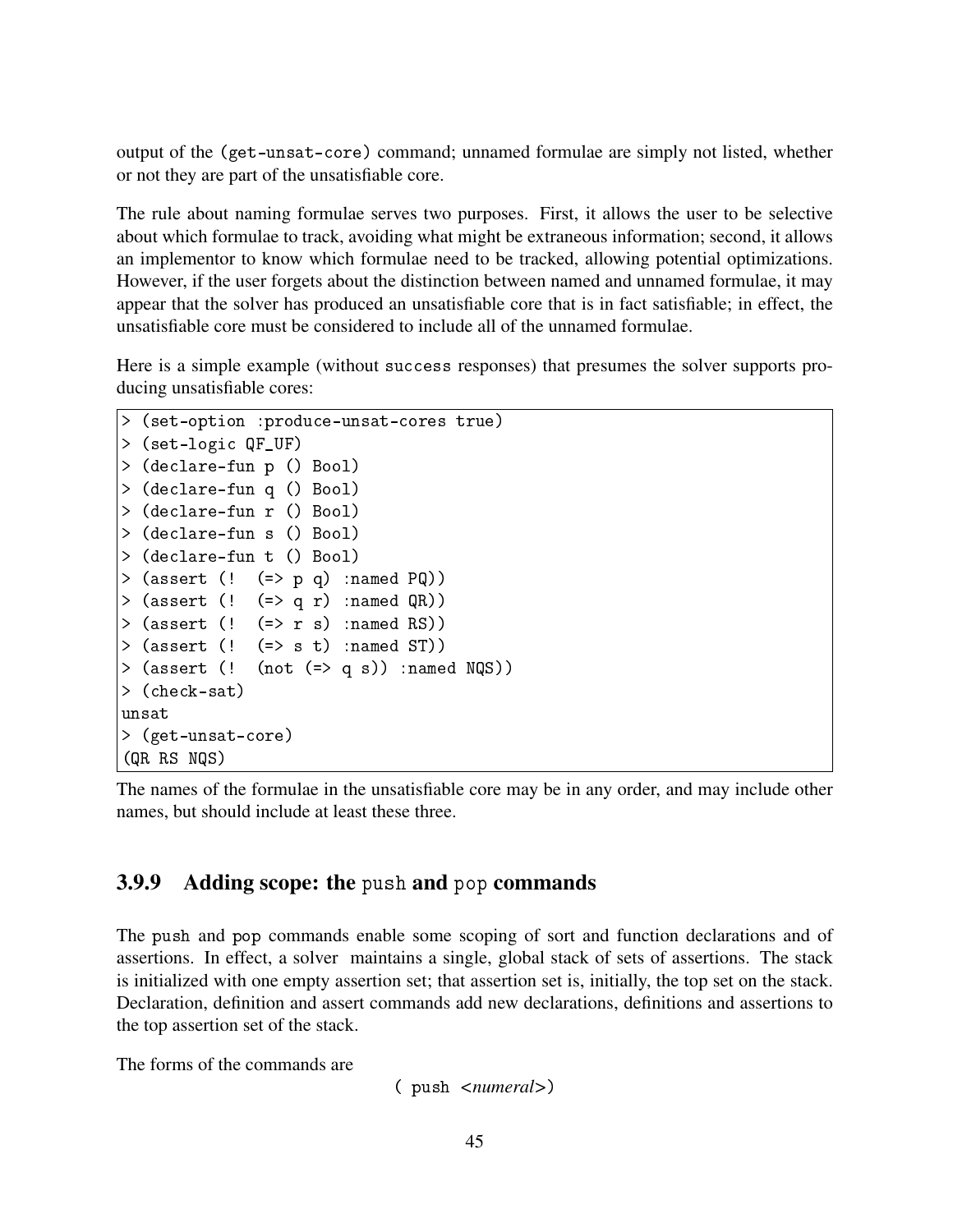#### ( pop *<numeral>*)

Recall that a *<numeral>* is always non-negative. If *<numeral>* is zero, the command is legal but has no effect.

A push operation adds the given number of new empty assertion sets to the top of the stack, with the last one added becoming the new top assertion set and the new recipient of declarations, definitions, and assertions. A push command with argument *n* is precisely equivalent to *n* (push 1) commands.

A pop operation removes the given number of assertion sets from the stack, beginning with the top-most, in reverse order of being pushed. It is as if the commands that placed declarations, definitions, and assertions in those now popped sets had never happened.

The check-sat and get-assertions commands always operate on the union of all of the assertion sets on the stack at the time of the command.

It is an error to pop off more assertion sets than have been added; it is not permitted to pop the assertion set with which the stack is initialized; thus there is always an assertion set to receive new declarations, definitions, and assertions. The push and pop commands are not permitted prior to a set-logic command. Note that if the argument to a pop command is too large, an error response is given, and no assertion sets are popped; this behavior is consistent with the rule that if a command responds with an error then the state of the solver is unchanged.

The push and pop commands provide a scope for declarations, definitions, assertions, and names of expressions within assertions. The commands do not affect the setting of options (set-option) or information items (set-info).

The responses to push and pop are either

- success
- an error response
	- if the command is malformed, e.g. anything other than just one argument that is a *<numeral>*
	- if the argument to a pop command is more than the current net number of pushed assertion sets
	- if the command precedes a set-logic command

A very large argument to the push command risks exhausting resources, depending on the solver implementation.

The push and pop commands are typically used to try various experiments on a set of assertions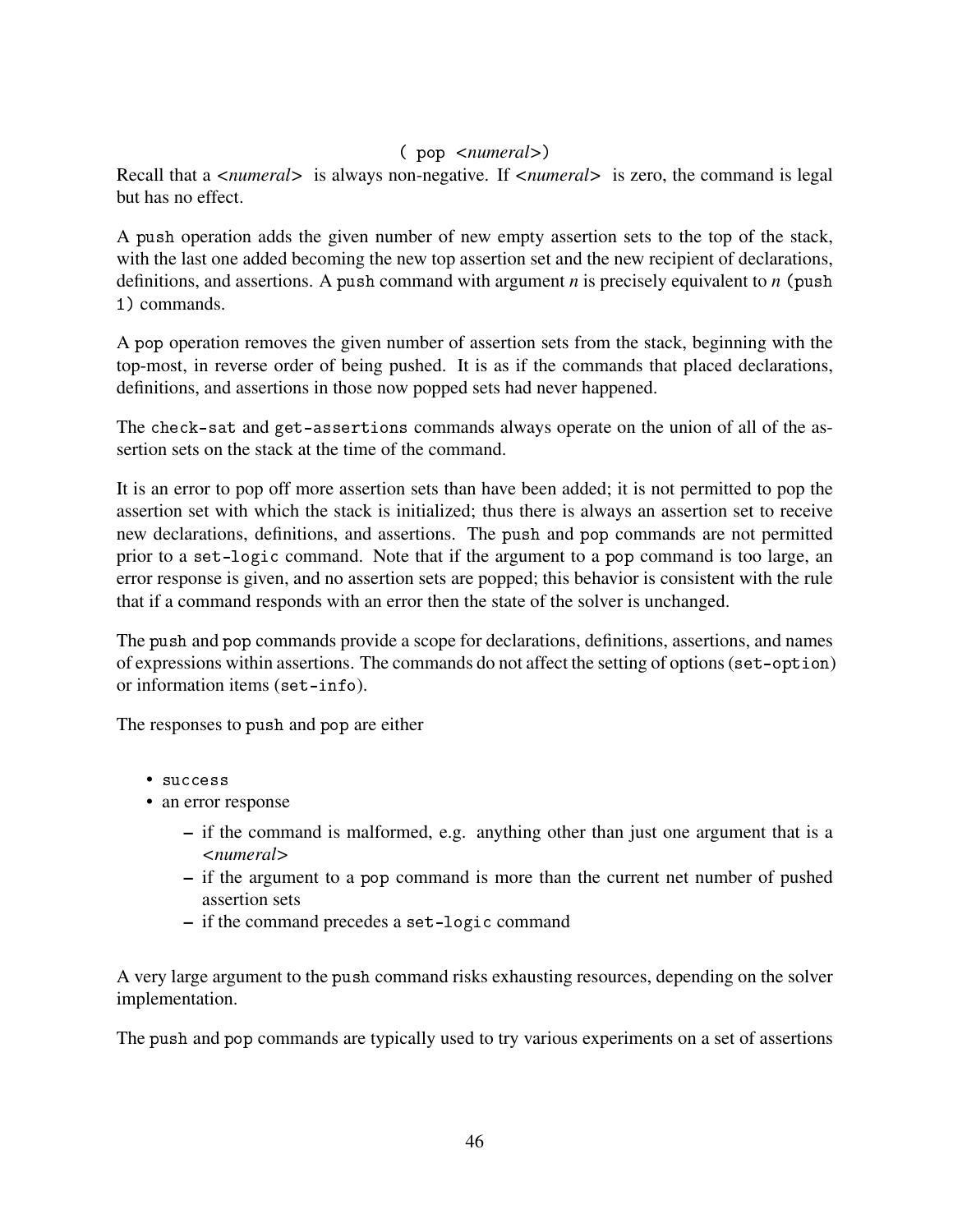(success responses are omitted).

```
> (set-logic QF_LIA)
> (declare-fun x () Int) ; declare some constants
> (declare-fun y () Int)
> (declare-fun z () Int)
> (push 1)
> (assert (= (+ x y) 10))
> (assert (= (+ x (* 2 y)) 20))
> (check-sat)
sat ; there is a solution
> (pop 1) ; clear the assertions
> (push 1) ; ready for another problem
> (assert (= (+ (* 3 x) y) 10))
> (assert (= (+ (* 2 x) (* 2 y)) 21))
> (check-sat)
unsat ; no solution
> (declare-fun p () Bool)
> (pop 1)
> (assert p)
( error "p is not declared") ; the declaration of p was popped
```
## 3.9.10 Remembering what you have done: the get-assertions command

The get-assertions command simply responds with all of the expressions in the current assertion set stack. It has this simple form:

```
( get-assertions )
```
The response is a parenthesized list of all of the asserted expressions (but not the declarations or definitions<sup>[8](#page-47-0)</sup>). Each element of the response is an expression. The expression must be identical (except for whitespace and comments) $9$  to the expression in the original assert command: no normalization of the expression, reordering of arguments, flattening of associativity, substitution of definitions, or any other rearrangement is allowed. The purpose of the command is simply to replay back to the user the current list of expressions as the user asserted them. Note that the returned list of expressions may be empty or may have just one expression; it is still parenthesized.

The command is optional. If it is not supported, the solver should respond unsupported.

<span id="page-47-0"></span><sup>&</sup>lt;sup>8</sup>This limitation is for simplicity, but it does mean that the get-assertions command cannot be used to obtain and replay the entire contents of the assertion set stack.

<span id="page-47-1"></span><sup>&</sup>lt;sup>9</sup>Including the original whitespace and comments is permitted, but not required.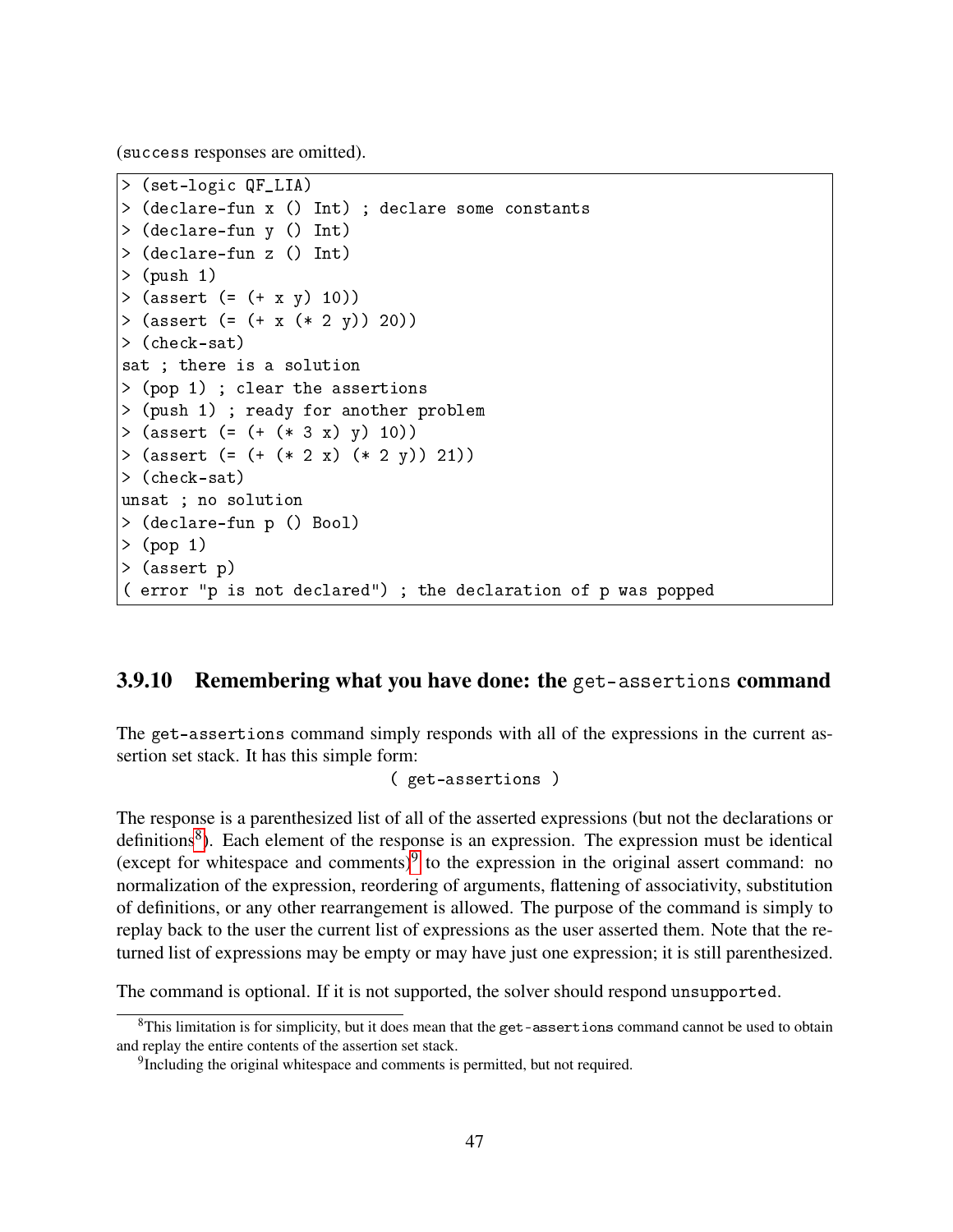The command is only valid if the : interactive-mode option is true; that option may only be set before the set-logic command. If this is not the case, the response to the command should be an error message. The get-assertions command itself may not precede a set-logic command.

Here is an example (success responses are omitted):

```
> (set-option :interactive-mode true)
> (set-logic QF_UF)
> (declare-fun p () Bool)
> (declare-fun q () Bool)
> (push 1)
> (assert (or p q))
> (push 1)
> (assert (not q))
> (get-assertions)
((or p q))(not q)
) ; solvers will vary in the whitespace used
> (pop 1)
> (get-assertions)
((or p q)) ; just one assertion
> (pop 1)
> (get-assertions)
() ; no assertions left
```
## 3.9.11 Options

The option mechanism allows the user to change the behavior of the solver in some ways. Some options are required to be supported by a conforming solver and some options are pre-defined but optional; if a solver does not recognize an option it is required to respond unsupported, rather than issuing an error or faulting.

Setting and retrieving option values is independent of the assertion stack. The setting of an option is not changed by a pop command (or anything other than a set-option command).

The set-option and get-option commands

The set-option command sets the value of a specified option; the get-option command retrieves the current setting of a given option. The values of options are in general S-expressions, but for all the pre-defined options the values are either a *<string>*, a *<numeral>*, or one of the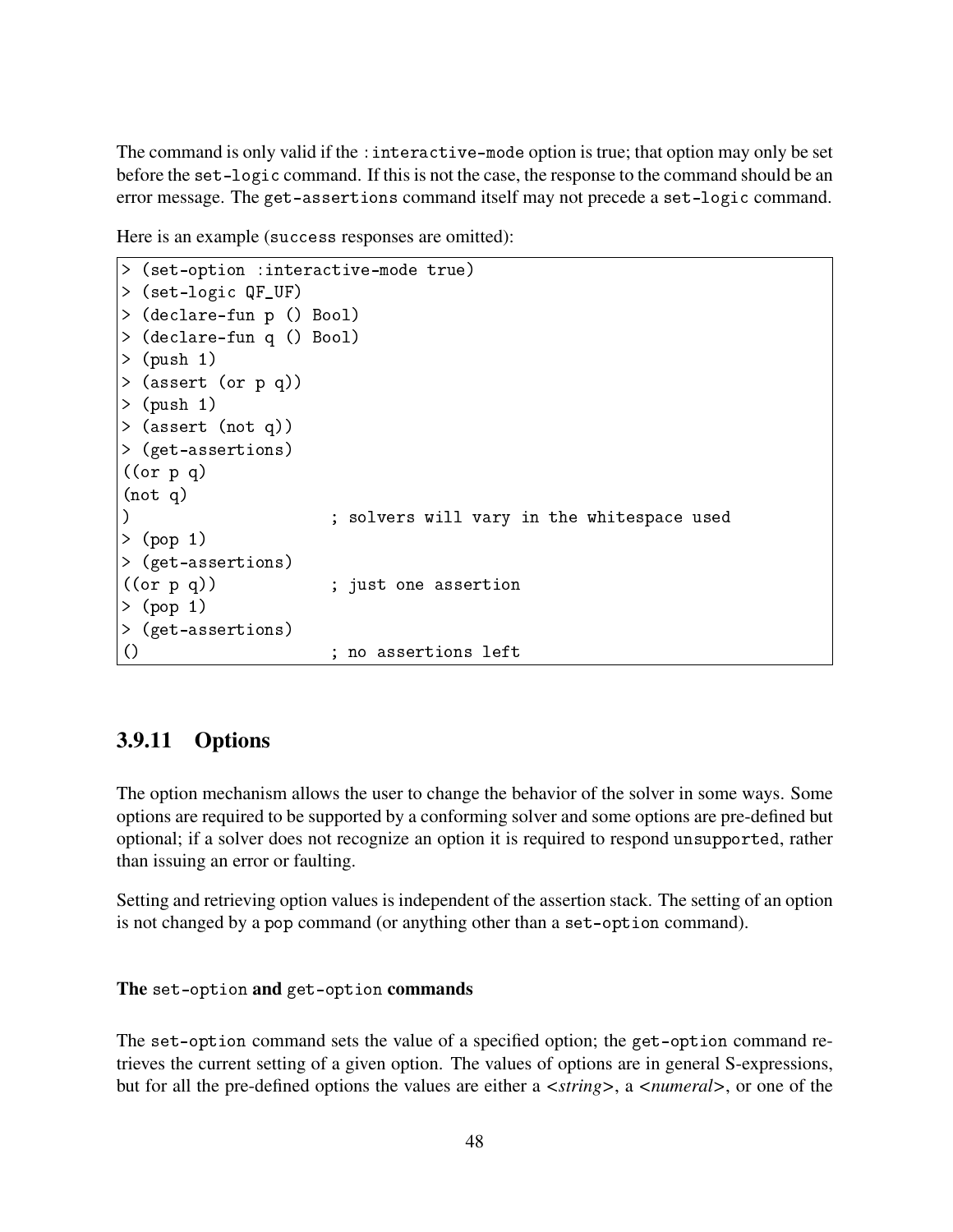*<symbol>*s true or false. The two commands have this form: ( set-option *<keyword> <attr-value>* ) ( get-option *<keyword>* )

The set-option command will respond with one of these responses:

```
success - the value of the option was successfully changed
unsupported - the option is optional and is not supported by the solver
( error <string> )
```
- if the command is malformed (e.g. incorrect number or kind of arguments)
- if the option value is inappropriate for the keyword
- if the option is being set at the wrong place in a command script (e.g. after set-logic when it should be before set-logic)

The get-option command may also respond with unsupported or an error, but normally will respond with an S-expression giving the value of the option.

For example:

```
> (get-option :print-success)
true
> (set-option :print-success false)
> (get-option :print-success)
false
> (set-option :print-success true)
success
```
#### Options defined by standard SMT-LIB

There are a number of options that conforming solvers are required to support and others that are optional but pre-defined.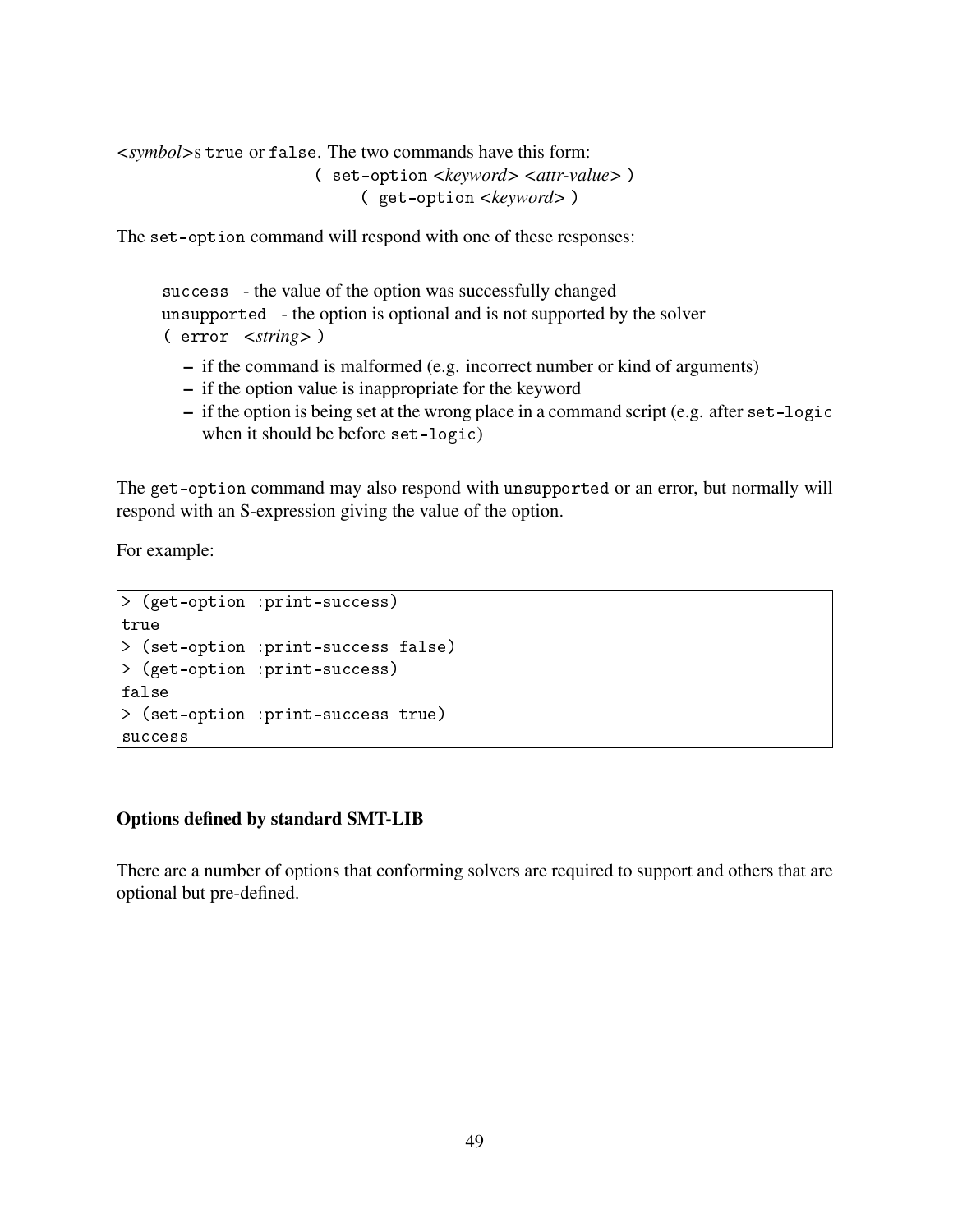| Option name                | required? | type of value | default value |
|----------------------------|-----------|---------------|---------------|
| :print-success             | required  | boolean       | true          |
| :regular-output-channel    | required  | string        | "stdout"      |
| :diagnostic-output-channel | required  | string        | "stderr"      |
| : expand-definitions       | optional  | boolean       | false         |
| :interactive-mode          | optional  | boolean       | false         |
| :produce-proofs            | optional  | boolean       | false         |
| :produce-unsat-cores       | optional  | boolean       | false         |
| :produce-models            | optional  | boolean       | false         |
| :produce-assignments       | optional  | boolean       | false         |
| :random-seed               | optional  | numeral       | 0             |
| :verbosity                 | optional  | numeral       | 0             |

:print-success – The :print-success option controls whether success is printed after successful commands. The default is to print success as a response. In interactive mode, this is the more convenient setting, as the user obtains direct feedback that the command completed successfully. However, in batch mode and even as a less verbose option in interactive mode, it may be desirable to set this option false. Note that any response other than success is always output. The value of this option may be changed at any time, with immediate effect.

:regular-output-channel and :diagnostic-output-channel – These two options control where output from the solver to the user is sent. The : regular-output-channel is the destination for all defined messages from the solver: success responses, error messages, and other defined outputs from the various commands. These responses are always formed as S-expressions. The :diagnostic-output-channel only receives output controlled by the :verbosity option. The format and content of that output is specific to the solver.

The output is sent to

- the standard output of the process, if the value of the option is the string "stdout"
- the standard error output of the process, if the value of the option is the string "stderr"
- to a file if the value of the option is some other string, in which case the string must be the path to a file (relative to the current working directory, if the path is relative). A conforming solver must accept a file path in POSIX form, with forward-slash characters separating components of the path.

In this last case, a set-option command setting the value of one of the output channels will return an error if file designated by the path cannot be created (if it does not exist) or cannot be written to. If the file already exists, new output will be appended to the file; if the file does not exist, it will be created.

This option may be changed at any point in a script, with immediate effect.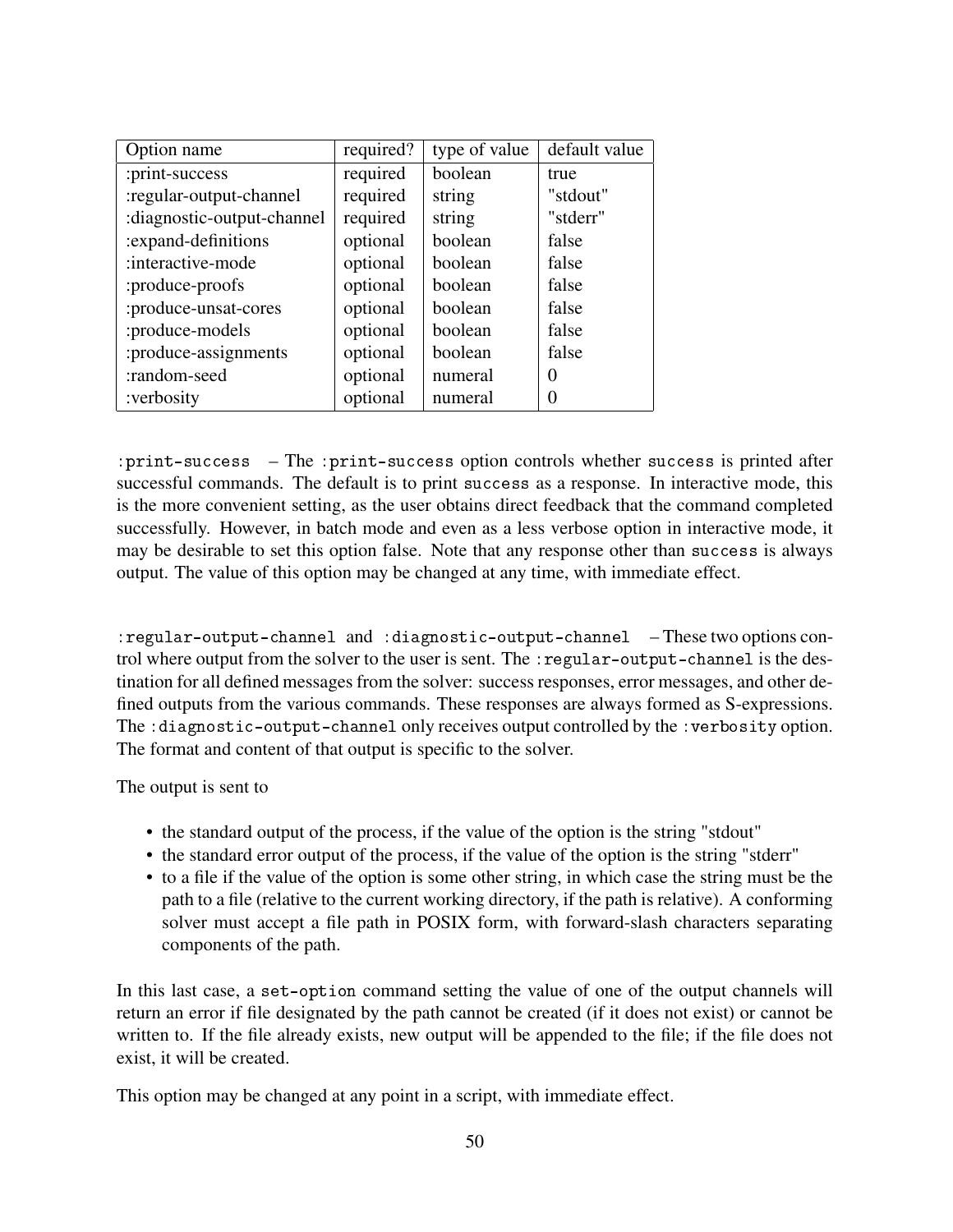:expand-definitions – This option affects the presentation of expressions from the solver. When the option is set to true, all symbols defined with define-sort or define-fun are substituted with their definitions; these symbols (which are just abbreviations) should not appear in the output. It may be set at any point in a script.<sup>[10](#page-51-0)</sup> The only commands that respond with expressions are get-assertions, get-value, and get-proof. The response to get-assertions is unchanged by this option; it always responds with expressions just as the user asserted them. The expressions in a proof produced by (get-proof) are affected by this option. The get-value command responds with expression-value pairs; values never contain abbreviation symbols in any case, but the user-specified expressions whose values are generated may well — the presentation of these expressions in the command response is affected by the :expand-definitions option.

Here is an example with :expand-definitions true and false:

```
> (set-option :produce-models true)
> (set-logic QF_LIA)
> (declare-fun x () Int)
> (declare-fun y () Int)
> (define-fun diff () Int (- x y))
> (assert (= (+ x y) 9))
> (assert (= (+ (* 2 x) (* 3 y)) 22))
> (check-sat)
sat
> (set-option :expand-definitions false)
> (get-value (diff))
((diff 1))> (set-option :expand-definitions true)
> (get-value (diff))
((( - x y) 1))
```
:interactive-mode – This option must be set true in order for the get-assertions command to be issued. It must be set before set-logic.

:produce-assignments, :produce-models, :produce-proofs, :produce-unsat-cores – These four options enable the get-assignment, get-value, get-proof, get-unsat-core commands, respectively. For each option-command pair, the following hold:

• it is optional for a solver to support the capability provided by the command

<span id="page-51-0"></span><sup>&</sup>lt;sup>10</sup>The standard does not actually specify when it may be set.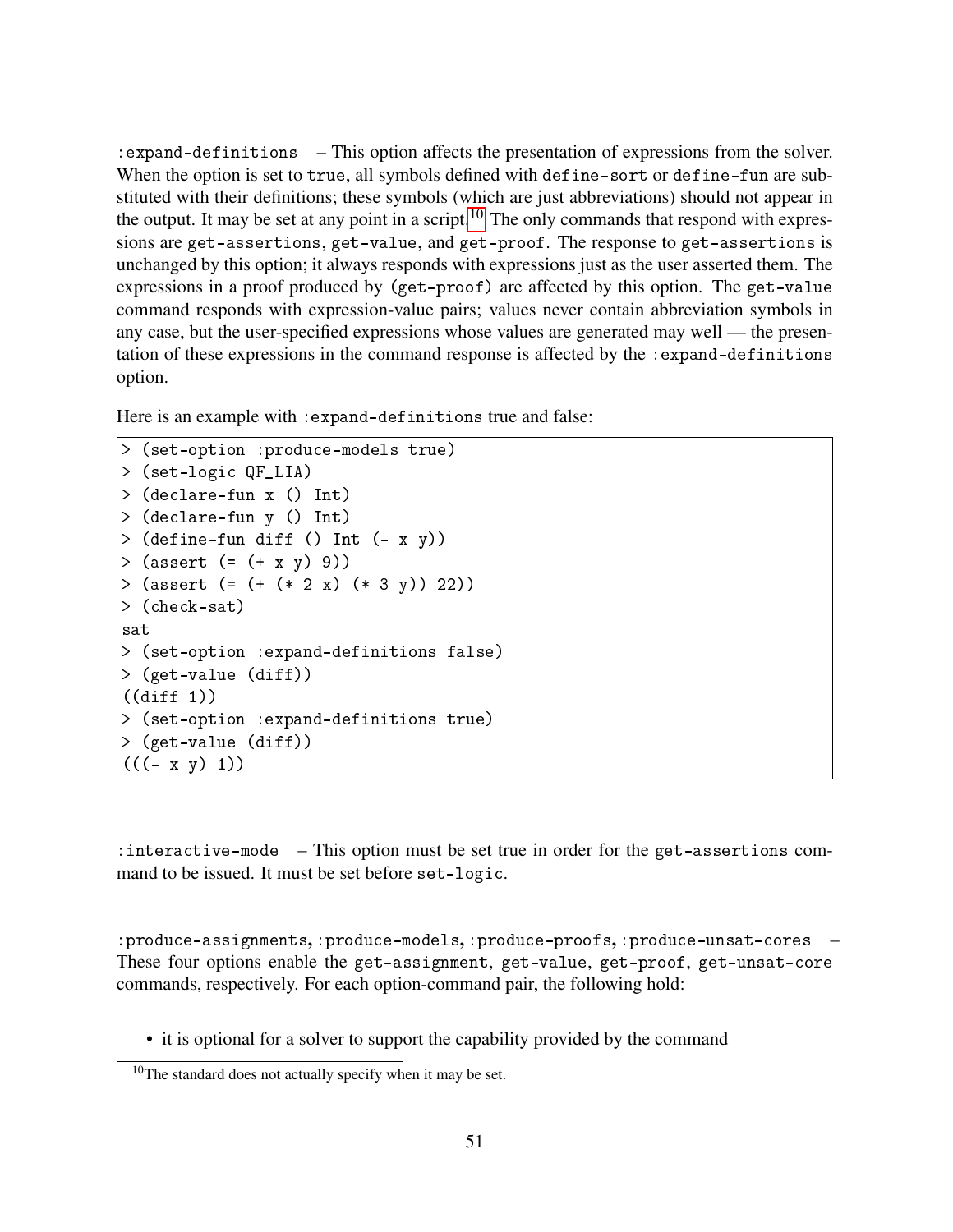- if the capability is supported, then to use the command during a script, the option must be set to true prior to the set-logic command
- if the capability is not supported, then attempting to set the value of the option (to either true or false) should result in an unsupported response
- if the capability is not supported or the option has not been set to true, then the response to the command should be an error message

It is an error to attempt to set any of these options after the set-logic command.

:verbosity – The :verbosity option is a numeral that controls the volume of diagnostic output. When set to 0, no diagnostic output should be produced. Generally, increasingly larger values should produce increasing amounts of detail, but the amount, content, and format of the output is entirely solver-specific. The value of the option may be changed at any point in a command script. All output controlled by this option must be sent to the diagnostic-outputchannel.

:random-seed If a solver has some element of random selection in its processing and it supports the :random-seed option, then it should use the value of the option to set the seed used for its internal pseudo-random choices. If the value of :random-seed is 0, then the solver should choose a more or less arbitrary seed according to its internal logic and the seed may be different for each execution of the solver. However, if the value of the option is a positive integer, then the solver should always make the same internal choices for the same value of the seed. Thus, repeatedly setting the seed to the same positive value should always produce the same output for the same input with the same internal search choices being made.

If :random-seed is not supported, the behavior of the solver is as if the value were 0.

## <span id="page-52-0"></span>3.9.12 Solver information

The get-info command provides a way to retrieve items of information about the solver being used. Info items are different than options in that options change the behavior of the solver, while info items merely provide information about the solver or about the solver state. The information may, however, be dynamic; that is, it may change depending on the current state of the solver.

There are several predefined items of solver information. In addition a solver may define other, non-standard items and a user may use arbitrary keywords to add other information items. Usercontributed information items function simply as meta-data; they do not affect the solver at all they are merely stored and retrieved.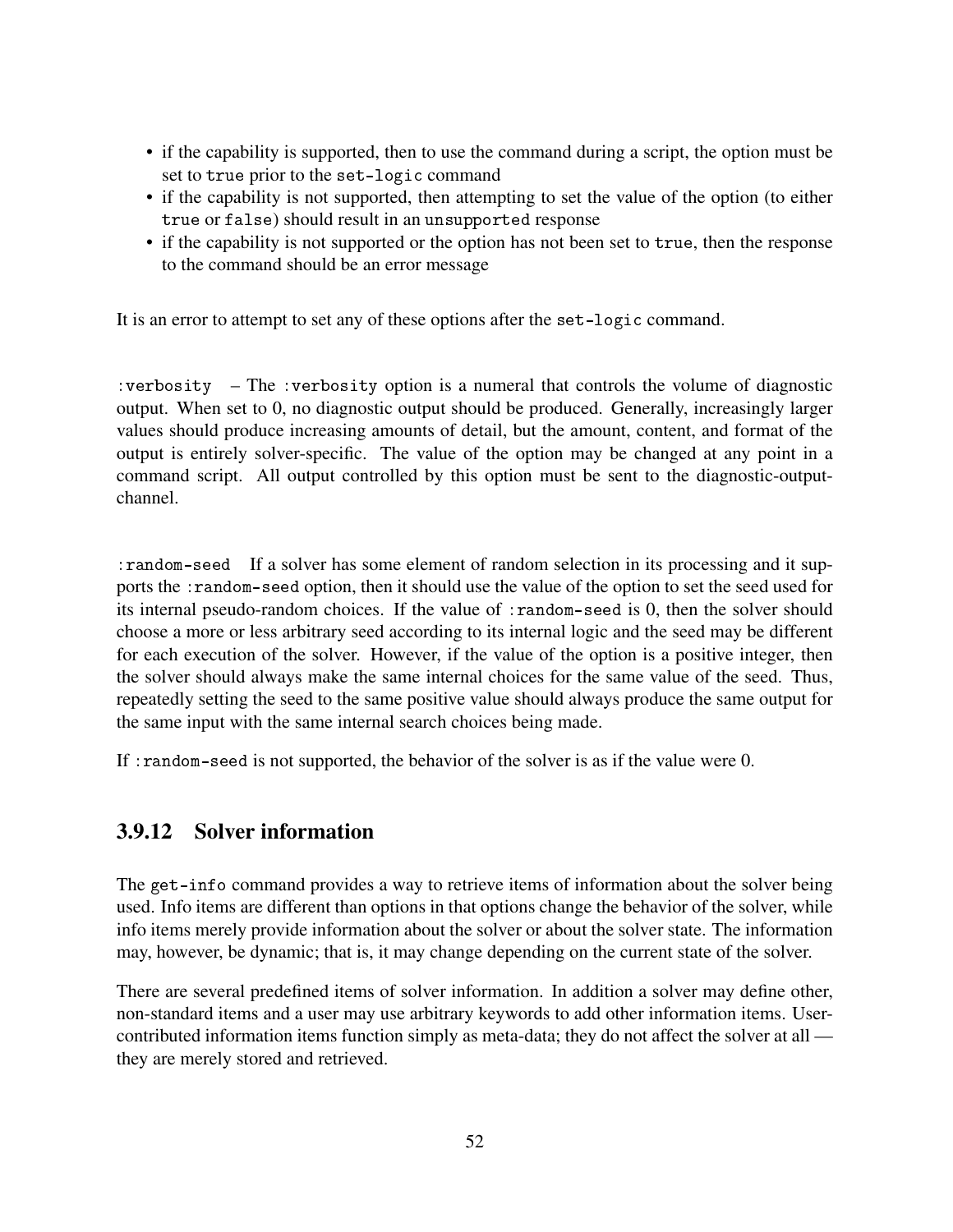Solver information items are identified by a *<keyword>*. A solver must respond to any request for an information item that it does not support with the unsupported response. The response to a get-info command is one of

- a parenthesized S-expression containing one or more attributes
- unsupported if the solver does not support that information item
- an error response
	- if the command is malformed (e.g. has the wrong number or kind of arguments)

Note that the response to a get-info command is always parenthesized and contains the *<keyword>* that was given in the command; also the response may contain more than one attribute. This is a different format than produced by the get-option command.

SMT-LIB-defined or solver-defined information items may have a restriction on the kind of Sexpression that the information item value may have. For example, the :version information item requires a *<string>* as its value. In general, user-defined information items may have arbitrary *<attr-value>* items as their value.

#### Required info keywords defined by SMT-LIB

These are the pre-defined information keywords that a conforming solver must support.

: name replies with the name of the solver, as a pair: ( : name *<string*>)

:authors replies with the authors of the solver, as a pair: ( :authors *<string>*) . Note that the value is a single *<string>* containing all the authors names, not multiple *<string>*s each containing one name.

:version replies with the version of the solver, as a pair: ( :version *<string>*)

For example

```
> ( get-info :name )
( :name "TheBestSolverEver" )
> ( get-info :version )
( :version "1.0")
> ( get-info :authors )
( :authors "David R. Cok" )
```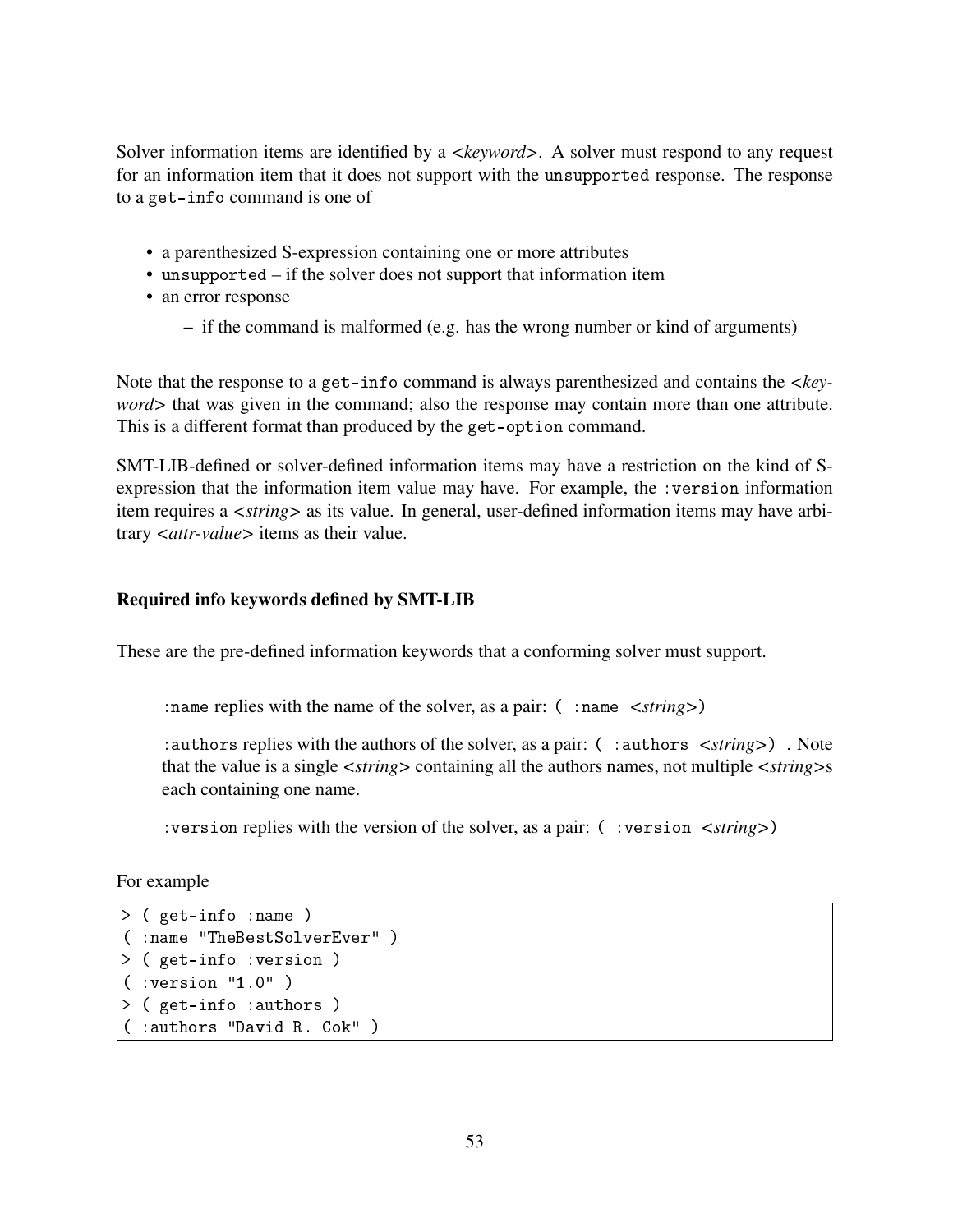#### Optional info keywords defined by SMT-LIB

These are the pre-defined information keywords that a conforming solver must either support or respond to with unsupported.

:error-behavior replies with the error behavior of the solver. The defined values are these:

immediate-exit - if the solver has this behavior, then if a command responds with an error message for any reason, the solver will output the error message and then exit, ignoring the rest of the script. This behavior is perhaps best for batch execution, but it then reports only one error at a time. A script command and type checker, as described in section [6.1.1,](#page-66-0) might be useful for finding syntax and usage errors before submitting a script to a batch process.

continued-execution - if the solver has this behavior, then upon encountering an error, the error message will be output, but the command will cause no change to the state of the solver, and the solver will proceed to execute the next command in the script. Interactive execution will prefer this second behavior, since then a mistyped command will not cause the immediate exit of the solver; the user will have the chance to correct the command, not losing all previous work. However, in many cases, the user will edit a file containing a script and submit the file to the solver, rather than typing into the solver directly (just as one does not generally type directly into a compiler).

:reason-unknown replies with more detail about why the solver responded to a (check-sat) command with the reply unknown. The defined values of this info item are

memout - meaning the solver ran out of memory and therefore could not complete its analysis

incomplete - meaning the satisfying assignment found cannot be assured to be complete (cf. section [3.1.2\)](#page-15-0)

This option is defined only after a (check-sat) command that has returned unknown and before any subsequent define, declare, assert, push or pop commands. Other values (e.g. timeout) may be standardized in the future.

:all-statistics replies with the values of a number of solver-specified statistics about the current state of the solver. The content is not defined by SMT-LIB (yet). This information item in particular may respond with a number of different *<keyword>*-*<attr-value>* pairs, giving different statistics. The option need be available only after a (check-sat) command without intervening declaration, definition, push, pop or assert commands.

Note: The :status information item, defined in some editions of the SMT-LIB standard, has been deprecated as an SMT-LIB-defined argument to get-option.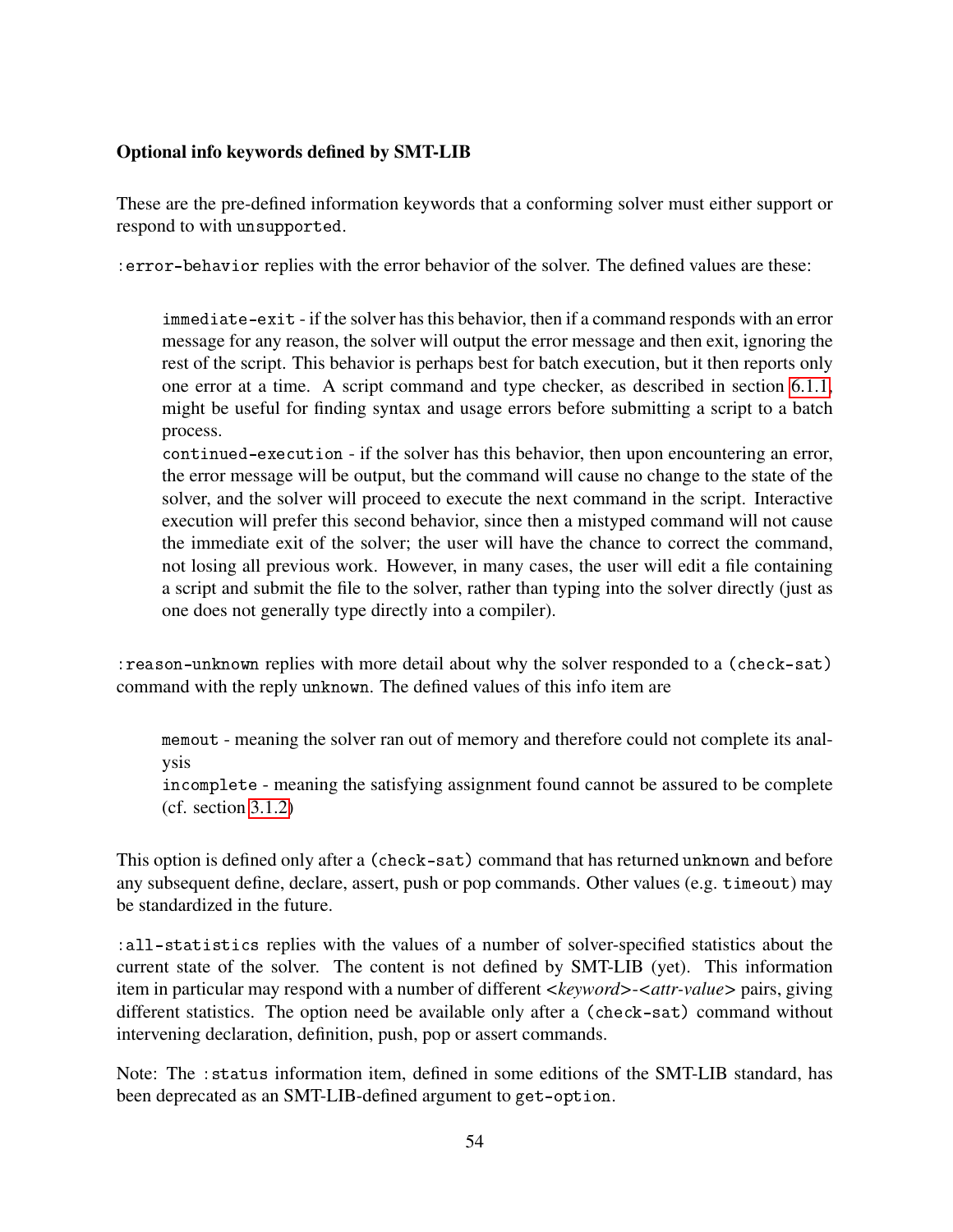It is currently unspecified what the value of a user-defined information item is before it is set with set-info.

## 3.9.13 The set-info command

The set-info command may only be used with user-defined information keywords; SMT-LIB-defined information items may not be reset by the user.<sup>[11](#page-55-0)</sup>

The form of the command is

( set−info < *keyword* > < *S*−*expression* > ).

The set-info command replies with one of

- success
- unsupported
- ( error *<string>* )

The only occasion for an error response is if the command is malformed or the option is not writable. For example

```
> ( set-info :version "1.1" )
( error "The value of :version may not be set by set-info" )
> ( set-info :zzz 1.1 )
success
> ( set-info )
( error "The set-info command requires an argument" )
> ( get-info :zzz)
(:zzz 1.1)
```
<span id="page-55-0"></span> $11$ The rules about the set-info command are under discussion. It is currently unspecified what the value of an info-item is before it is set.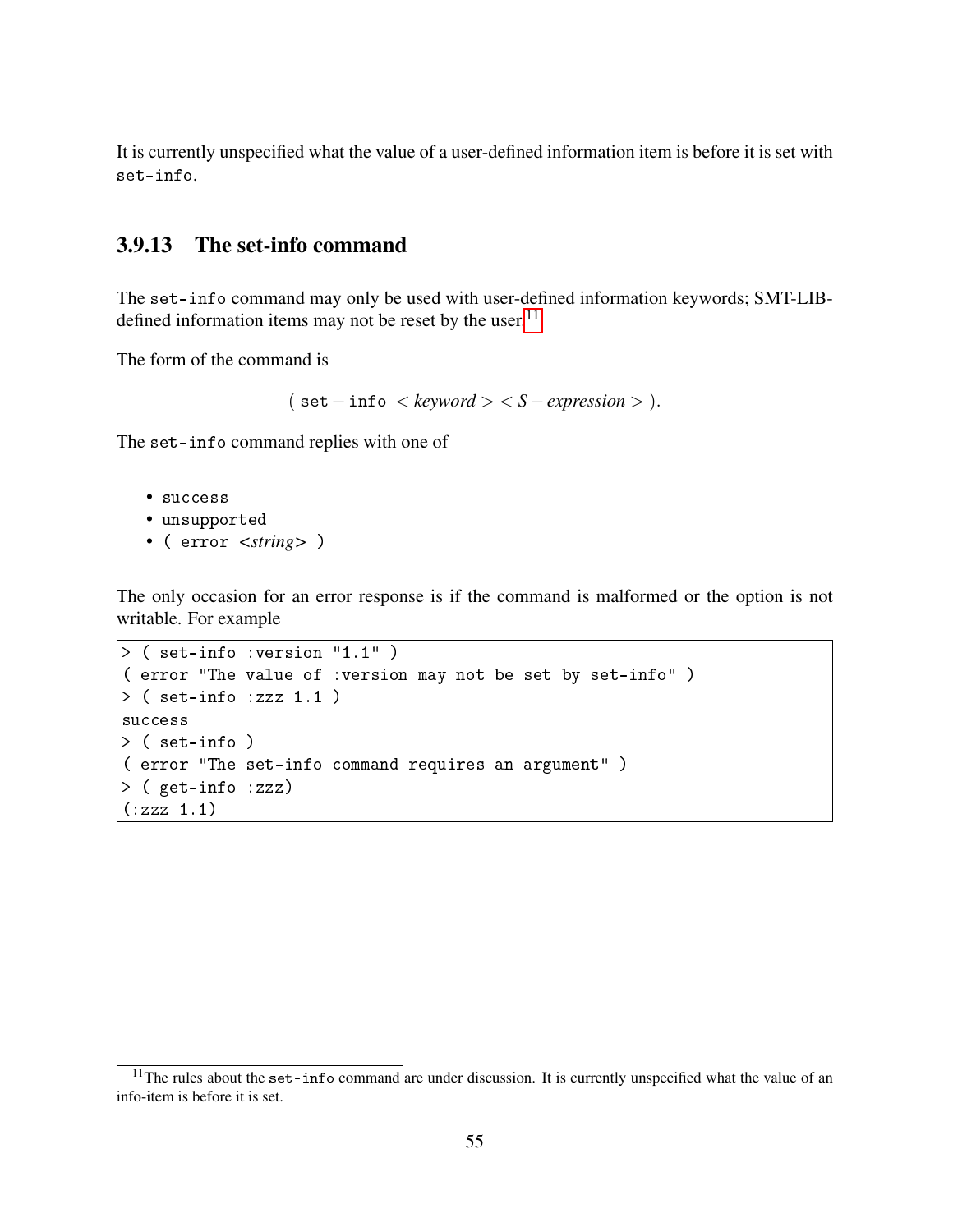# Chapter 4

# Logics and Theories

For the most part, an SMT-LIB user need only know about logics in order to choose the appropriate one for the problem to be solved and to know the symbols defined in that logic. Each logic (and accompanying theories) have a definition and description given in a corresponding file. Inspecting that definition can be instructive.

A theory defines a vocabulary of sorts and functions, and it associates a sort with relevant literals. For example, the Ints theory defines the Int and Bool sorts and declares that any *<numeral>* has sort Int. A logic is defined to consist of one or more theories, together with some restrictions on the kinds of expressions that may be used within that logic. For example, the QF\_LIA logic includes both the Core and Ints theories. Those theories define many of the usual operations on Bool and Int values. However the QF\_LIA logic does not allow quantified expressions and allows only linear arithmetic (e.g. multiplication must be by a literal — one cannot multiply two non-literals together). Logics have such restrictions because there are known decision procedures that can solve satisfiability problems in those logics.

In the following subsections we will simply summarize the salient points about the various theories and logics in SMT-LIB. The interested reader can find a wealth of literature on decision procedures relevant to the different logics. The reader may also wish to consult the text files that define the logics and theories; these are available from the SMT-LIB website[\[6\]](#page-70-0).

Not all of a logic or theory definition is machine-interpretable. Consequently. logics are actually built-in to solvers rather than the solvers acting only on the contents of the definitions in the logic and theory files. Nevertheless the textual description serves as a standard definition of a logic or theory's symbols that all SMT-LIB solvers will uniformly implement.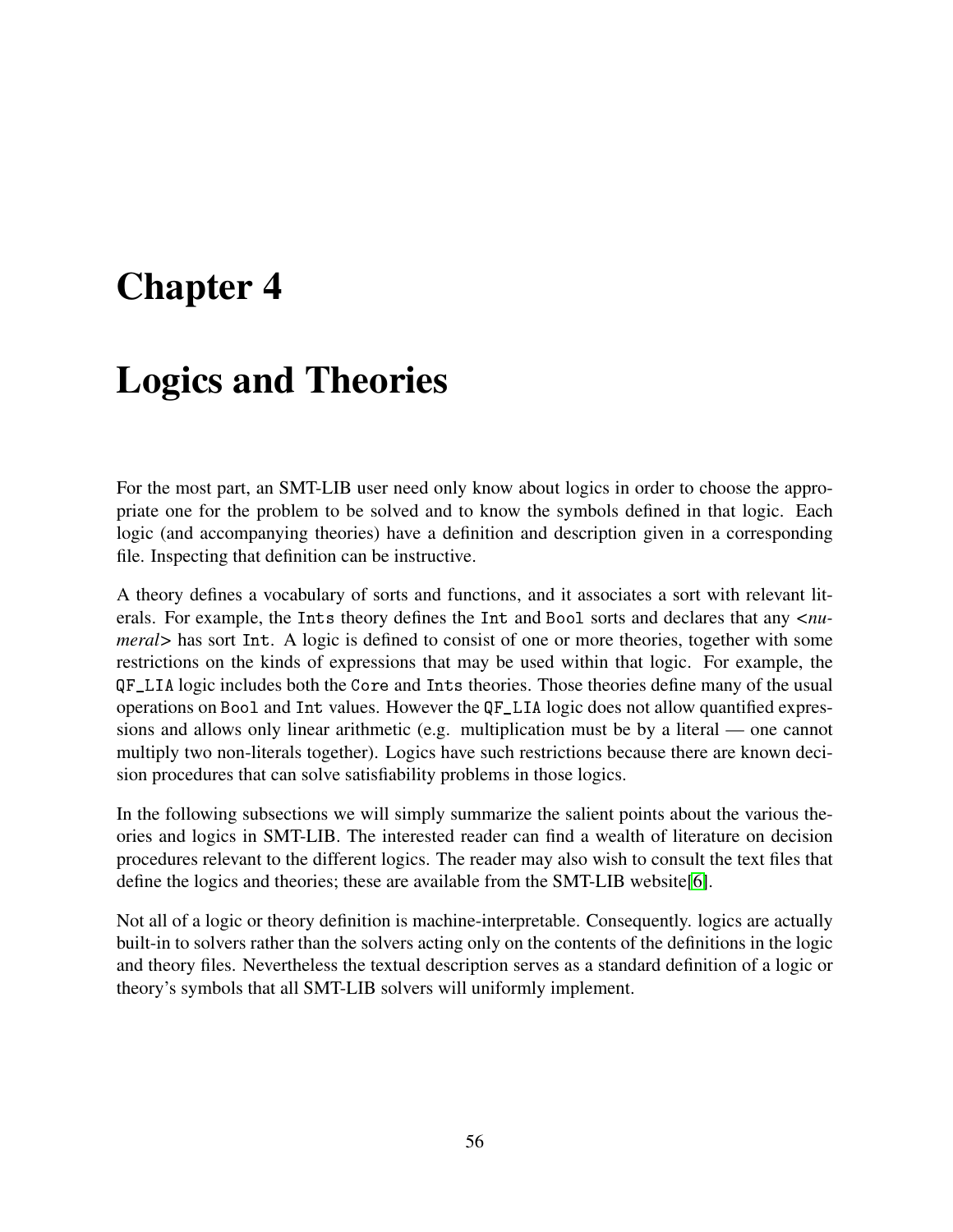## <span id="page-57-0"></span>4.1 Theories

## 4.1.1 Definition of a Theory

Theories are defined using specialized S-expressions:

( theory *<symbol> <attribute>*+ )

where the *<symbol>* is the name of the theory and the attributes (either *<keyword>*s or *<keyword>*- *<attr-value>* pairs) give properties of the theory.

Many of the attributes are descriptive. The following are currently machine-interpretable:

- : smt-lib-version whose value must currently be the SMT-LIB string "2.0"
- : sorts whose value must be a list of sort definitions provided by the theory. For example, Core has :sorts ((Bool 0)) and Reals\_Ints has :sorts ((Int 0) (Reals 0)).
- :funs whose value is a list of function declarations, each one of which is a list containing the function name, argument sorts, result sort, and optional attributes. Here are some examples:

```
(false Bool)
(or Bool Bool Bool :left-assoc)
(<= Int Int Bool :chainable)
```
Commonly used descriptive attributes are these (the attribute values are all *<string>*s):

- :funs-description informally specified functions (in addition to those in :funs)
- :sorts-description informally specified sorts (in addition to those in :sorts)
- : definition an informal specification of the allowed expressions in the theory (there must be exactly one :definition attribute)
- :values the expressions that constitute the ground values of the theory's sorts
- : written  $by$  the author of the theory
- : date the initial date the theory was defined
- : notes other explanatory text
- : last-modified the date of the most recent modification to the theory

The SMT-LIB theories are defined in files that are available as part of the SMT-LIB distribution. Each theory is contained in a file whose name is the same as the theory, along with a . smt2 file extension. Every theory implicitly contains the Core theory, which defines propositional logic.

## 4.1.2 Core theory

The Core theory contains the basic elements of Boolean logic. It defines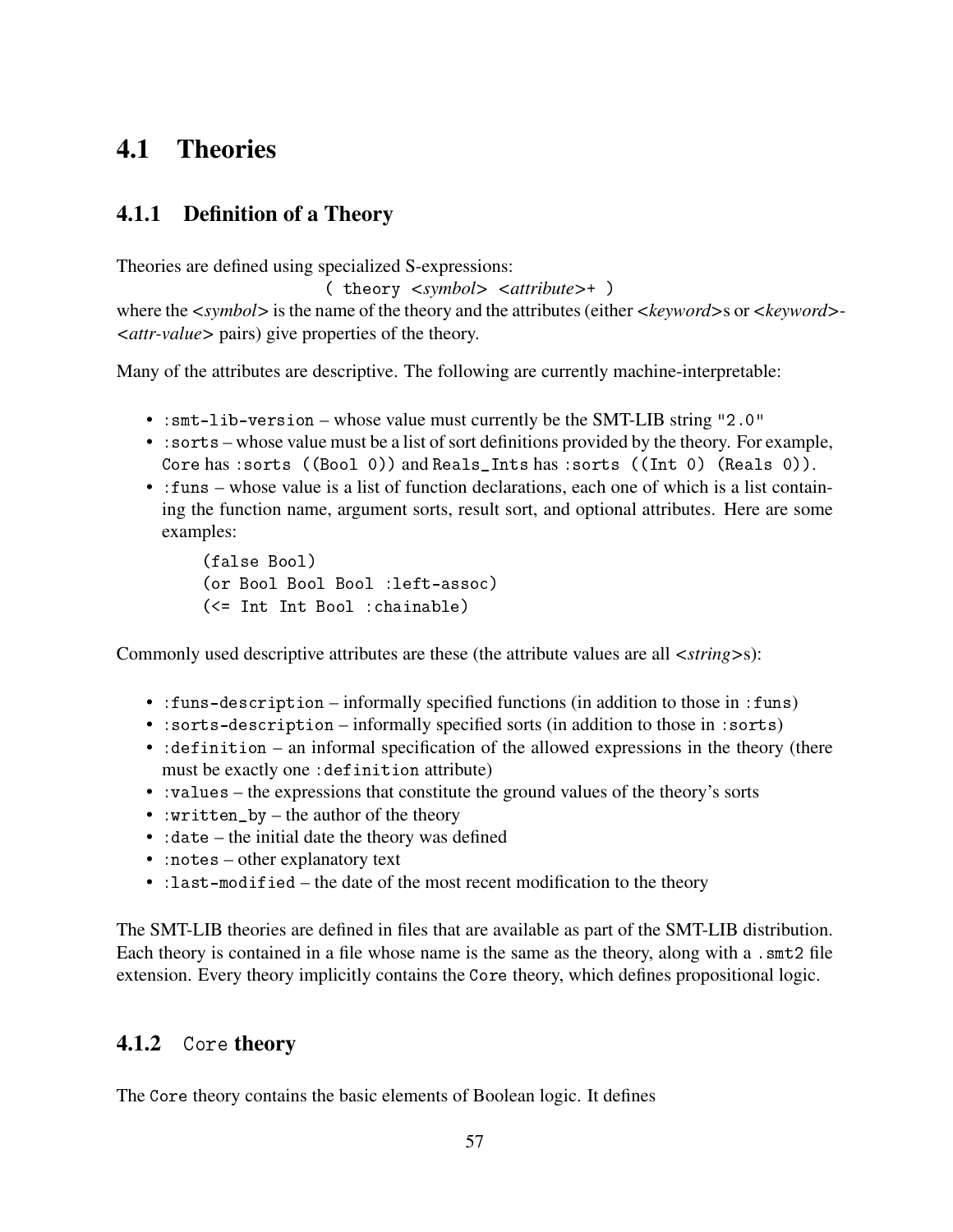- the Bool sort
- the constants true and false of sort Bool
- the not operation
- the familiar left-associative functions and and or and xor (for conjunction and disjunction and inequality) on Bool values
- the right-associative function =>, which is implication
- the (chainable) equality function among the elements of any set of values of the same sort
- the (pairwise) inequality function (called distinct) among the elements of any set of values of the same sort
- the if-then-else functions (called ite), which take a first Bool argument and two additional arguments of the same but arbitrary sort

#### 4.1.3 Ints theory

The Ints theory contains the basic elements of integer arithmetic. The following are defined:

- the Int sort
- all *<numeral* > s as Int constants
- the usual + \* mod div abs functions. The symbol is used both for negation (with one argument) and for subtraction (with two or more arguments, left associative). The div operation denotes integer division. The mod and div functions satisfy

 $(= x (+ (* y (div x y)) (mod x y)))$ 

(in infix:  $x = y * (x \text{ div } y) + (x \text{ mod } y)$ ), for integers x and y, with y non-zero. In addition, (mod  $x \, y$ ) is non-negative and less than the absolute value of y.

- the usual  $\langle \rangle \langle \langle \rangle$  =  $\rangle$  = comparison functions, returning a Bool.
- for each non-zero numeral n, there is a function ( divisible n) that takes a single Int argument and is true precisely when n divides the argument.

#### 4.1.4 Reals theory

There is both a theory for Reals and a combined Reals\_Ints theory. The Reals theory contains the following:

- a sort Real
- both *<numeral*>s and *<decimal*>s are typed as Real
- the expected +  $-$  \* / functions
- the expected  $\langle \rangle \langle \rangle \langle \rangle$  =  $\rangle$  = comparison functions, returning Bool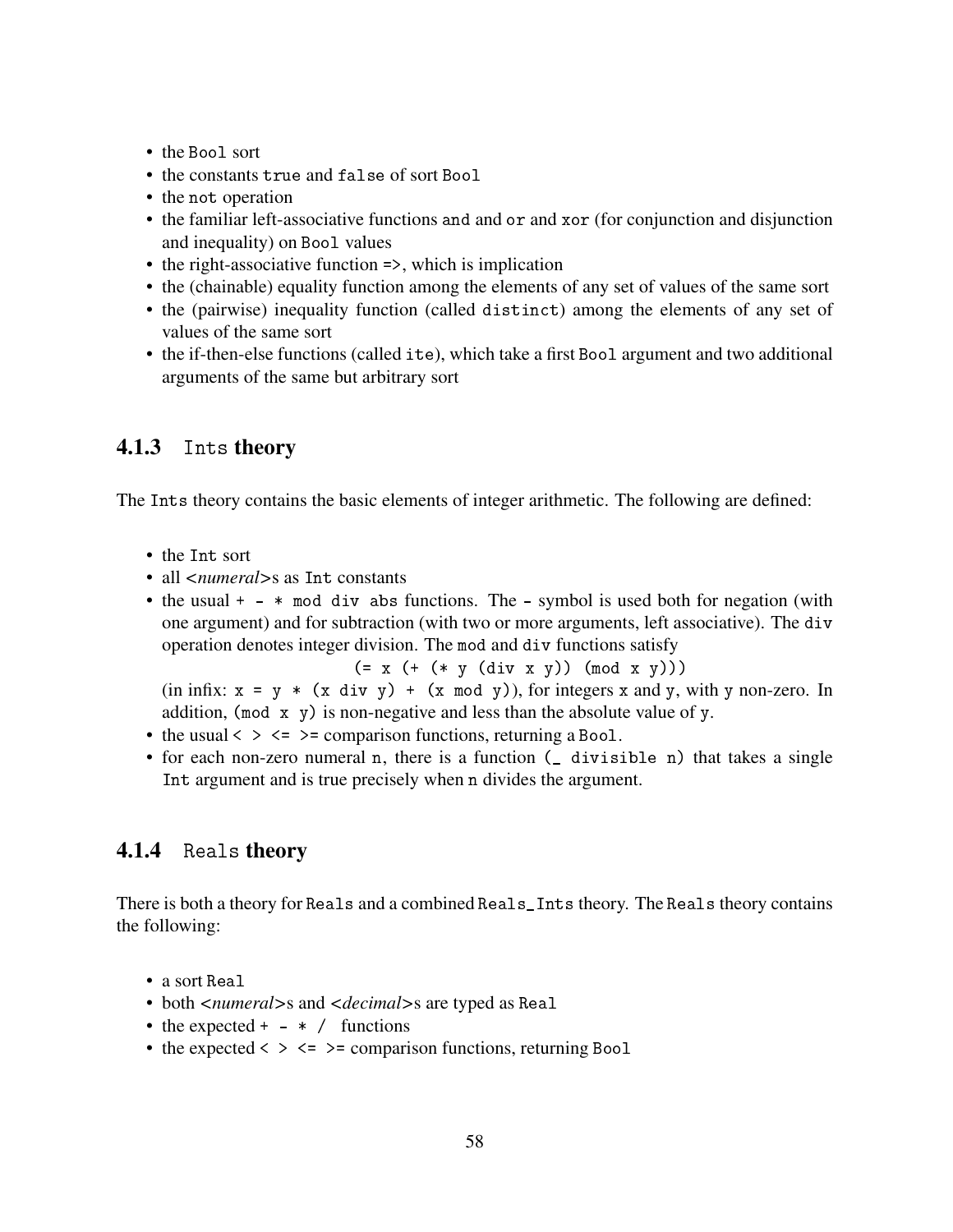## 4.1.5 Reals\_Ints theory

The combined theory of Reals and Ints is not quite the same as the union of the definitions from the two individual theories. In particular

- both the sorts Int and Real are defined
- *<numeral>*s are of sort Int and *<decimal>*s are Real
- the functions + \* div mod abs  $\langle \rangle \langle \rangle = \rangle$  and the family of divisible functions are defined for Int arguments
- the functions +  $*/ \leq$  >  $\leq$  >  $\leq$  are defined for Real arguments
- the function to\_real that maps Int arguments to the corresponding Real
- the function to\_int that maps a Real argument to the largest integer less than or equal to the argument (the floor function)
- the function is\_int that maps a Real to a Bool and is true just for those arguments that are equal to  $(t_0_{real} n)$  or to  $(t_0_{real} (- n))$  for some numeral *n*

## 4.1.6 ArraysEx theory

The theory of Arrays defines a parameterized sort and functions to read and write elements of arrays.

- the new sort symbol Array that takes two sort parameters: the first is the sort of the index, the second is the sort of the value of the array elements.
- the function select that extracts values from the array. It is a parameterized function. Its arguments are (1) the array, of sort, say, (Array Index Value), with sort parameters Index and Value, and (2) the index value, of sort Index. The result is a value of sort Value.
- the function store that produces a new array with a modified value at a given index. It takes three arguments: the array, of sort (Array Index Value); the index, of sort Index; and the new value for that index, of sort Value. The result is a new array with that one value changed.
- two values of the same Array sort are equal if the array elements are equal for every value of the index sort.

## 4.1.7 Fixed\_Size\_BitVectors theory

The final pre-defined theory describes the behavior of bit-vectors. A different bit-vector sort is defined for each length of vector. Operations are defined to manipulate, combine, and extract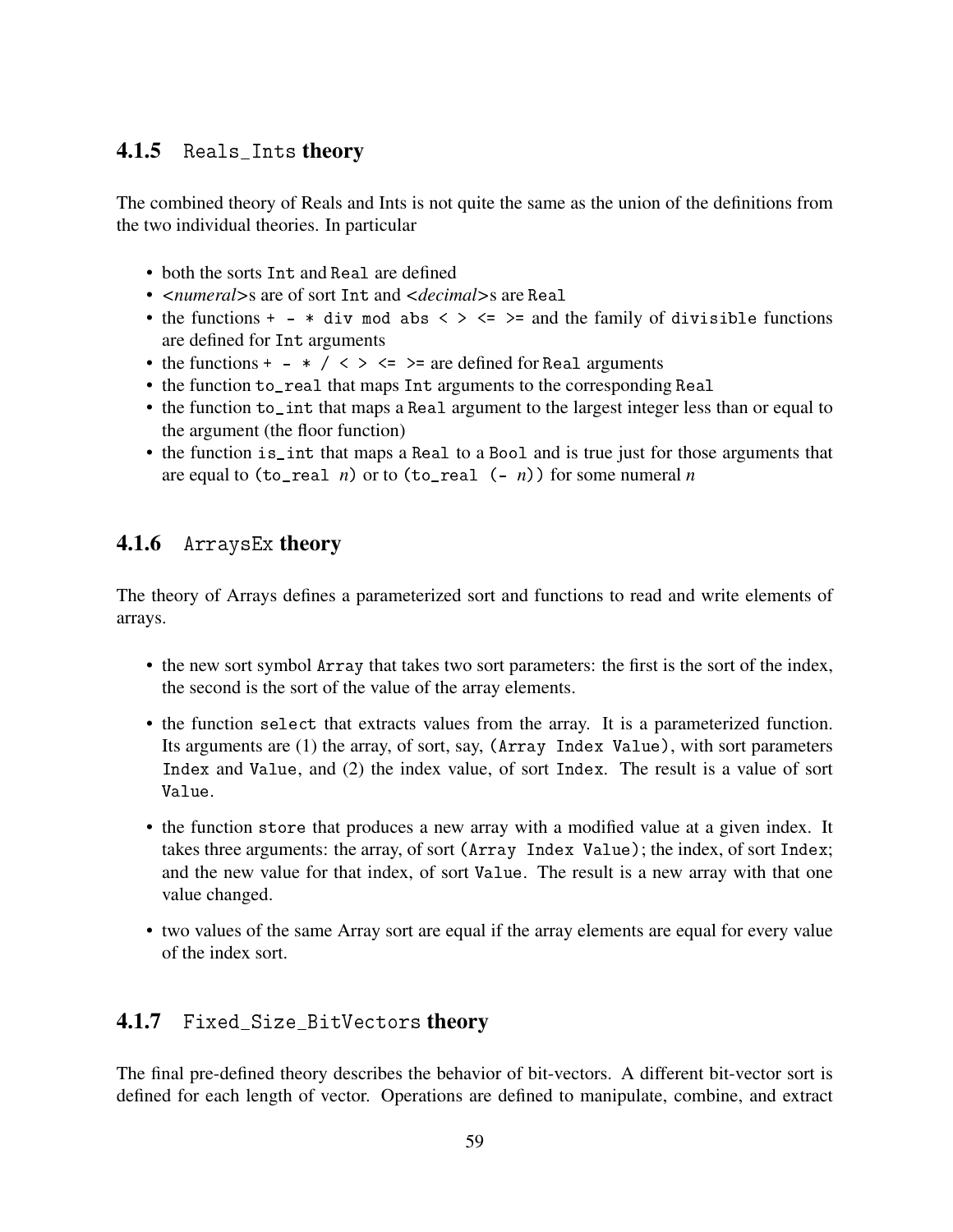portions of bit-vectors. Some of the operations interpret the bit-vector as a natural number: the bit-vector is considered to be an unsigned binary representation of a non-negative integer, with the least significant bit on the right.

- a sort ( BitVec *n*) is defined for each non-zero numeral *n*
- the binary and hexadecimal literals are defined to have a bit-vector sort of the corresponding length
- the function concat is defined that combines two bit-vectors into a longer one
- a family of functions (\_ extract *i j*) is defined that extracts a contiguous sub-vector from index *i* to *j* (inclusive) of a bit-vector
- unary functions bvnot and bvneg
- binary functions bvand bvor bvadd bvmul bvudiv bvurem bvshl bvlshr
- the binary comparison function bvult

## 4.2 Logics

## 4.2.1 Definition of a logic

An SMT-LIB command involving assertions is always interpreted and executed in the context of a *logic*. The relevant logic is set by the (set-logic *<symbol>*) command. A logic defines, by way of the *theories* it includes, all the sorts and function and constant symbols that make up the initial set of definitions. The logic also may restrict the expressions that are allowed. (Later subsections contain a quick overview of the SMT-LIB defined logics.) For example, the QF\_UF (Quantifier-Free with Uninterpreted Functions) logic defines the following:

- the sort Bool
- the constants true and false of sort Bool
- the unary function not from Bool to Bool
- the functions and, or, xor, and => that take two or more Bool arguments, producing Bool
- equality (=), pair-wise distinct (distinct) and if-then-else (ite) functions
- restricts expressions to be quantifier-free

A logic is defined using, as usual, an S-expression of a particular form:

( logic *<symbol> <attribute>*+ )

Here the *<symbol*> is the name of the logic and *<attribute*>+ indicates one or more attributes,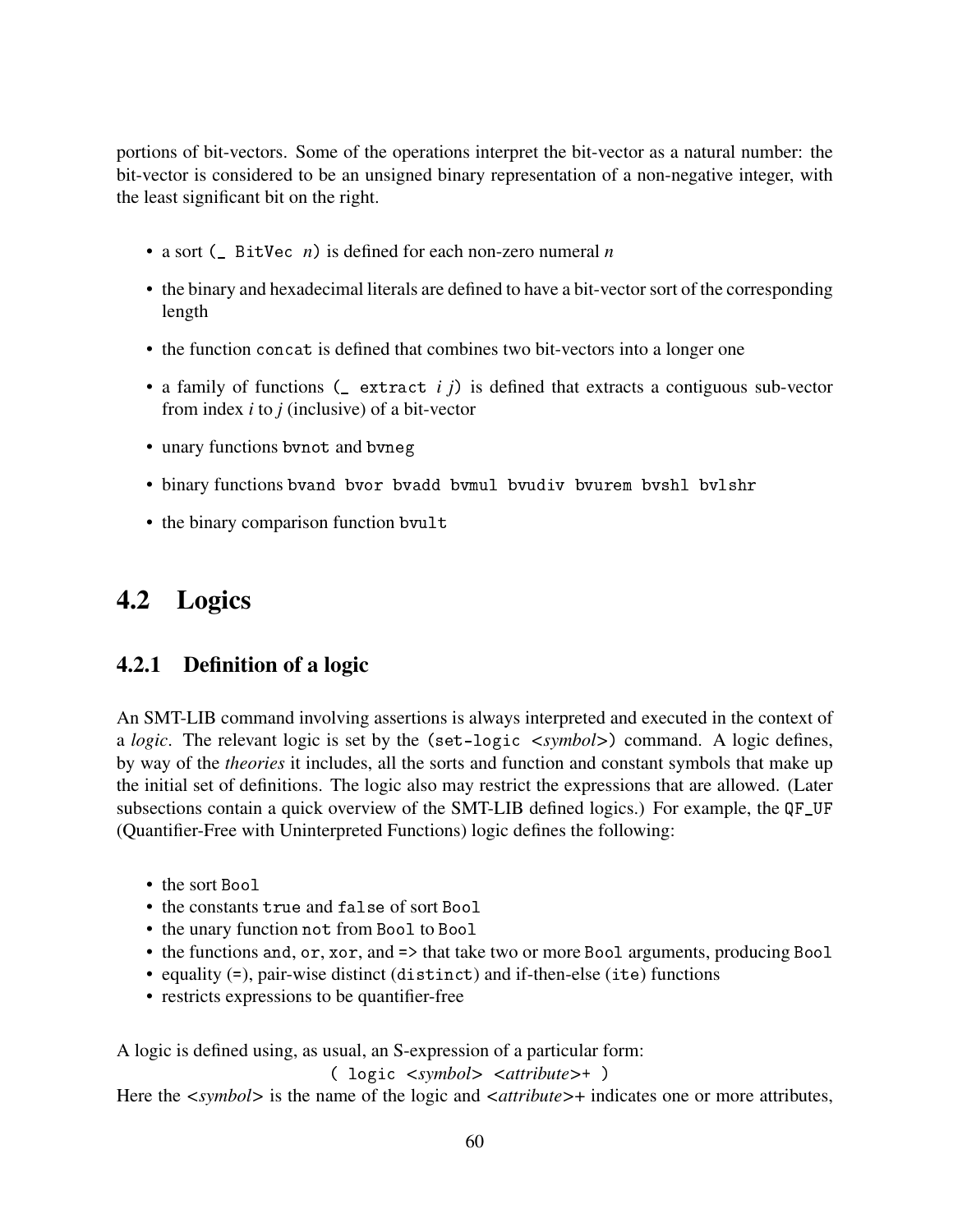each of which is a *<keyword>* or *<keyword>-<attr-value>* pair. Some of the attributes are simply descriptive; they provide information such as the author of the logic. Other attributes are an informal part of the definition of the logic; they are not machine-interpretable and their prescriptions must be built-in to a conforming tool. Two attributes are machine-interpretable and are important to solvers:

- :smt-lib-version whose value must at present be the SMT-LIB string "2.0"
- :theories whose value must be a parenthesized list of theory names. These are the theories that make up the logic. There must be exactly one :theories attribute in the definition. For example, the value of :theories for QF\_UF is simply (Core) and for AUFLIA is (Ints ArraysEx). Every theory (and thus every logic) implicitly includes the Core theory.

Other commonly used, descriptive attributes are these (the attribute values are all *<string>*s):

- :written\_by the author
- : date the date the logic was first written
- :language a description of the restrictions on expressions that constitute the language of the logic
- :notes additional explanatory text
- :values the ground expressions of the logic
- :extensions syntactic sugar that extends the language of the logic

The SMT-LIB logics are defined in files that are available as part of the SMT-LIB distribution. Each logic is contained in a file whose name is the same as the logic, along with a .smt2 file extension. Although the currently defined logics are informally described here, the definition files are the official reference on the details of the logic.

## 4.2.2 Boolean logics

**QF** UF is the logic of Quantifier-Free Uninterpreted Functions. It incorporates just the Core theory, providing the Bool sort and the various standard operations on Boolean values. The user may define additional sorts and uninterpreted functions. The restriction imposed by the logic is that no quantified expressions are allowed.

## 4.2.3 Logics with arithmetic

QF\_LIA adds linear arithmetic to the QF\_UF logic. So the Int sort is defined, along with the operations defined in the Ints theory. This logic does not permit quantified expressions. It is also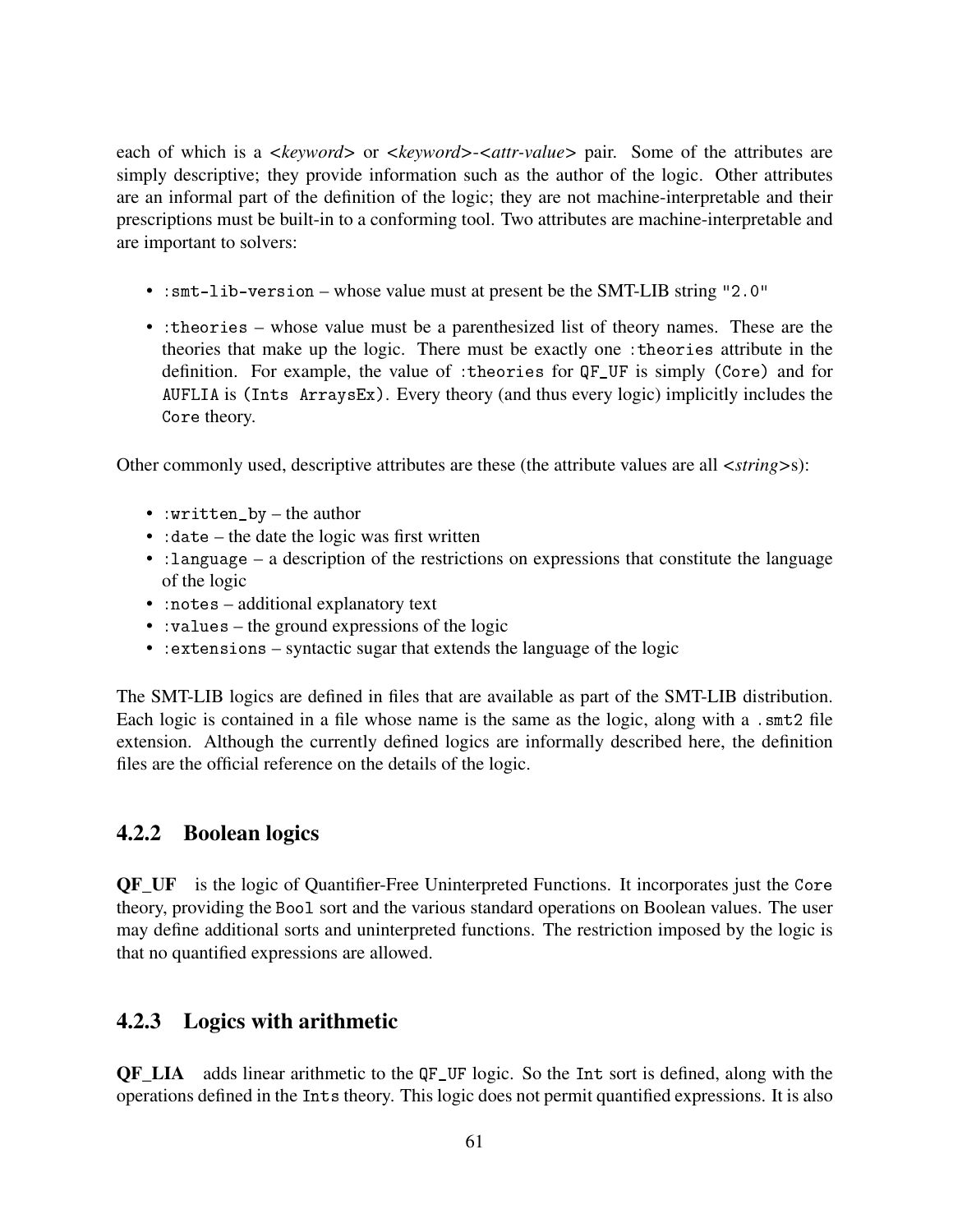limited to *linear arithmetic*. Thus addition, negation, subtraction and comparisons are permitted; multiplication is permitted only if one multiplicand is a numeral (a constant). No additional sorts or functions are defined.

QF\_NIA incorporates the Ints theory, but without the linearity restriction. It does not allow quantified expressions, but any of the functions defined in Ints are permitted. No additional sorts or functions are defined.

QF\_LRA adds linear arithmetic over the reals to the QF\_UF logic. So the Real sort is defined, along with the operations defined in the Reals theory. This logic does not permit quantified expressions and is limited to *linear arithmetic*. Thus addition, negation, subtraction, and comparisons are permitted; multiplication is permitted only if one multiplicand is a Real literal (either a *<numeral>* or a *<decimal>*). No additional sorts or functions are defined.

QF\_AUFLIA extends the QF\_LIA linear arithmetic logic, with the addition of arrays and arbitrary uninterpreted sorts and functions.

AUFLIA extends QF\_AUFLIA by allowing quantifiers.

AUFLIRA allows quantifiers and includes Int and Real sorts, but is limited to linear arithmetic.

AUFNIRA allows quantifiers and general Int and Real arithmetic, arrays, and uninterpreted functions.

LRA simply extends QF\_LRA by allowing quantifiers.

## 4.2.4 Logics for difference arithmetic

Difference arithmetics only allow either comparisons between numeric values or comparisons of a difference between two numeric values to a positive or negative numeric literal.

QF\_IDL is a difference logic over Ints that does not allow quantifiers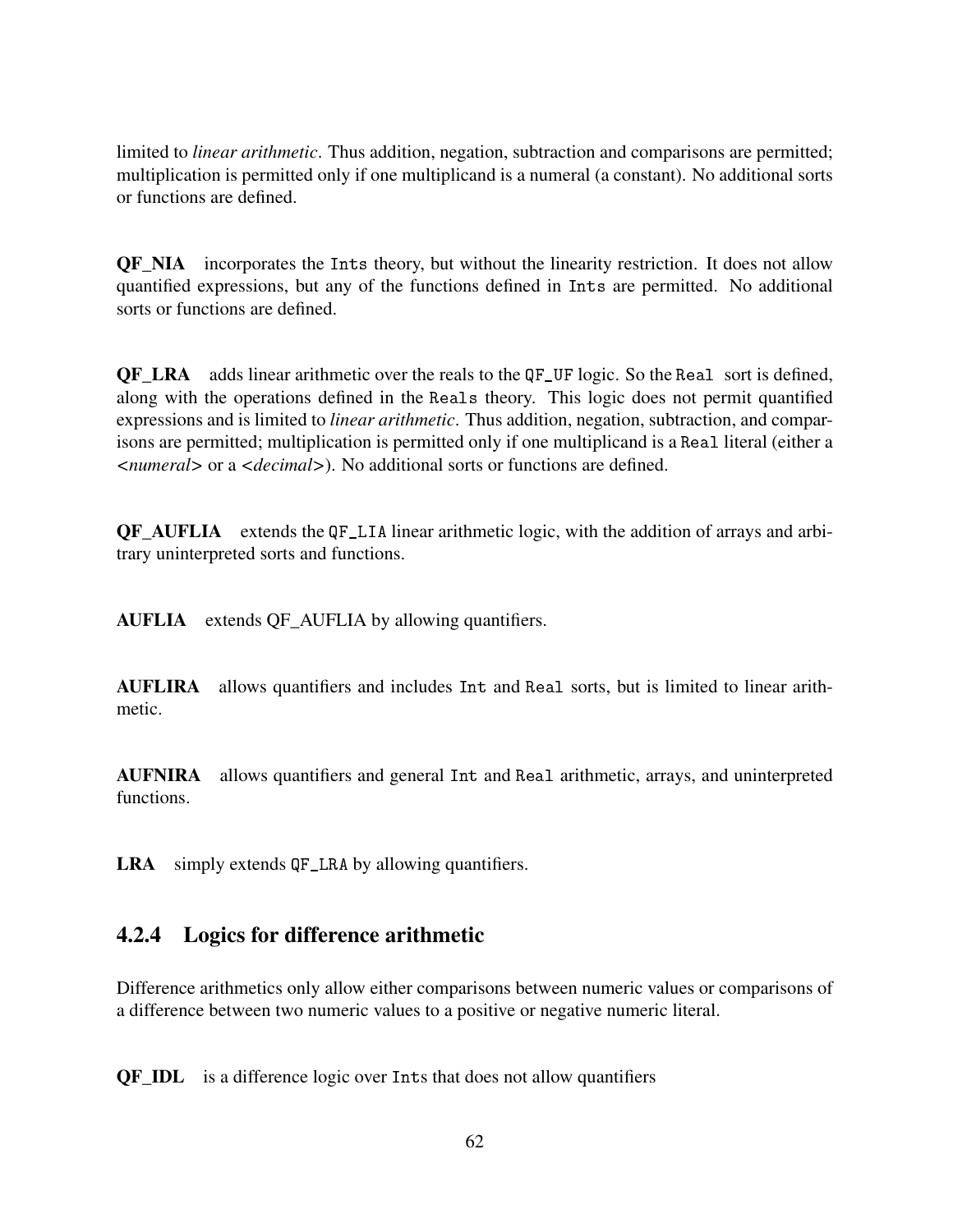QF\_RDL is a difference logic over Reals that does not allow quantifiers

QF\_UFIDL is difference logic over Ints that does not allow quantifiers but does permit arbitrary additional sorts and uninterpreted function symbols

## 4.2.5 Logics with Bit-Vectors and Arrays

QF\_BV allows quantifier-free expressions, including the family of bit-vector sorts and all of the functions defined in the Fixed\_Size\_BitVectors theory (but no other new sorts or functions).

QF\_AX includes Booleans, Arrays (from the ArraysEx theory), and arbitrary additional sorts and constants (but not functions), with quantifier-free expressions

QF\_ABV includes quantifier-free expressions over Booleans, Arrays and BitVectors, with all array index and value sorts being bit-vector sorts.

QF\_AUFBV extends the QF\_BV logic with arrays, arbitrary sorts and function symbols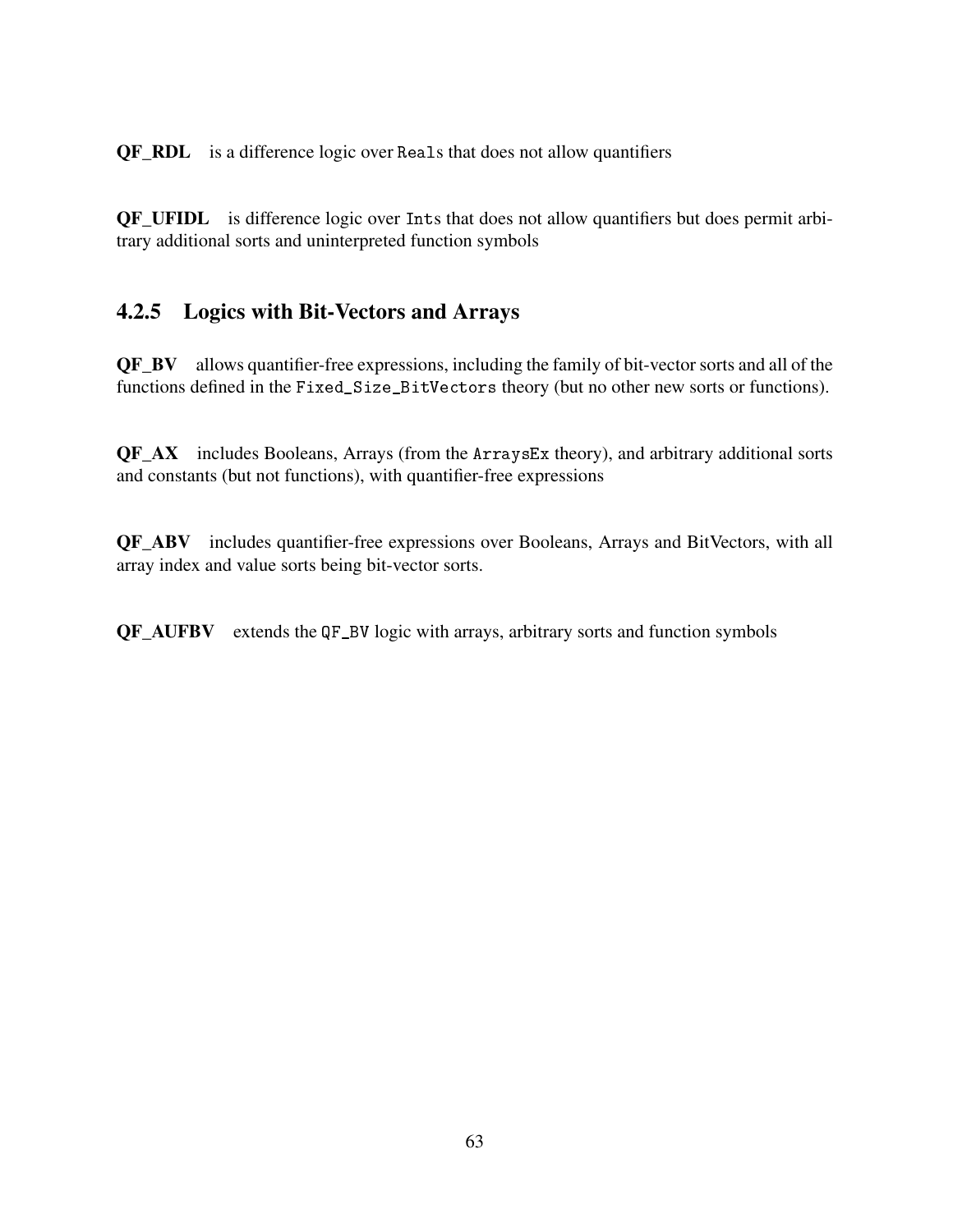# <span id="page-64-0"></span>Chapter 5

## SMT solvers

This chapter presents a brief mention of a number of SMT solvers. I will be happy to include any SMT solver that is currently maintained, under active development, and can be obtained for assessment and use. In this version of the tutorial, we simply list candidates; assessments of conformity to SMT-LIB will follow in subsequent versions. The SMT-COMP competitions were executed in Linux, so those solvers will run on Linux but may not have Windows equivalents. Some of the solvers listed may require licenses from the authors or their institutions.

- Solvers competing in the SMT-COMP 2010. That competition used SMT-LIB and these solvers were required to handle at least assert and check-sat commands in batch mode. (<http://www.smtexec.org/exec/competitors2010.php>)
	- AProVE NIA 0.2.1 : <http://aprove.informatik.rwth-aachen.de/>
	- CVC3 2.3 : <http://cs.nyu.edu/acsys/cvc3/>
	- CVC4 1.0a0 : <http://cs.nyu.edu/acsys/cvc4/>
	- MathSAT 5 : <http://mathsat4.disi.unitn.it/>
	- MiniSMT : <http://cl-informatik.uibk.ac.at/software/minismt/>
	- OpenSMT-1.0-alpha : <http://www.verify.inf.unisi.ch/opensmt>
	- simplifyingSTP : <http://sites.google.com/site/stpfastprover/>
	- SONOLAR r252 : <http://www.informatik.uni-bremen.de/~florian/sonolar/>
	- test\_pmathsat 0.0.5 : relative of MathSAT
	- veriT 201007 : <http://www.verit-solver.org/>
- Other older solvers that can be executed on Windows OS and for which there are jSMTLIB adapters. These solvers are not themselves SMT-LIB conforming, but they can be used as SMT-LIB solvers through the adapters.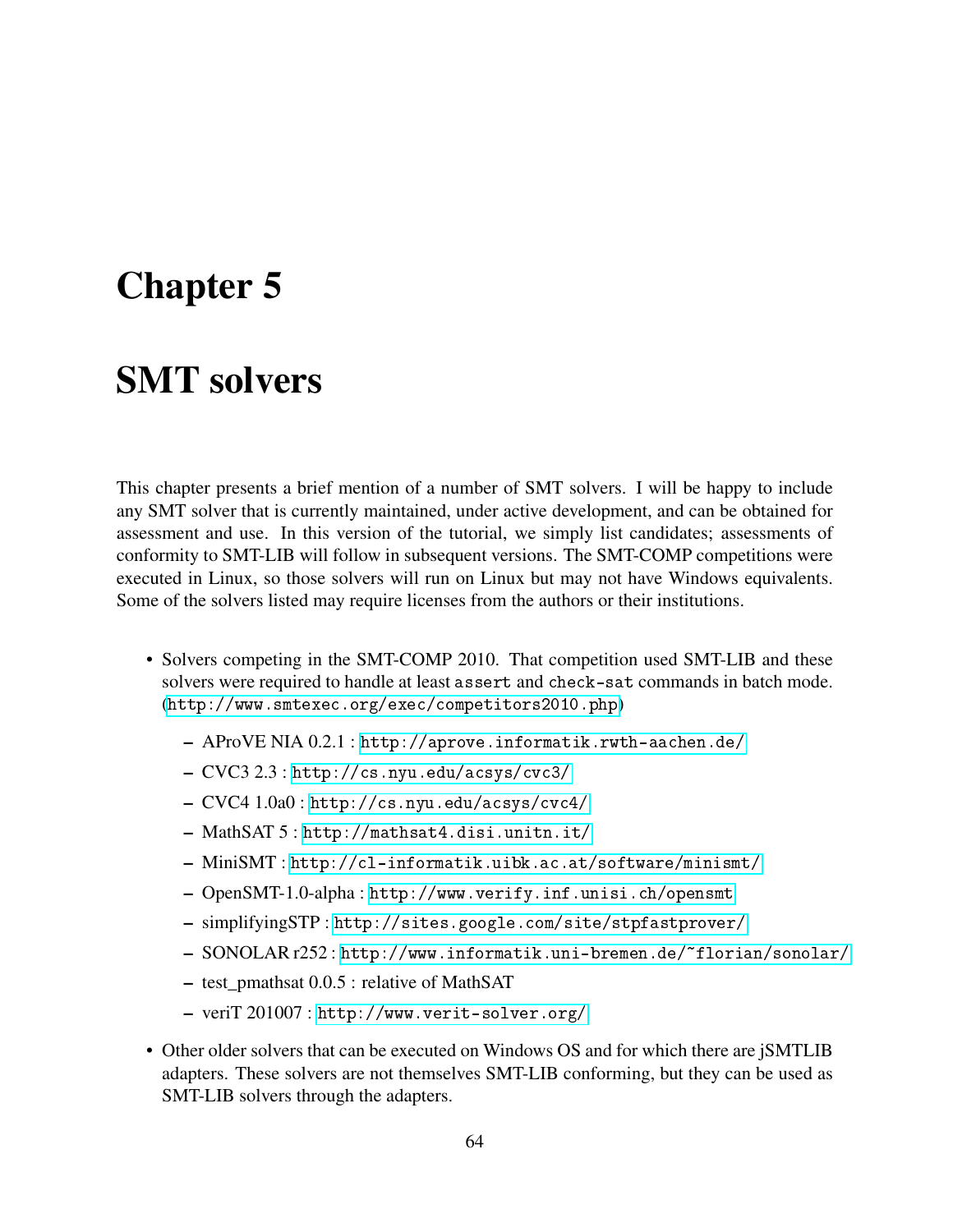- Simplify 1.5.4 (for Windows) : [https://mobius.ucd.ie/repos/src/mobius.esc](https://mobius.ucd.ie/repos/src/mobius.esc/escjava/trunk/ESCTools/Escjava/release/master/bin/)/ [escjava/trunk/ESCTools/Escjava/release/master/bin/](https://mobius.ucd.ie/repos/src/mobius.esc/escjava/trunk/ESCTools/Escjava/release/master/bin/)
- CVC3 2.2 : <http://cs.nyu.edu/acsys/cvc3/>
- Yices 1.0.28 : <http://yices.csl.sri.com/>
- Z3 2.11 : <http://research.microsoft.com/en-us/um/redmond/projects/z3/>
- Other non-SMTLIB solvers from SMTCOMP-2009 that are not subsumed by later versions (<http://www.smtexec.org/exec/competitors2009.php>)
	- barcelogic-QF\_NIA : <http://www.lsi.upc.edu/~oliveras/bclt-main.html>
	- beaver-smtcomp-2009 : <http://uclid.eecs.berkeley.edu/newwiki/beaver/start>
	- Boolector 1.2 : <http://fmv.jku.at/boolector/>
	- $-$  clsat 1.0
	- SatEEn-3.5 : <http://vlsi.colorado.edu/~hhkim/sateen/>
	- sword-1.0 : <http://www.informatik.uni-bremen.de/agra/eng/sword.php>
	- Yices 2 proto : <http://yices.csl.sri.com/>
- Other non-SMTLIB solvers from SMTCOMP-2008 that are not subsumed by later versions (<http://www.smtexec.org/exec/competitors2008.php>)
	- Alt-Ergo : <http://alt-ergo.lri.fr/>
	- Spear : <http://www.domagoj-babic.com/index.php/ResearchProjects/Spear>

*Details on these solvers will be added in a future edition of the tutorial.*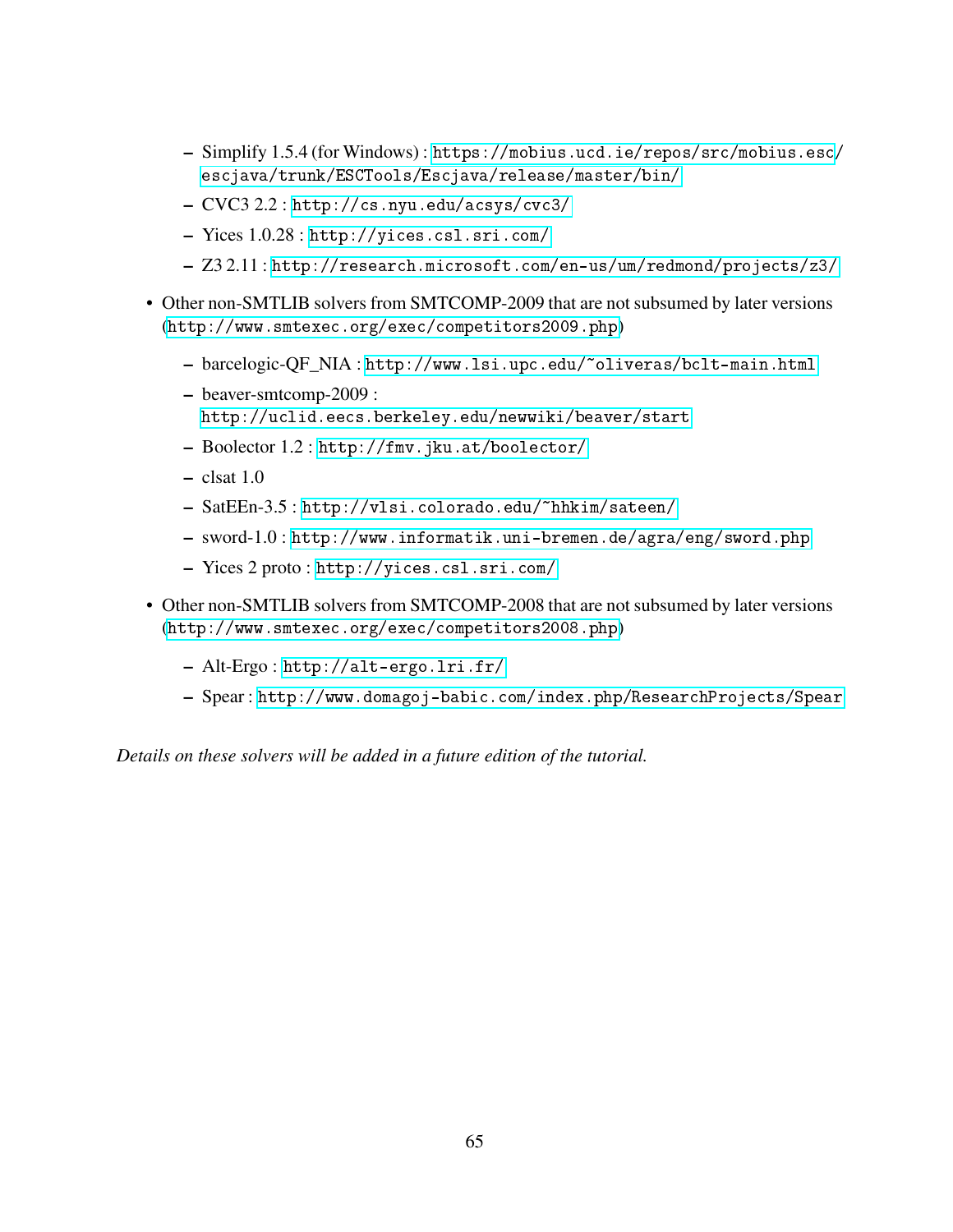# Chapter 6

## Tools

As SMT-LIB becomes more widely used, increasing numbers of supporting tools and software packages will become available. Some current tools were generated in conjunction with this tutorial; others are independently available.

## 6.1 Tools associated with this tutorial

## <span id="page-66-0"></span>6.1.1 The SMT-LIB validator

An SMT-LIB validator is available as a tool in conjunction with this tutorial. The tool is an executable jar, running on Java 1.6. As a validator, the tool reads, parses, and type-checks SMT-LIB scripts; it is intended to fully and precisely conform to SMT-LIB, except that it does not do any solving.

It is executed with the command line

java -jar jSMTLIB.jar *<file>*

where  $\langle$ *file* $>$  is the path to the script file to check. Information about the command-line options can be obtained using

java -jar jSMTLIB.jar -help

The tool is available from <http://www.grammatech.com/resources/smt/jSMTLIB.tar>. The current version is an alpha release, since some details of the SMT-LIB language are still under discussion and some aspects of theories and logics are not yet implemented.

Client-server implementation. The validator tool can receive its input directly from a file or standard input; it can also function as a both client and server, communicating through a network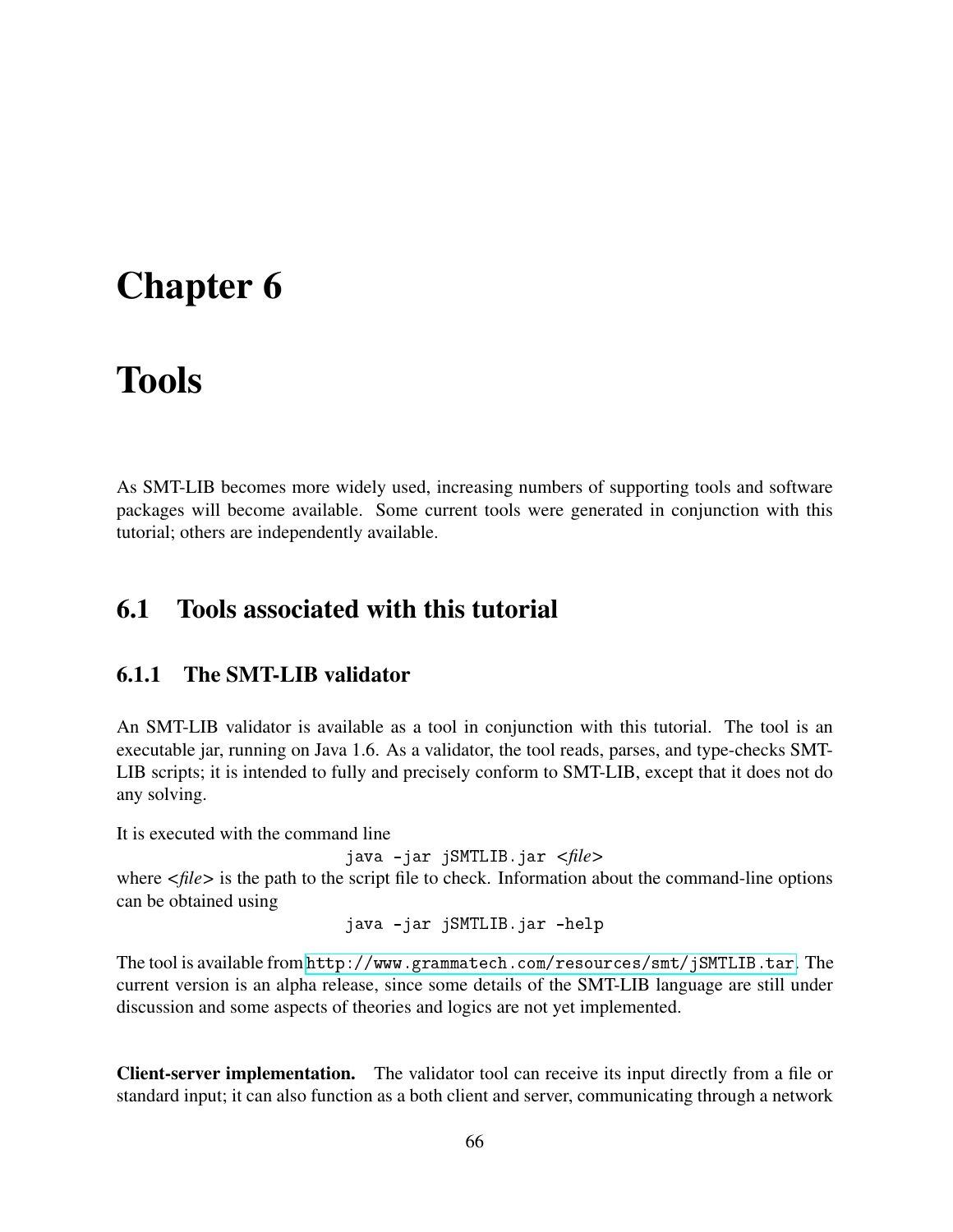port.

## 6.1.2 The SMT-LIB adapters

The jSMTLIB. jar tool discussed in subsection [6.1.1](#page-66-0) also contains adapters that convert standard SMT-LIB input into input specific to some non-SMT-LIB solvers. The Windows versions of Simplify, CVC3 2.2, Yices 1.0.28, and Z3 2.11 are currently supported. To use this feature, you must have an executable copy of the solver you wish to use. It is then executed by this command-line:

java -jar jSMTLIB.jar solver *<solvername>* -exec *<path> <file>* Here  $\leq$ *solvername* > is one of cvc, simplify, yices, or z3 and  $\leq$ *path* > is the file system path to the corresponding executable.

The adapters are generally of alpha-release quality; they generally work, but are not necessarily robust and are missing significant features.

## 6.1.3 The SMT-LIB Java API

The Java validator application also serves as an API that can be programmatically driven from a Java application (or any language with a Java interface). This API is tested along with the validator application.

The jSMTLIB. jar file is the library for the API. The public functions have Javadoc documentation. A general user guide to the library is being written.

## 6.1.4 The SMT Eclipse plug-in

The validator application is a command-line tool. There is also an associated Eclipse plug-in. The internal functionality is the same as that of the command-line tool, since the plug-in is simply a GUI that drives the command-line tool through the programmatic API. The plug-in will appeal to those who prefer a GUI text editor for creating and reviewing SMT-LIB scripts. The plug-in also makes it easy to try different solvers on the same problem.

The plug-in has this functionality:

- A custom text editor associated with the .smt2 file name suffix. The editor's syntax coloring is customized to SMT-LIB scripts.
- The SMT-LIB validator highlights errors in script files using the standard Eclipse problem mechanism and using a new problem marker that identifies SMT-LIB problems.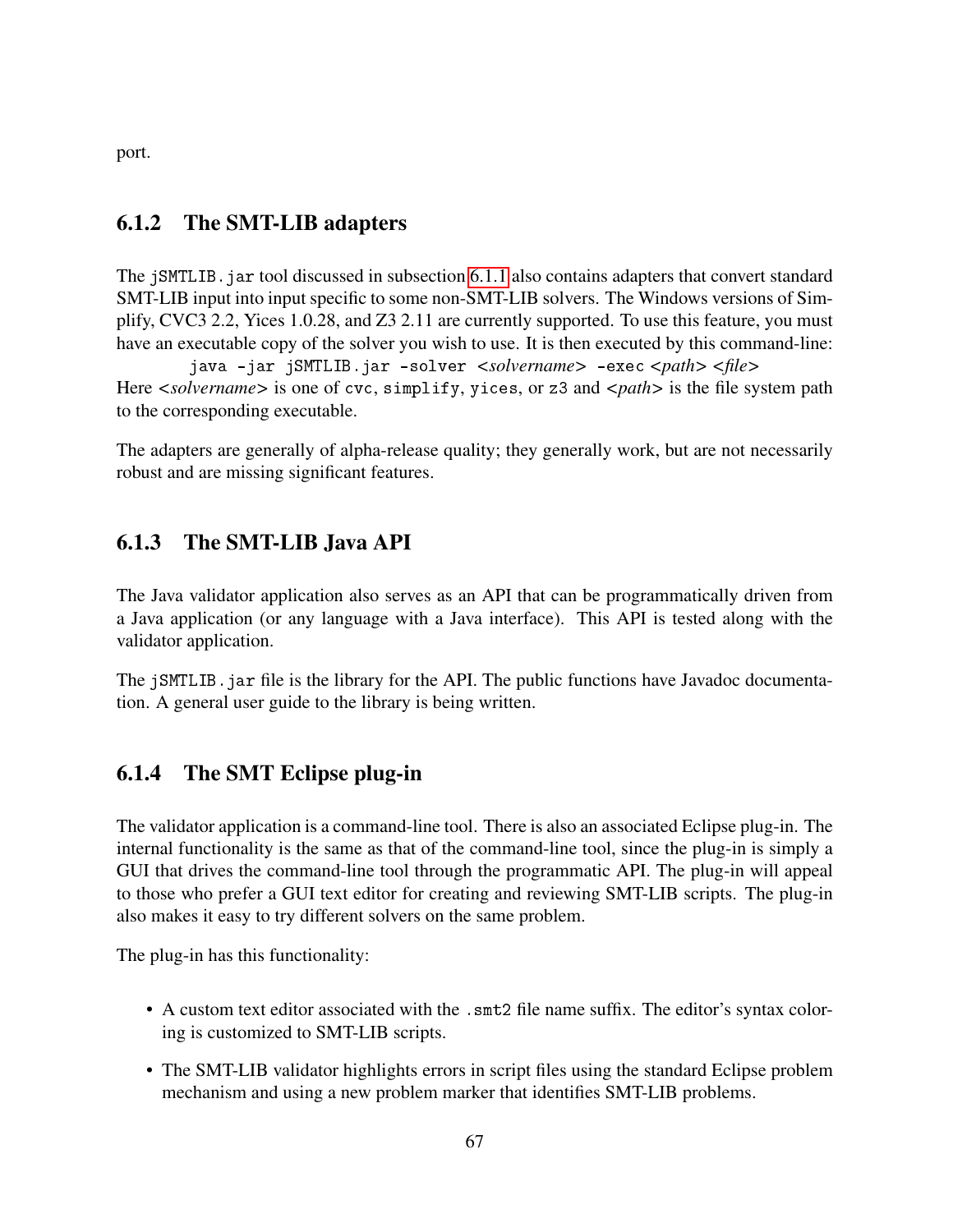- The ability to view logic and theory files
- The ability to execute scripts on a chosen solver from the GUI
- A typical Eclipse preference page that permits the user to set the equivalent of commandline options using the GUI
- An Eclipse Help page

The plug-in can be installed using the standard Eclipse installation mechanism by using this web-site: <http://www.grammatech.com/resources/smt/jSMTLIB-UpdateSite>.

## 6.1.5 SMT validation test suite

The development of the jSMTLIB application, API, and adapters was helped by the complementary creation of a validation test suite. That suite can be used to compare the behavior of various solvers that (more or less) conform to SMT-LIBv2.

The suite consists of a number of SMT-LIB command scripts and their corresponding expected responses. A bash script drives the execution of the scripts, collection of the responses, and comparisons against the "golden" output. Since there are no standard error messages for invalid scripts, the only comparison that can be made in those cases is whether or not the solver produced an error response.

SMT solvers are under active development. Those that participated in SMT-COMP 2010, when version 2.0 of SMT-LIB had only recently been issued, typically implemented only enough of the version 2.0 syntax to be able to participate successfully in the competition. Some of these solvers are actively working to become fully conforming; other development groups will eventually do so but have other priorities for current development. Thus it was not thought useful to publish detailed evaluations of individual solvers in this document. A future edition of the tutorial will include such comments in chapter [5.](#page-64-0)

The validation suite is available from the author and will be made available by web download once some currently discussed details of SMT-LIB are resolved.

## 6.2 Tools from other providers

The SMT-LIB web site (<www.smt-lib.org>) lists other tools that process SMT-LIB text. The site currently lists these SMT-LIBv2 parsers: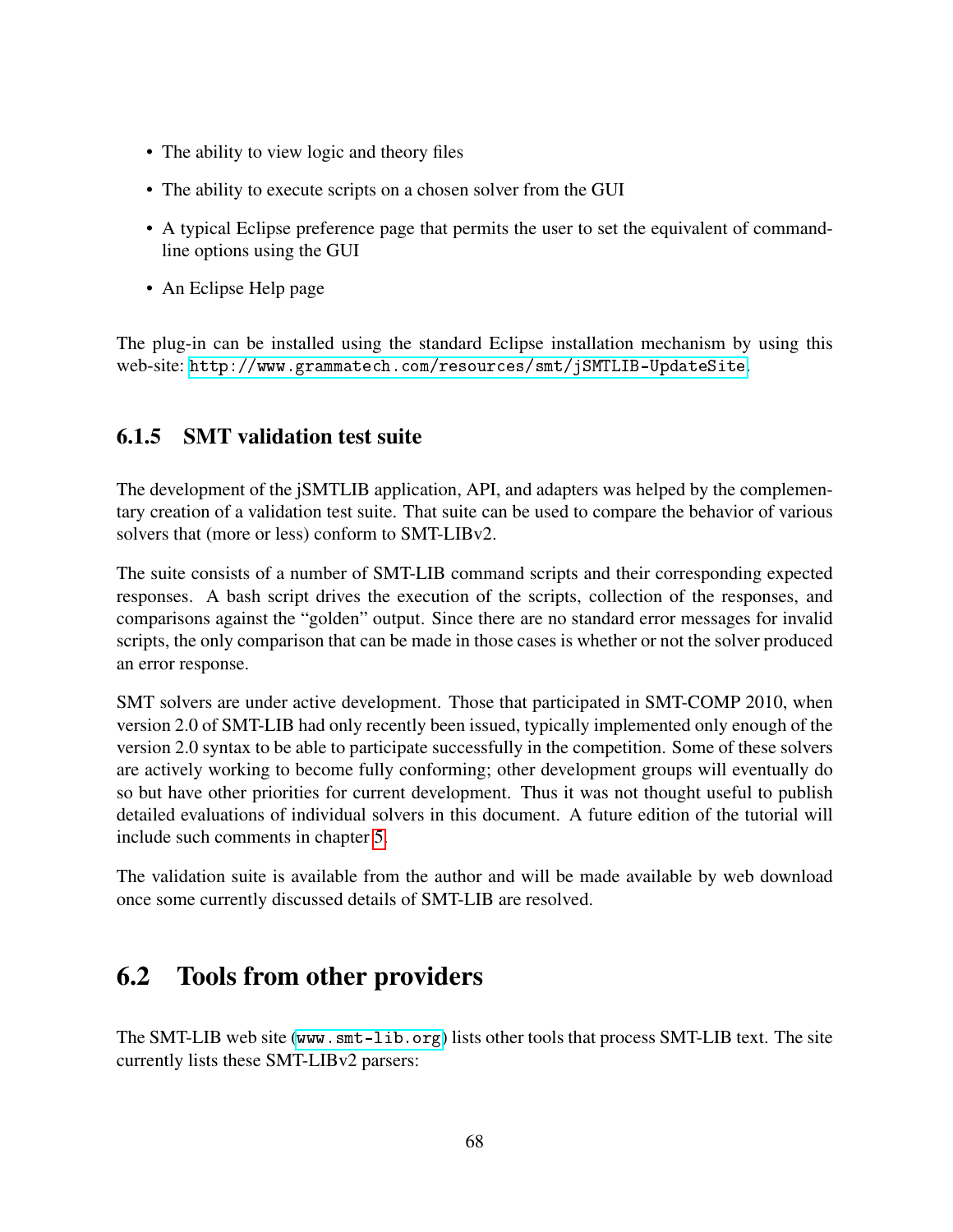- A C99 parser by Alberto Griggio: <https://es.fbk.eu/people/griggio/misc/smtlib2parser.html>
- An OCaml parser by Kyle Krchak and Aaron Stump (downloadable from the Utilities page of <www.smt-lib.org>)
- A Haskell parser by Tom Hawkins: <http://hackage.haskell.org/package/smt-lib>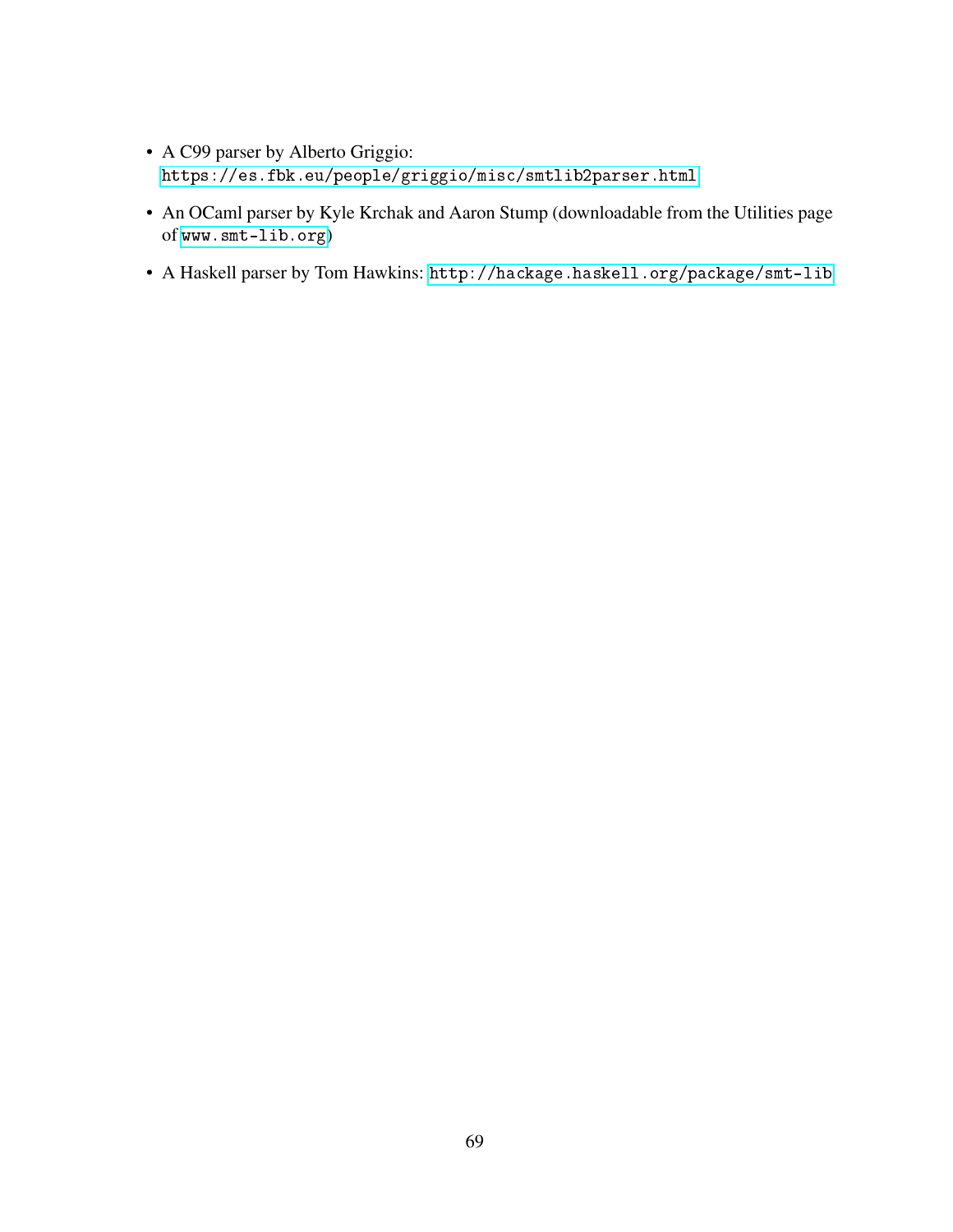# Bibliography

- [1] Clark Barrett, Morgan Deters, Albert Oliveras, and Aaron Stump. Design and results of the 3*rd* annual satisfiability modulo theories competition (SMT-COMP 2007). *International Journal on Artificial Intelligence Tools (IJAIT)*, 17(4):569–606, August 2008.
- [2] Clark Barrett, Aaron Stump, and Cesare Tinelli. The SMT-LIB Standard: Version 2.0. In A. Gupta and D. Kroening, editors, *Proceedings of the 8th International Workshop on Satisfiability Modulo Theories (Edinburgh, England)*, 2010.
- [3] Clark Barrett, Aaron Stump, and Cesare Tinelli. The SMT-LIB Standard: Version 2.0. Technical report, Department of Computer Science, The University of Iowa, 2010.
- [4] Morgan Deters. <http://www.smtcomp.org/2010>.
- [5] Silvio Ranise and Cesare Tinelli. The SMT-LIB Format: An Initial Proposal. In *Proceedings of the 1st Workshop on Pragmatics of Decision Procedures in Automated Reasoning (Miami Beach, USA)*. 2003.
- <span id="page-70-0"></span>[6] Cesare Tinelli. <http://www.smt-lib.org>.
- [7] http://en.wikipedia.org/wiki/Regular\_expression.